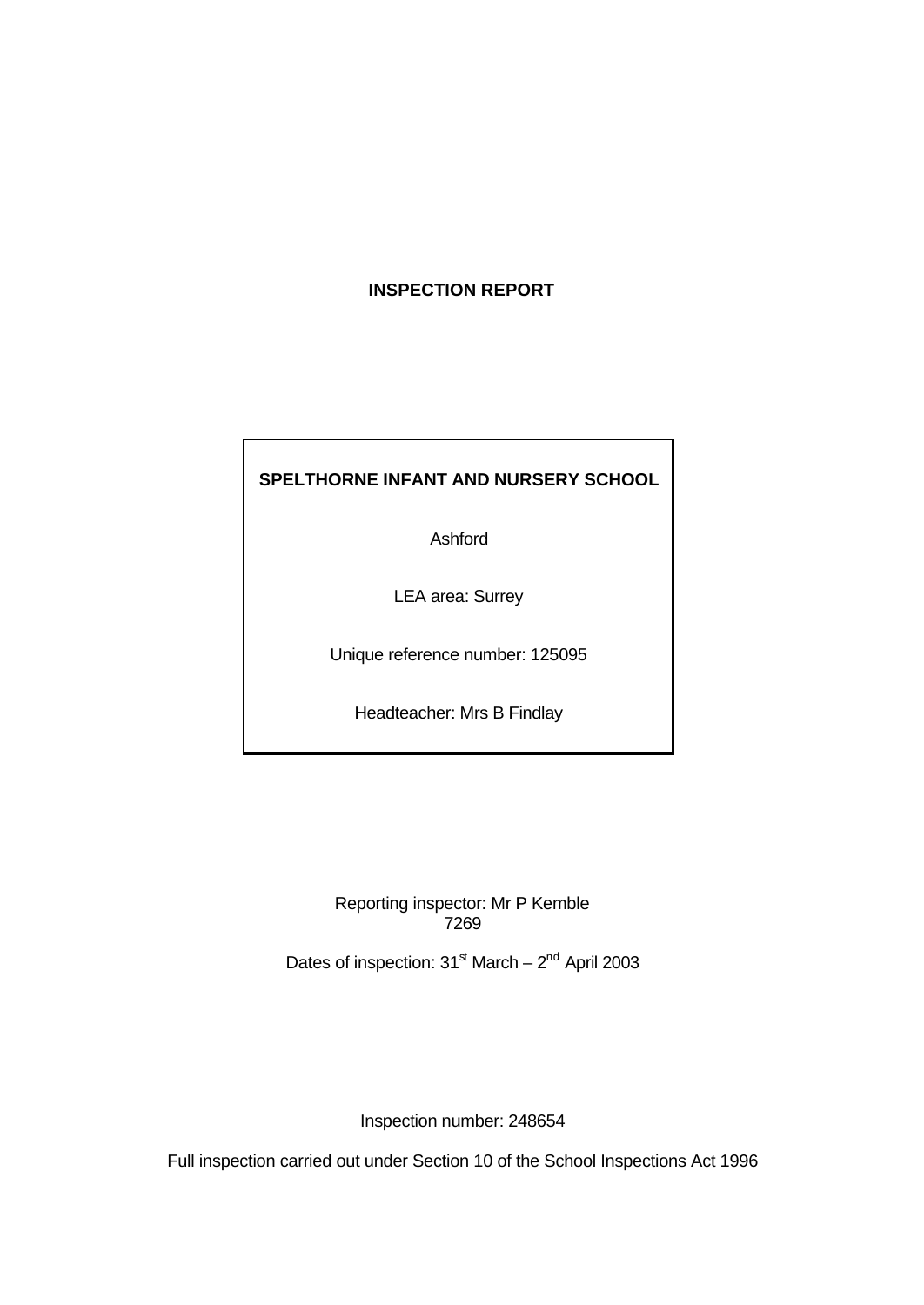# **INFORMATION ABOUT THE SCHOOL**

| Type of school:             | Infant                                                   |
|-----------------------------|----------------------------------------------------------|
| School category:            | Community                                                |
| Age range of pupils:        | 3 to 7 years                                             |
| Gender of pupils:           | Mixed                                                    |
|                             |                                                          |
| School address:             | <b>Chertsey Road</b><br><b>Ashford Common</b><br>Ashford |
| Postcode:                   | <b>TW15 1SF</b>                                          |
| Telephone number:           | 01784 253942                                             |
| Fax number:                 | 01784 240539                                             |
|                             |                                                          |
| Appropriate authority:      | The governing body                                       |
| Name of chair of governors: | Mr C Ashworth                                            |

Date of previous inspection: 19<sup>th</sup> January 1998

## © Crown copyright 2003

This report may be reproduced in whole or in part for non-commercial educational purposes, provided that all extracts quoted are reproduced verbatim without adaptation and on condition that the source and date thereof are stated.

Further copies of this report are obtainable from the school. Under the School Inspections Act 1996, the school must provide a copy of this report and/or its summary free of charge to certain categories of people. A charge not exceeding the full cost of reproduction may be made for any other copies supplied.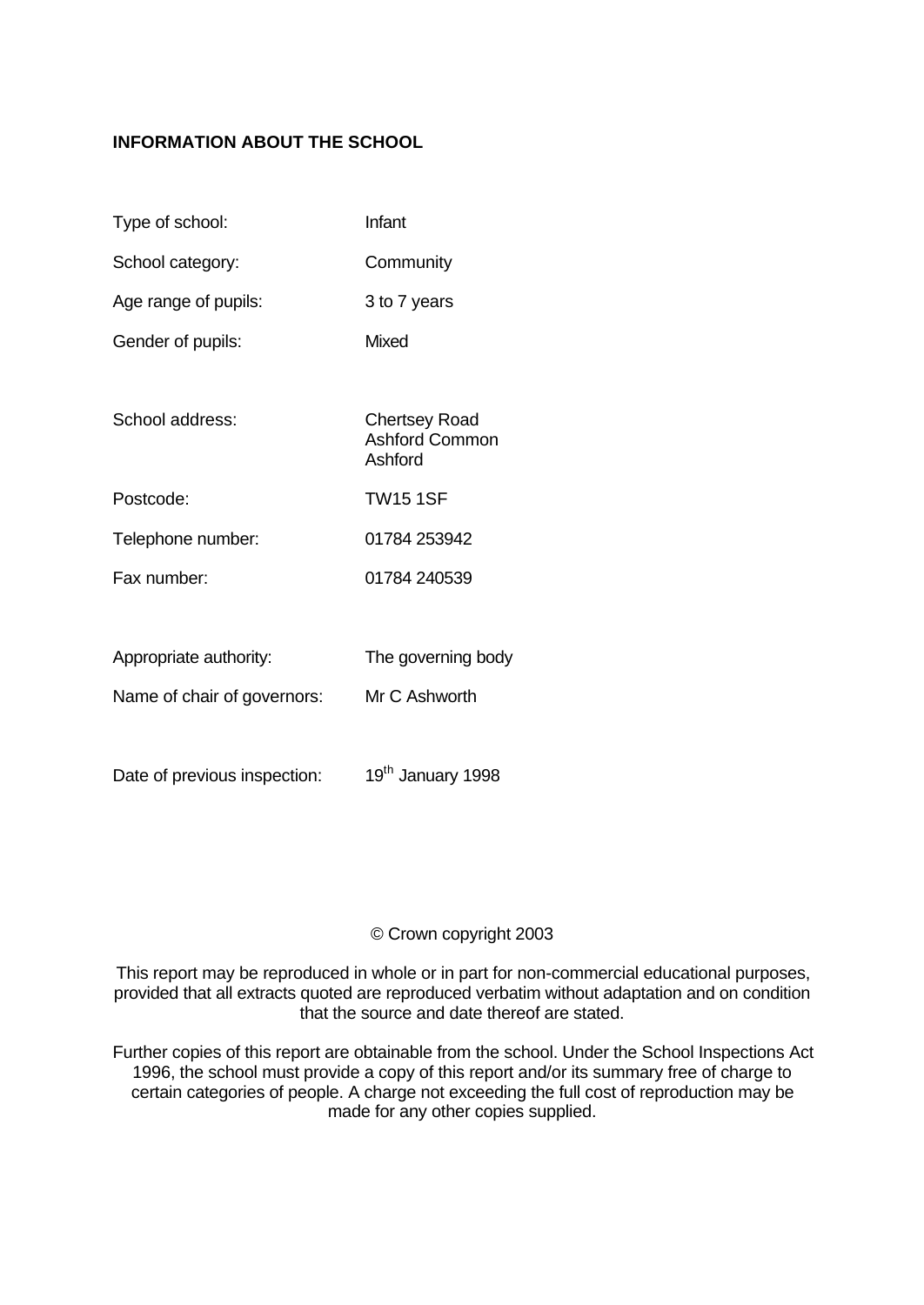# **INFORMATION ABOUT THE INSPECTION TEAM**

| <b>Team members</b> |              | <b>Subject responsibilities</b> | <b>Aspect responsibilities</b>                                                                                                               |                                                                                                                                                                               |
|---------------------|--------------|---------------------------------|----------------------------------------------------------------------------------------------------------------------------------------------|-------------------------------------------------------------------------------------------------------------------------------------------------------------------------------|
| 7269                | Mr P Kemble  | Registered inspector            | Science<br>Design and technology<br>Religious education                                                                                      | What sort of school is it?<br>The school's results and<br>pupils' achievements<br>How well are pupils taught?<br>What should the school do to<br>improve further?             |
| 9780                | Mr J Massey  | Lay inspector                   |                                                                                                                                              | Pupils' attitudes, values and<br>personal development<br>How well does the school<br>care for its pupils?<br>How well does the school<br>work in partnership with<br>parents? |
| 23056               | Mrs T Manzi  | Team inspector                  | Areas of learning for<br>children in the Foundation<br>Stage<br>Art and design<br>Geography                                                  | How well is the school led<br>and managed?                                                                                                                                    |
| 3855                | Mr D Langton | Team inspector                  | English as an additional<br>language<br>English<br>History                                                                                   | How good are the curricular<br>and other opportunities<br>offered to pupils?                                                                                                  |
| 30438               | Mr R Guest   | Team inspector                  | Educational inclusion,<br>including race equality<br><b>Mathematics</b><br>Information and<br>communication technology<br>Physical education |                                                                                                                                                                               |
| 11624               | Ms L Rhead   | Team inspector                  | Special educational needs<br>Music                                                                                                           | Speech and language unit                                                                                                                                                      |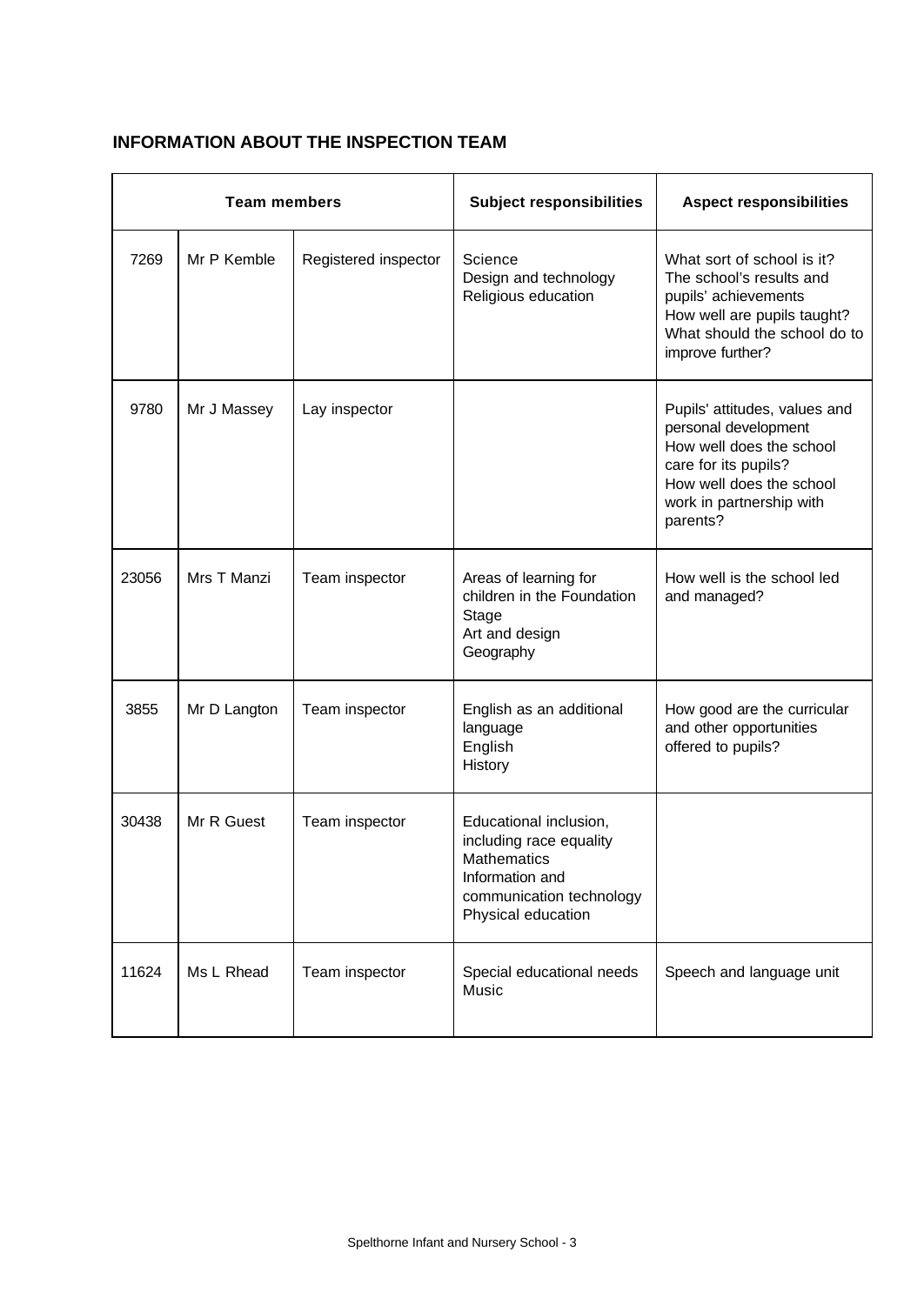The inspection contractor was:

Bench Marque Limited National Westminster Bank Chambers Victoria Street Burnham-on-Sea Somerset TA8 1AN

Any concerns or complaints about the inspection or the report should be raised with the inspection contractor. Complaints that are not satisfactorily resolved by the contractor should be raised with OFSTED by writing to:

> The Complaints Manager Inspection Quality Division The Office for Standards in Education Alexandra House 33 Kingsway London WC2B 6SE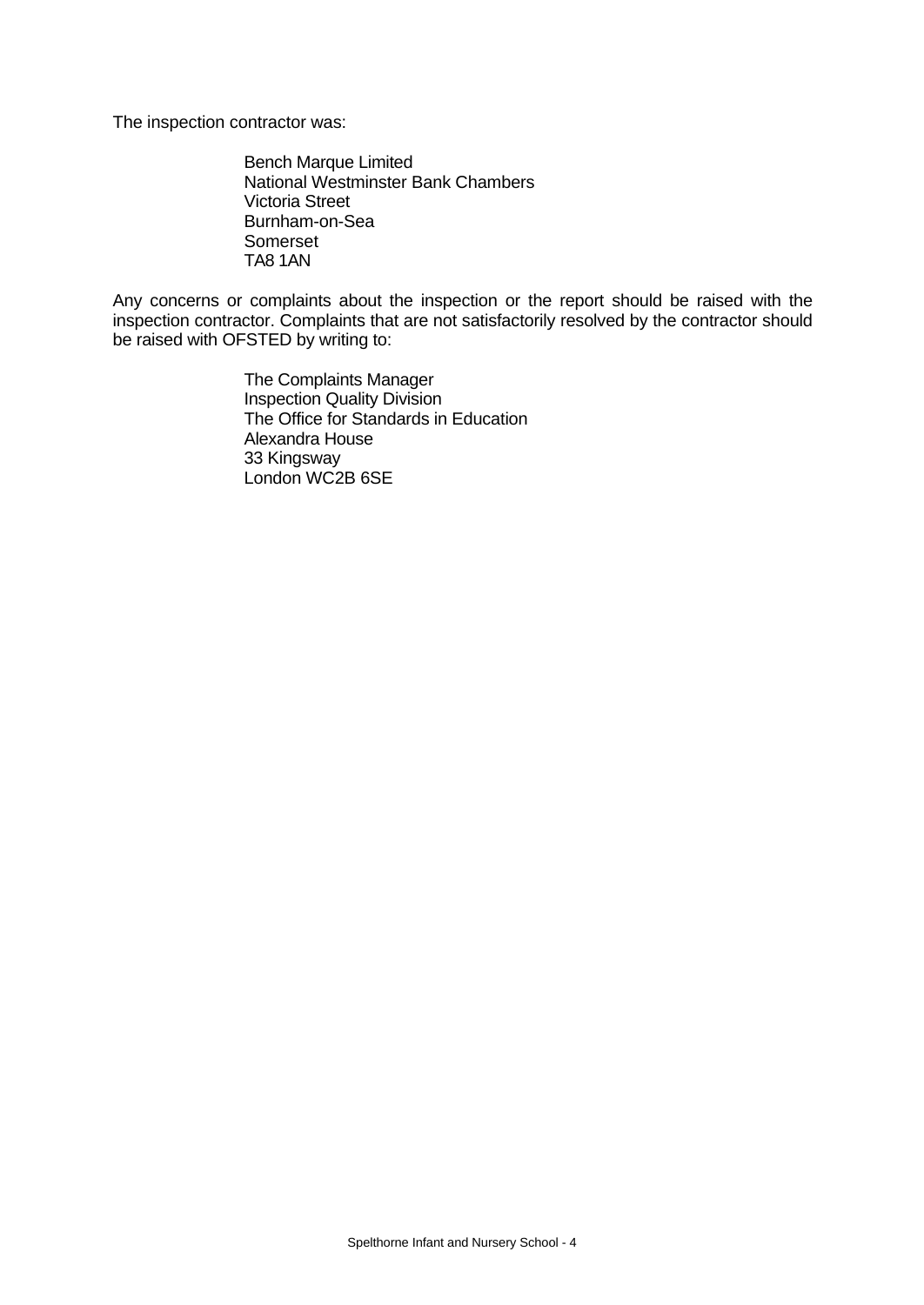# **REPORT CONTENTS**

| <b>PART A: SUMMARY OF THE REPORT</b>                                                                                                                                                                                                                                                                                                                                     | 6  |
|--------------------------------------------------------------------------------------------------------------------------------------------------------------------------------------------------------------------------------------------------------------------------------------------------------------------------------------------------------------------------|----|
| Information about the school<br>How good the school is<br>What the school does well<br>What could be improved<br>How the school has improved since its last inspection<br><b>Standards</b><br>Pupils' attitudes and values<br>Teaching and learning<br>Other aspects of the school<br>How well the school is led and managed<br>Parents' and carers' views of the school |    |
| <b>PART B: COMMENTARY</b>                                                                                                                                                                                                                                                                                                                                                |    |
| <b>HOW HIGH ARE STANDARDS?</b>                                                                                                                                                                                                                                                                                                                                           | 11 |
| The school's results and pupils' achievements<br>Pupils' attitudes, values and personal development                                                                                                                                                                                                                                                                      |    |
| <b>HOW WELL ARE PUPILS TAUGHT?</b>                                                                                                                                                                                                                                                                                                                                       | 15 |
| <b>HOW GOOD ARE THE CURRICULAR AND OTHER</b><br><b>OPPORTUNITIES OFFERED TO PUPILS?</b>                                                                                                                                                                                                                                                                                  | 18 |
| <b>HOW WELL DOES THE SCHOOL CARE FOR ITS PUPILS?</b>                                                                                                                                                                                                                                                                                                                     | 22 |
| <b>HOW WELL DOES THE SCHOOL WORK IN</b><br><b>PARTNERSHIP WITH PARENTS?</b>                                                                                                                                                                                                                                                                                              | 24 |
| <b>HOW WELL IS THE SCHOOL LED AND MANAGED?</b>                                                                                                                                                                                                                                                                                                                           | 25 |
| WHAT SHOULD THE SCHOOL DO TO IMPROVE FURTHER?                                                                                                                                                                                                                                                                                                                            | 29 |
| <b>OTHER SPECIFIED FEATURES</b>                                                                                                                                                                                                                                                                                                                                          | 29 |
| The work of the speech and language unit                                                                                                                                                                                                                                                                                                                                 |    |
| <b>PART C: SCHOOL DATA AND INDICATORS</b>                                                                                                                                                                                                                                                                                                                                | 32 |
| PART D: THE STANDARDS AND QUALITY OF TEACHING IN<br><b>AREAS OF THE CURRICULUM, SUBJECTS AND COURSES</b>                                                                                                                                                                                                                                                                 | 37 |

Page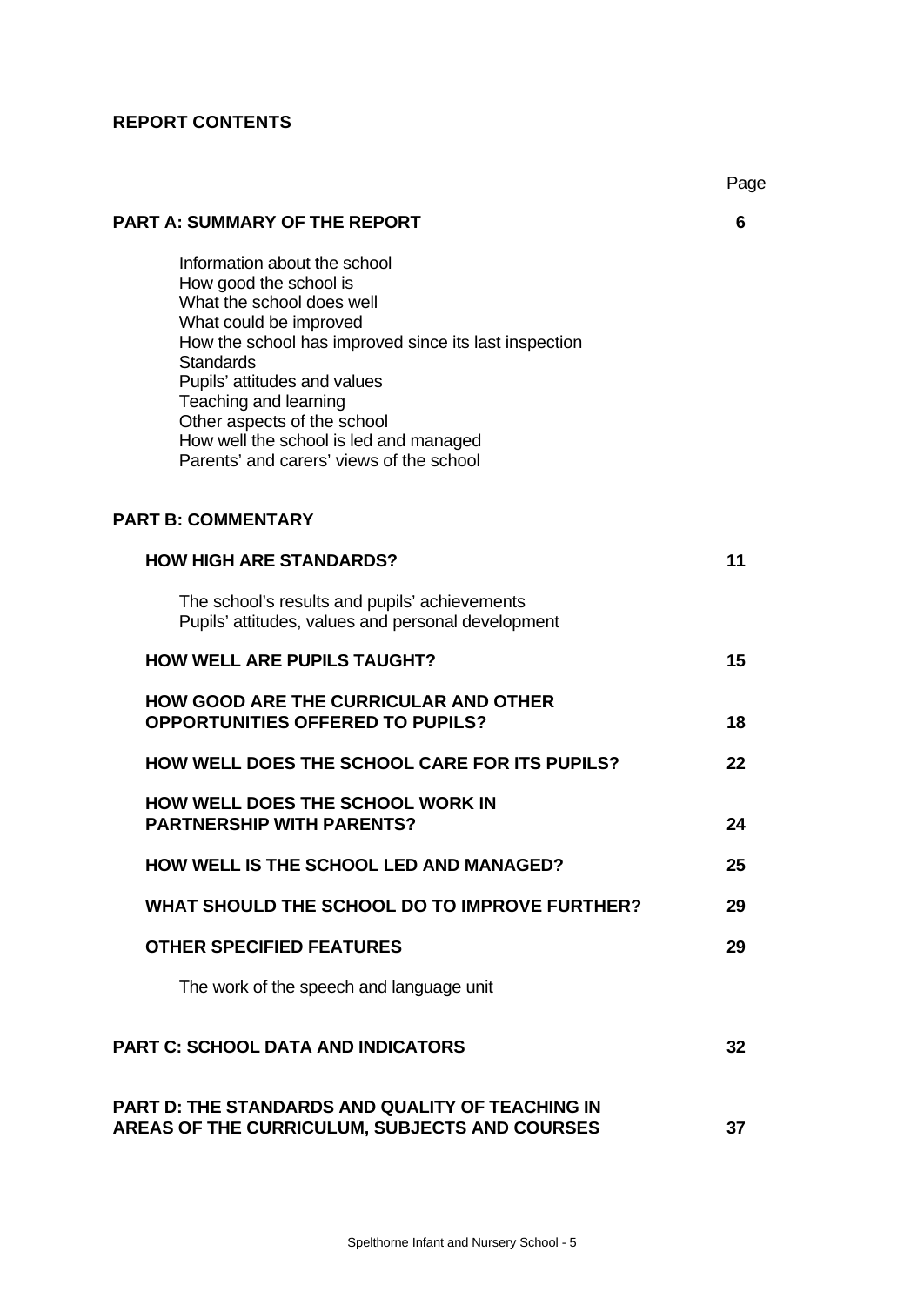## **PART A: SUMMARY OF THE REPORT**

### **INFORMATION ABOUT THE SCHOOL**

Spelthorne Infant and Nursery School is a larger than average primary school. There are 319 pupils on roll, including the equivalent of 136 full-time children in the nursery and reception classes. There is an almost equal numbers of boys and girls. The number on roll is lower than at the time of the previous inspection, reflecting the declining population in the local area. The vast majority of pupils are drawn from privately owned and local authority housing within the school's catchment area. The socio-economic background of pupils is broad. The area is one of high living costs and low unemployment. Many families have two wage-earners on low incomes and so are not eligible for free school meals. Thirty-one pupils (9.7 per cent) are eligible for free school meals, a below average figure. Pupils' levels of attainment on entry into the nursery vary from year to year but are typically below average, with particular weaknesses in language and communication skills. There are 84 pupils (26.3 per cent) on the register of pupils with special educational needs, a figure which is broadly in line with the national average. Twelve pupils have statements of special educational need, an above average figure. Ten of these pupils attend the attached speech and language unit. Over 90 per cent of pupils are from White British backgrounds. Twenty-five pupils (7.8 per cent) have English as an additional language, and seven of these are at an early stage of language acquisition, an above average figure. The amount of staff turnover has been high in recent times; eleven members of staff have left and six have joined the school in the last two years. This has had a significant impact on the work of the headteacher and governors in managing and organising school improvement.

## **HOW GOOD THE SCHOOL IS**

Spelthorne Infant and Nursery School is a good school with significant strengths. Standards are average in English and science and below average in mathematics by the end of Year 2. Overall, pupils, including those with English as an additional language, make good progress when compared with their levels of attainment on entry. Pupils with special educational needs make very good progress. Pupils benefit from high standards of care, good teaching, a strong emphasis on promoting personal development and effective teamwork amongst all staff. The headteacher provides effective leadership. The school gives good value for money.

### **What the school does well**

- By the end of Year 2, standards are above average in information and communication technology, music, physical education and religious education.
- Pupils with special educational needs make very good progress.
- The quality of teaching and learning is good in the Foundation Stage and in Years 1 and 2.
- Pupils have very good attitudes to school and their work and behave very well; relationships are excellent.
- Provision for the promotion of pupils' spiritual, moral, social and cultural development is very good.
- Pupils benefit from high standards of care for their well-being, health and safety.
- Provision for pupils with speech and language difficulties is very good.
- The leadership provided by the headteacher is good and governors are very involved in the life and work of the school; financial planning is very effective.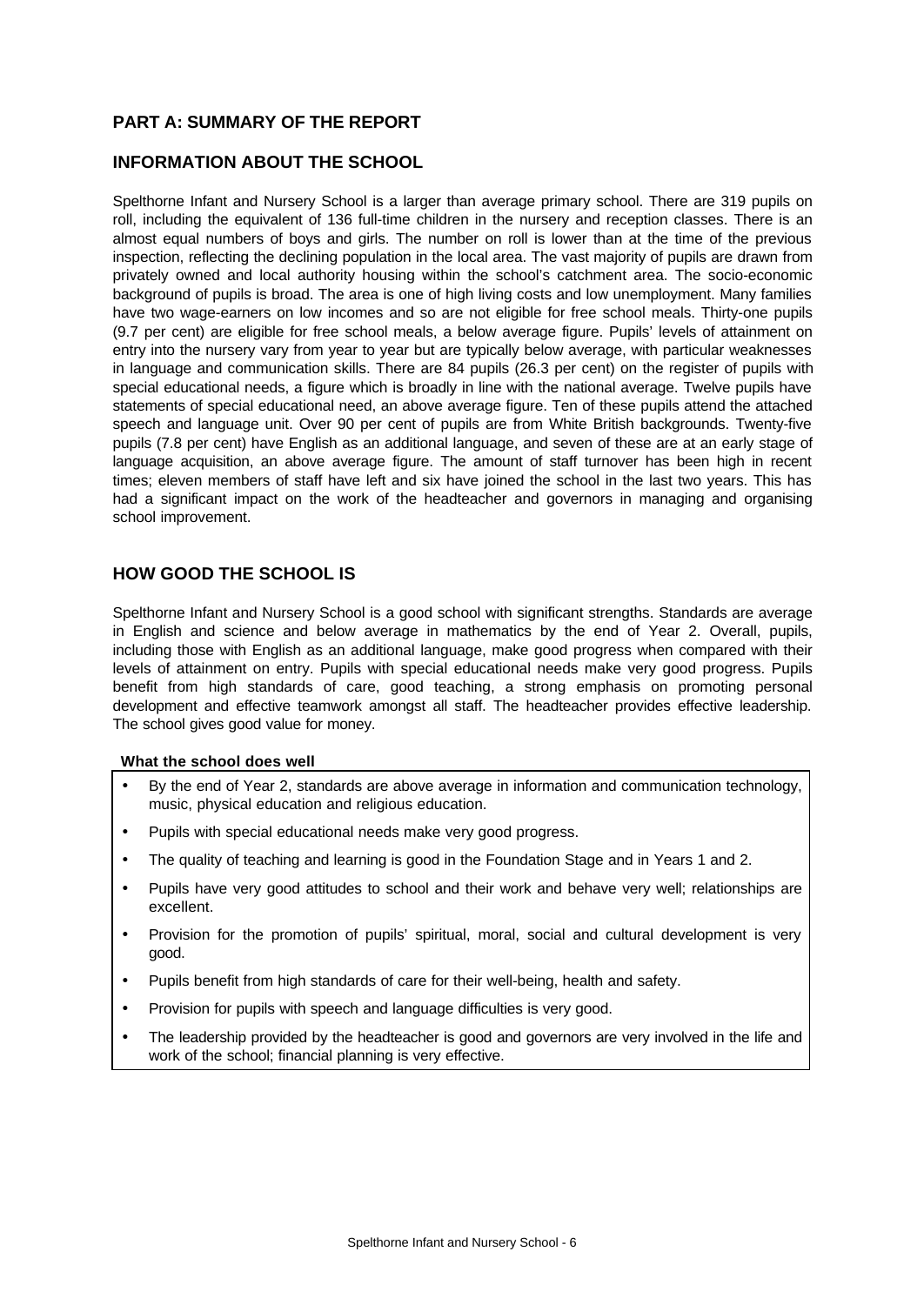### **What could be improved**

- Pupils' achievements in mathematics by the end of Year 2 are not as high as might be expected.
- Not enough use is made of pupils' literacy and numeracy skills to promote learning in other subjects of the curriculum.
- Information gathered from assessment procedures is not used as well as it could be to match work closely to pupils' needs, especially those of higher attaining pupils.
- Senior staff and subject co-ordinators are not sufficiently critical in the way that they monitor and evaluate the quality of teaching and learning and teachers' lesson plans.

*The areas for improvement will form the basis of the governors' action plan.*

## **HOW THE SCHOOL HAS IMPROVED SINCE ITS LAST INSPECTION**

The school has made a good improvement overall since the previous inspection in January 1998. As a result of the headteacher's effective leadership, improvements have been made to curriculum provision and teachers' expectations of pupils' academic and social achievements. The high turnover in staff since the previous inspection has hindered the rate of improvement to some extent, particularly with initiatives to make assessment and monitoring and evaluation procedures more effective. However, the majority of weaknesses identified in the previous report have been dealt with successfully. The role and responsibilities of governors and subject co-ordinators in monitoring and evaluating the effectiveness of curriculum planning and teaching are better, although there is still work to be done in developing a more critical analysis of the quality of what is seen. Planning of lessons and the implementation of assessment procedures are now much more consistent amongst all staff. The school development plan is now a good working document, guiding governors and staff well in prioritising appropriate courses of action. Pupils' standards in information and communication technology have made a significant improvement from below to above average by the end of Year 2. There have been other significant developments. Standards in reading, writing and mathematics have risen in line with the national trend over the last three years. Pupils' attitudes and behaviour have improved and are now very good. Parents' views of the school, as shown by the questionnaire returns, are more positive.

# **STANDARDS**

The table shows the standards achieved by pupils at the end of Year 2 based on average point scores in National Curriculum tests.

|                 | compared with                     |      |      |      |     |                 |
|-----------------|-----------------------------------|------|------|------|-----|-----------------|
| Performance in: | similar<br>all schools<br>schools |      |      |      | Key |                 |
|                 | 2000                              | 2001 | 2002 | 2002 |     |                 |
| reading         | D                                 | D    |      | D    |     | well a<br>above |
| writing         | D                                 | D    |      | Е    |     | avera<br>below  |
| mathematics     | E                                 | Е    | E    | Ε    |     | well b          |

| Key                                       |                                          |                       |
|-------------------------------------------|------------------------------------------|-----------------------|
| above average<br>average<br>below average | well above average<br>well below average | А<br>R<br>C<br>D<br>F |

School test and assessment data shows that, when compared with their levels of attainment on entry into the nursery, most pupils make good progress in reading and writing. They make satisfactory progress in mathematics. The reason why standards since 2000, as shown by the results in the above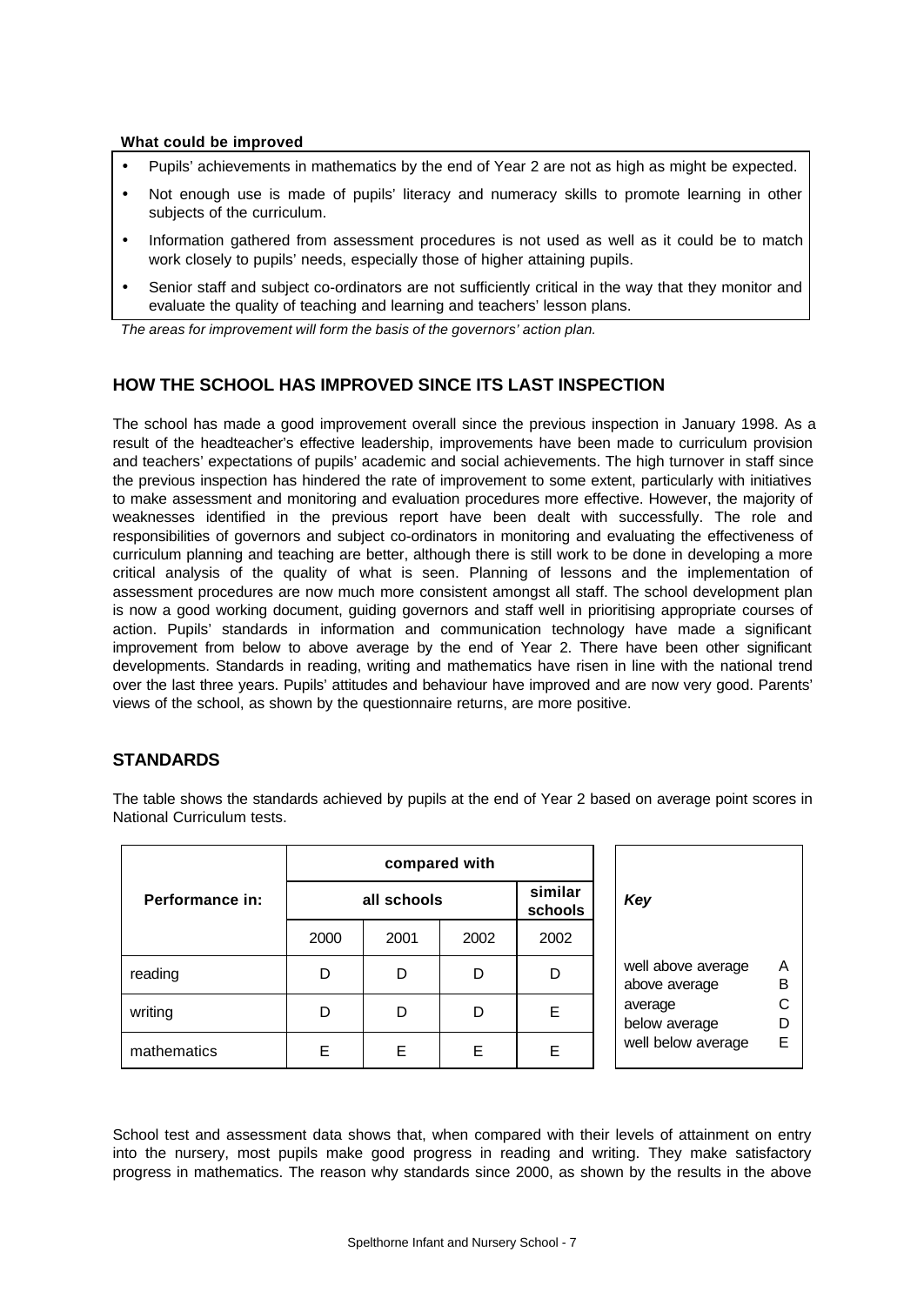table, have remained below the national average is mainly because there have been fewer pupils achieving the higher Level 3 than might be expected; these pupils tend to underachieve. However, targets for pupils' achievements set by the school were met in 2002.

Pupils' standards in Year 2 in reading, writing and science are average, and in mathematics they are below average. In information and communication technology, music, physical education and religious education, standards are above average. Standards in art and design, design and technology, geography and history are average. Pupils with special educational needs make consistently better progress than other pupils, largely as a result of the successful focus by staff on provision for these pupils from the nursery onwards. There are no significant differences in the achievements of boys and girls or pupils for whom English is an additional language.

Children in the Foundation Stage make good progress and achieve well in all areas of their development. By the time they enter Year 1, standards are in line with expectations in personal, social and emotional development, knowledge and understanding of the world and physical and creative development. They are below expectations in communication, language and literacy and mathematical development from a low starting point.

| <b>Aspect</b>                             | <b>Comment</b>                                                                                                                                                                                   |
|-------------------------------------------|--------------------------------------------------------------------------------------------------------------------------------------------------------------------------------------------------|
| Attitudes to the school                   | Very good. Pupils tackle their work with enthusiasm and concentrate<br>very well.                                                                                                                |
| Behaviour, in and out of<br>classrooms    | Very good. Pupils are polite and courteous to each other and to all<br>adults. They play well together during morning and afternoon breaks and<br>lunchtimes in the hall are sociable occasions. |
| Personal development and<br>relationships | Very good. Pupils co-operate very well in lessons and assemblies.<br>Relationships are excellent.                                                                                                |
| Attendance                                | Good. Pupils are keen to come to school and lessons start on time.                                                                                                                               |

## **PUPILS' ATTITUDES AND VALUES**

## **TEACHING AND LEARNING**

| Teaching of pupils in:<br><b>Nursery and Reception</b> |      | Years $1 - 2$ |
|--------------------------------------------------------|------|---------------|
| Quality of teaching                                    | Good | Good          |

*Inspectors make judgements about teaching in the range: excellent; very good; good; satisfactory; unsatisfactory; poor; very poor. 'Satisfactory' means that the teaching is adequate and strengths outweigh weaknesses.*

The quality of teaching and learning is good overall because of teachers' very good management and organisation of pupils and lessons, good subject knowledge, effective planning and efficient use of time, support staff and resources. The teaching of English is good overall; literacy lessons are often good. The teaching of mathematics is satisfactory. Other subjects of the curriculum are not used as well as they could be to extend pupils' reading, writing and numeracy skills. Pupils achieve particularly well in English in Years 1 and 2 because of teachers' effective use of whole-class sessions at the ends of lessons to review and consolidate what has been learned. In mathematics, not enough use is made of the mental and oral sessions at the start of lessons to stimulate pupils' thinking and improve their recall of number facts. Pupils achieve well in science, information and communication technology and music because teachers take advantage of many pupils' preference for practical rather than written tasks. All pupils benefit from excellent teamwork amongst all teaching and non-teaching staff.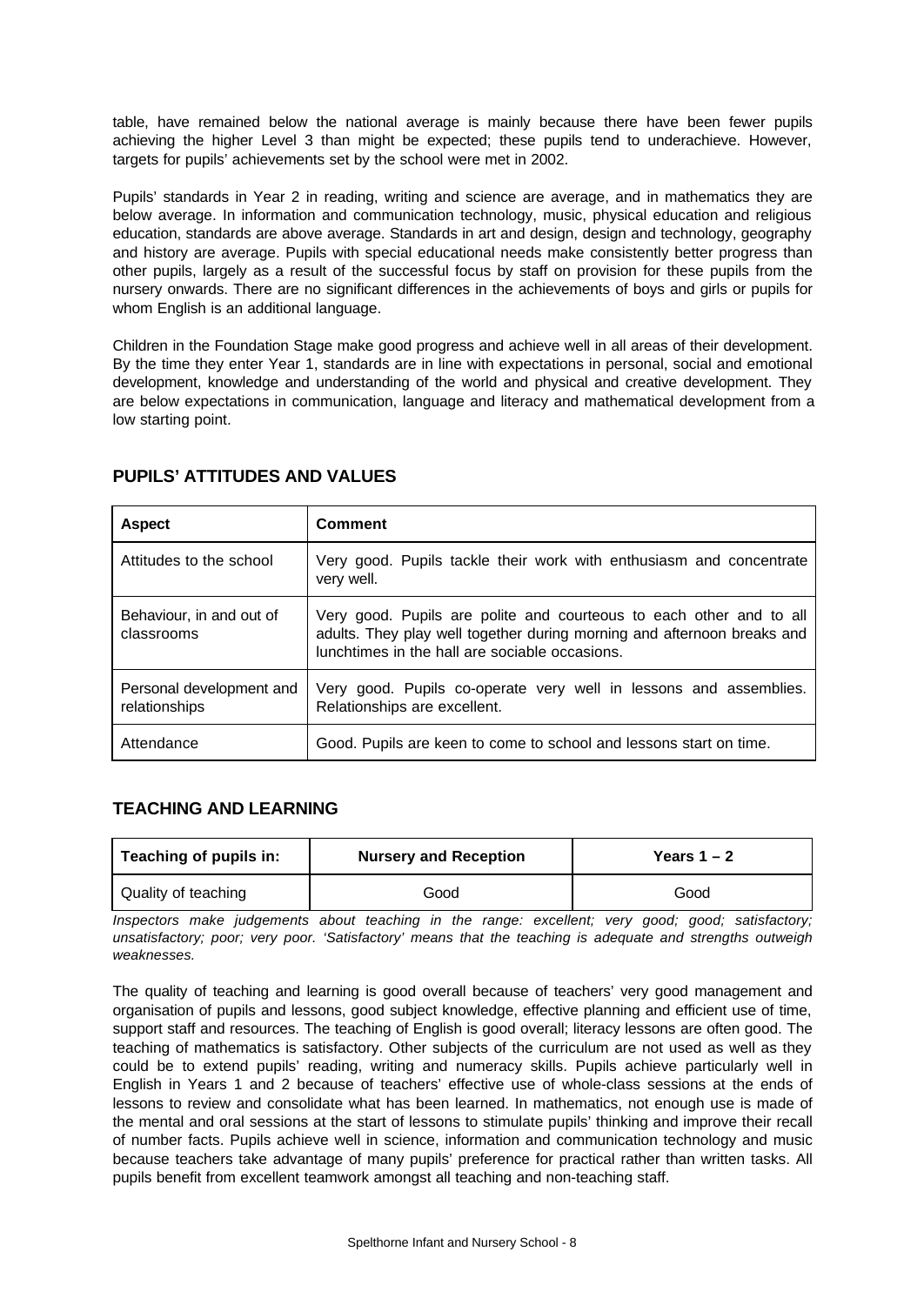In the best lessons, pupils of all capabilities are challenged by the tasks planned for them. However, this is not always the case for higher attaining pupils, particularly in mathematics, science, geography and history lessons, where teachers' expectations of what these pupils can achieve are not high enough. Pupils with special educational needs receive very well-planned tasks from their class teachers, specialist teachers and teaching assistants. Pupils with English as an additional language receive effective support from all staff and the quality of their learning is good overall. Pupils with specific speech and language difficulties are taught very well and are fully integrated into the life and work of the school. Relationships between teachers and pupils are excellent and make a significant contribution to pupils' very good attitudes to their work.

| <b>Aspect</b>                                                                                      | <b>Comment</b>                                                                                                                                                                                                                                                                                                                                                                                                                                                                 |
|----------------------------------------------------------------------------------------------------|--------------------------------------------------------------------------------------------------------------------------------------------------------------------------------------------------------------------------------------------------------------------------------------------------------------------------------------------------------------------------------------------------------------------------------------------------------------------------------|
| The quality and range of the<br>curriculum                                                         | Satisfactory. It is good in the Foundation Stage. In Years 1 and 2,<br>there is a strong emphasis on provision for the core subjects of<br>reading, writing and mathematics. Planning in other subjects,<br>such as science, geography and history, is not always linked as<br>well as it might be to promoting pupils' literacy and numeracy<br>skills. Pupils benefit from a good range of visits and visitors to<br>school, although there are very few after-school clubs. |
| Provision for pupils with special<br>educational needs                                             | Very good. Pupils' individual education plans are of good quality.<br>Targets are achievable and linked closely to classroom work.                                                                                                                                                                                                                                                                                                                                             |
| Provision for pupils with English<br>as an additional language                                     | Good. Pupils benefit from teachers' close attention to correct<br>vocabulary, grammar and spelling in lessons. Pupils who start<br>school with no English are given good individual support.                                                                                                                                                                                                                                                                                   |
| Provision for pupils' personal,<br>including spiritual, moral, social<br>and cultural, development | Very good. Pupils' personal development is promoted very well in<br>lessons through co-operative group activities, and in assemblies<br>by the way pupils' achievements and contributions are valued and<br>celebrated.                                                                                                                                                                                                                                                        |
| How well the school cares for its<br>pupils                                                        | Very good. Pupils' benefit from high standards of care and<br>attention. This aspect of school life makes a significant<br>contribution to the calm, supportive and caring atmosphere<br>characteristic of the school at all times. However, assessment<br>information is not used effectively enough to challenge and extend<br>pupils' learning.                                                                                                                             |

### **OTHER ASPECTS OF THE SCHOOL**

Staff and governors work hard to establish and maintain positive links with parents and the local community. As a result, parents provide significant financial support and attendance at school concerts, performances and parent consultation evenings is very good.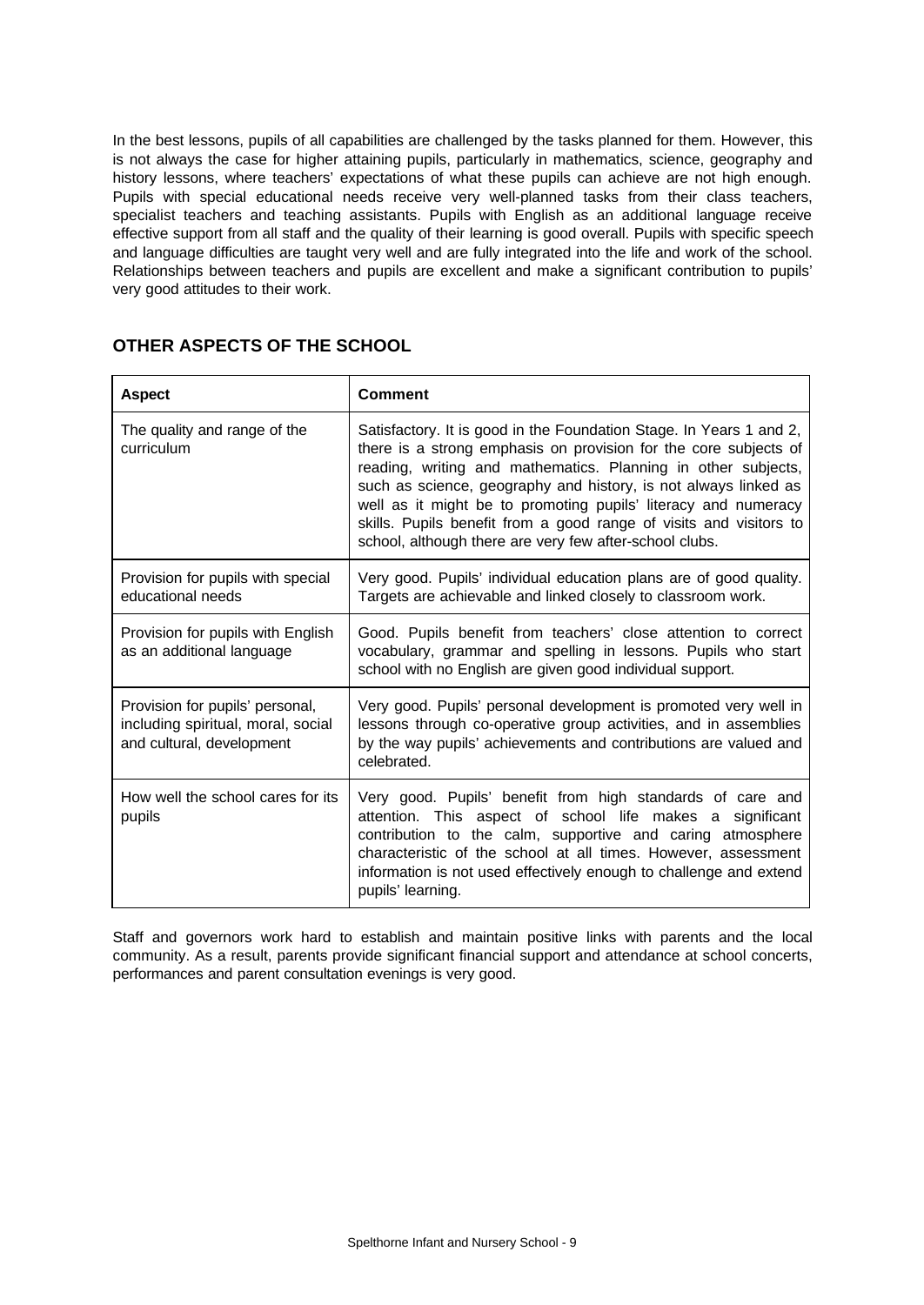## **HOW WELL THE SCHOOL IS LED AND MANAGED**

| <b>Aspect</b>                                                          | <b>Comment</b>                                                                                                                                                                                                                                                                                                                                 |
|------------------------------------------------------------------------|------------------------------------------------------------------------------------------------------------------------------------------------------------------------------------------------------------------------------------------------------------------------------------------------------------------------------------------------|
| Leadership and management<br>by the headteacher and other<br>key staff | Good. The headteacher provides effective leadership and is well<br>supported by senior staff. All teaching and non-teaching staff carry<br>out their responsibilities conscientiously. Teamwork is very good.<br>leadership and management by co-ordinators vary in<br>The<br>effectiveness because some of them are relatively inexperienced. |
| How well the governors fulfil<br>their responsibilities                | Good. Governors show a good knowledge and understanding of the<br>school's strengths and areas for improvement. Involvement in school<br>life is good and this helps them to develop a clear view for the long-<br>term development of the school.                                                                                             |
| The school's evaluation of its<br>performance                          | Satisfactory. The procedures for gathering information about the<br>school effectively involve all the staff and governors. However, there is<br>not enough critical analysis of the quality of teaching and learning<br>and planning to help raise standards.                                                                                 |
| The strategic use of resources                                         | Good. Staffing, accommodation, resources and available funds are<br>used effectively and efficiently to support priorities in the school<br>development plan.                                                                                                                                                                                  |

# **PARENTS' AND CARERS' VIEWS OF THE SCHOOL**

| What pleases parents most |                                                                                                                                                             | What parents would like to see improved |                                                                           |                                                                                                                         |                                         |
|---------------------------|-------------------------------------------------------------------------------------------------------------------------------------------------------------|-----------------------------------------|---------------------------------------------------------------------------|-------------------------------------------------------------------------------------------------------------------------|-----------------------------------------|
|                           | Children like school, make good progress and<br>behave well.                                                                                                |                                         | A small minority of parents of children with<br>achievements.<br>lessons. | The amount of homework is not appropriate.                                                                              |                                         |
|                           | Teaching is good, with high expectations of<br>children's academic and social<br>achievements.                                                              |                                         |                                                                           | special educational needs feel that they do<br>not receive enough co-operation or<br>information about their children's |                                         |
|                           | Children are helped to become mature and<br>responsible.                                                                                                    |                                         |                                                                           |                                                                                                                         | There are not enough activities outside |
|                           | The school works closely with parents, deals<br>effectively with questions and problems and<br>keeps them well informed about their<br>children's progress. |                                         |                                                                           |                                                                                                                         |                                         |
|                           | The school is well led and managed.                                                                                                                         |                                         |                                                                           |                                                                                                                         |                                         |

Inspectors agree with virtually all aspects that please parents. However, expectations of what higher attaining pupils can achieve are not always high enough. Inspectors judge that the amount of homework is typical of most other similar schools and is used well to consolidate and extend pupils' literacy and numeracy skills. Provision for pupils with special educational needs, including liaison with parents, is judged to be very good. Inspectors agree that the range of after-school clubs is limited.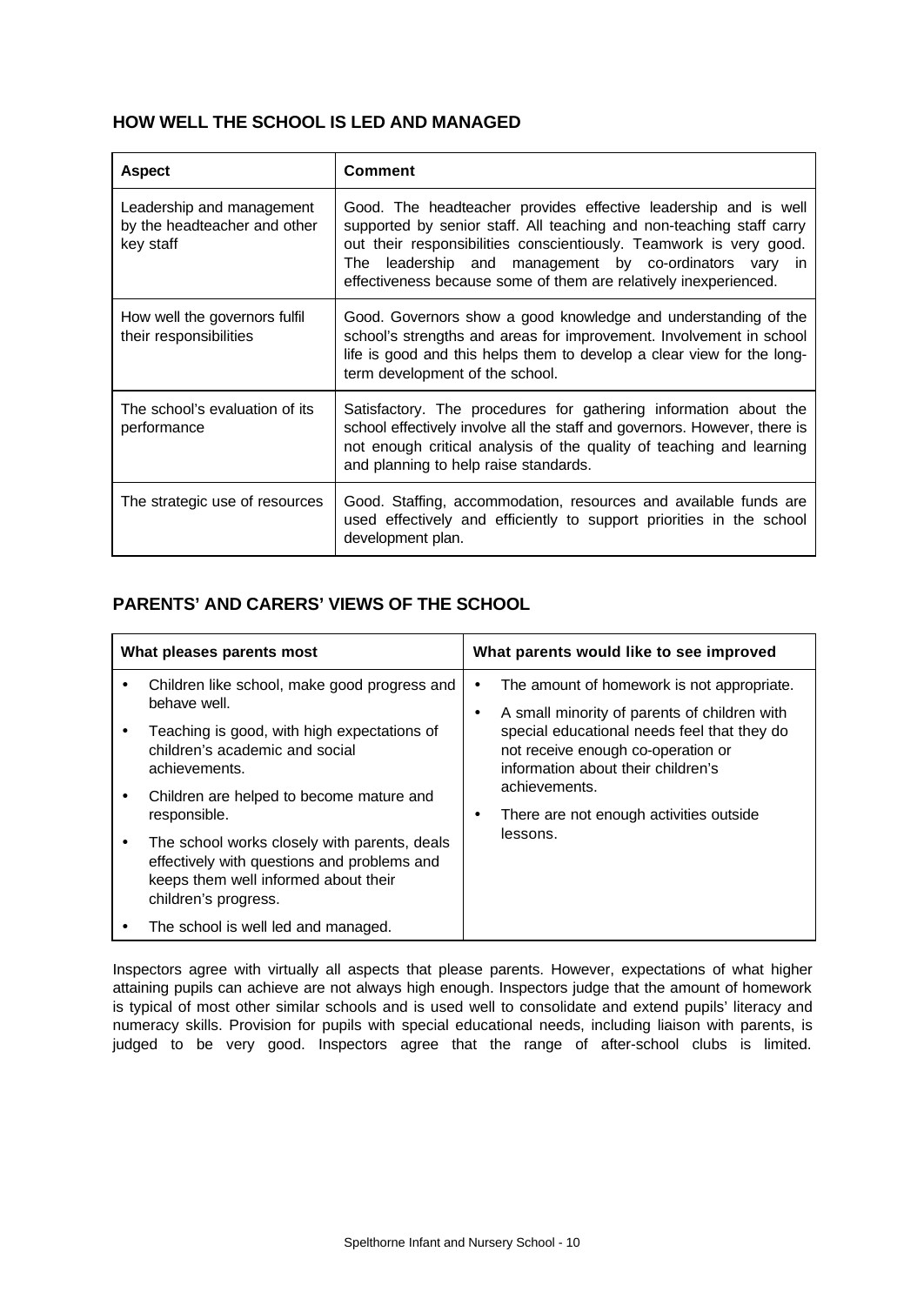## **PART B: COMMENTARY**

## **HOW HIGH ARE STANDARDS?**

### **The school's results and pupils' achievements**

### **Strengths**

- Children make good progress in the Foundation Stage and achieve well.
- By the end of Year 2, pupils' attainments in information and communication technology, music, physical education and religious education are above the nationally expected standards.
- Overall, pupils make good progress from their level of attainment on entry into school.
- Pupils with special educational needs achieve very well.

- Recall of number facts is weak for many pupils, affecting their ability to solve problems.
- Higher attaining pupils do not always achieve as well as might be expected.
- 1. Foundation Stage children make good progress overall. Nursery and reception staff prepare children well for work in Year 1 by establishing very good attitudes to work and play. Children enjoy school and are keen to learn. Children learn at a good pace because activities, planned to extend their academic skills, are particularly well matched to their personal, social and emotional needs. In Years 1 and 2, teachers build successfully on the positive start children make in the nursery and reception classes. Interest and enjoyment are sustained through well-planned, motivating activities, by the raising of pupils' self-esteem and confidence through effective use of praise and encouragement and access to a good range of resources. As a result, pupils achieve well, particularly in reading, writing, science and their personal development.
- 2. Foundation Stage children vary in their attainment when they start in the nursery at age three or in reception at the age of four. Assessments made in the first term in the nursery show attainment to be typically below average. However, there are variations from year to year, with some groups of children attaining better and some attaining lower than this. The level of attainment of the present nursery intake is below average. Nursery staff are particularly successful at settling children into school routines and establishing good working habits.
- 3. By the time children enter reception, there are significant improvements for many children in their personal, language and mathematical development. Levels of attainment are slightly below average overall on entry into reception. Reception staff continue to develop children's self-esteem and confidence so that, by the time they enter Year 1, children are likely to have achieved the expected standards, or early learning goals, in their personal, social and emotional development, their knowledge and understanding of the world, physical and creative development. Children make good progress in communication, language and literacy and mathematical development, but achievement is likely to be slightly below expectations in these areas of their development.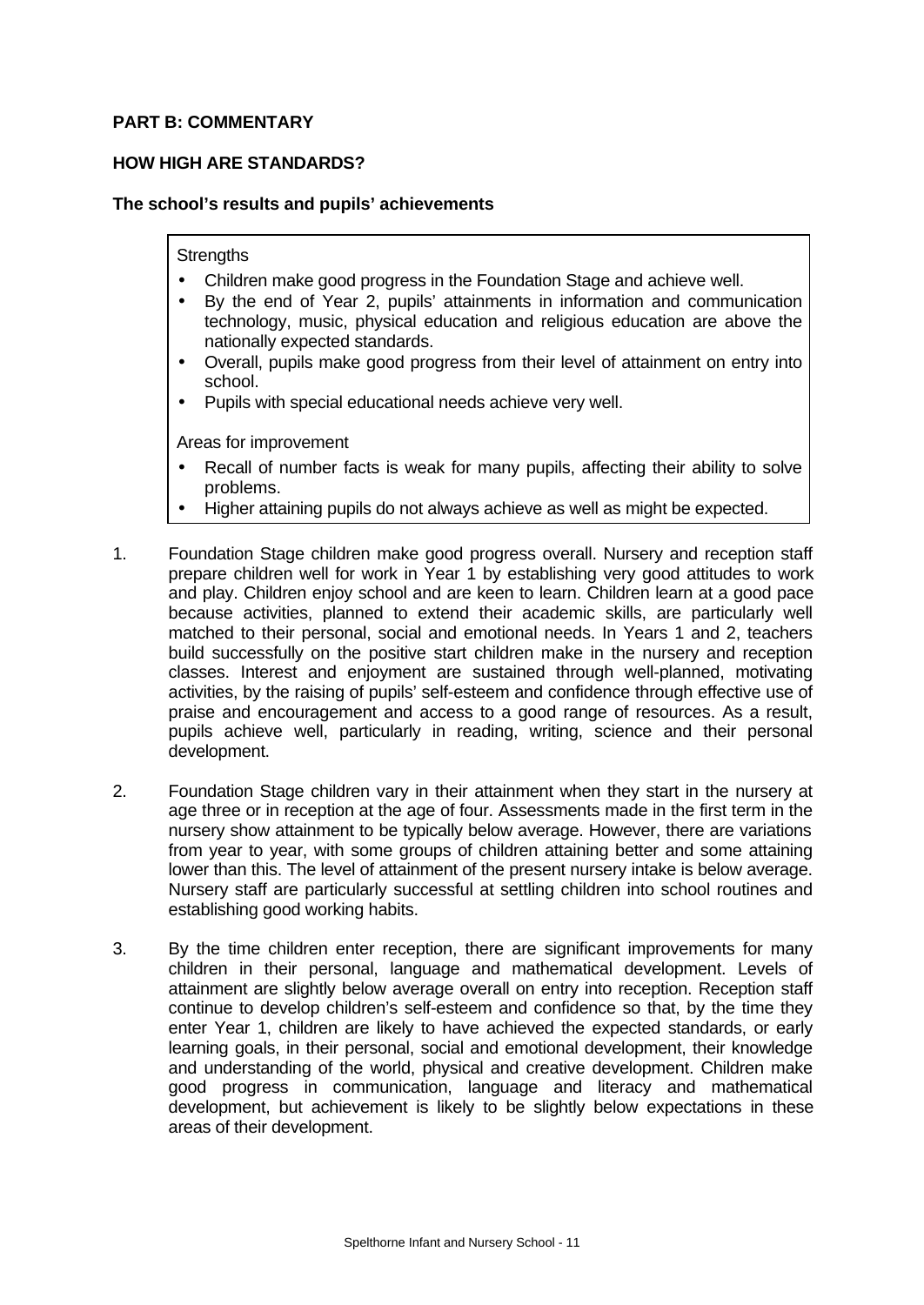- 4. Results of end of Key Stage 1 national tests and assessments, between 1999 and 2002, show that, with the exception of 1999, pupils' standards in reading, writing and mathematics have risen in line with the national trend. However, reading and writing standards have remained below, and mathematics standards well below, the national average during that time, and are lower than those reported at the time of the previous inspection in 1998.
- 5. There are two main reasons for standards being no higher. Firstly, results reflect variations in the level of attainment on entry into school from year to year. The 1999 national test and assessment results were better than those between 2000 and 2002, but the overall level of attainment on entry of that particular intake of children was higher than usual. Over 50 per cent of the Year 2 pupils who took the 2002 national tests were on the register of special educational needs. These pupils achieved well, with a high proportion attaining the expected Level 2, but it was likely that there would be fewer pupils overall attaining the higher Level 3.
- 6. Secondly, the school has focused a large amount of time and resources on raising the attainment of special educational needs, lower attaining and average attaining pupils since the last inspection and has achieved considerable success in helping these pupils to improve reading, writing and mathematical skills. Higher attaining pupils have not had such a consistent and specific focus and so not as many pupils have achieved the higher Level 3 in national tests as might be expected. However, the proportion of pupils achieving this level has steadily risen since 2000. In 2002, Level 3 was achieved by 27 per cent of pupils in science, and 25 per cent of pupils in reading, which was in line with the national average. The percentage of pupils achieving Level 3 in writing was below, and in mathematics it was well below, the national average.
- 7. The steady rise in reading, writing and mathematics standards since 1999 is largely due to the effective use of national guidelines in literacy and numeracy and good improvement in the quality of teaching and learning. In reading, staff consistently apply a method of teaching letter sounds, or phonics, as the main approach. This is begun in the nursery and continues through into Year 2. Writing standards are better because teachers have encouraged pupils to write more freely and at greater length than they did previously. However, there is still work to be done in promoting the use of these skills in other subjects of the curriculum. Handwriting standards are weak and not enough is expected of pupils in the way they present their work. Standards in mathematics have benefited from consistent application of the nationally recommended format to lessons which gives more opportunities for pupils to talk about and explain their methods. However, the mental start to lessons is not used well enough to help pupils remember and quickly recall number facts.
- 8. Inspection findings are that pupils make good progress from their original levels of attainment on entry. By the end of Year 2, standards in reading, writing, speaking and listening and science are average. A small number of pupils achieve above average standards in these subjects. Standards in mathematics are below average. Standards in information and communication technology, music, physical education and religious education are above expectations. Standards in art and design, design and technology, geography and history are in line with expectations.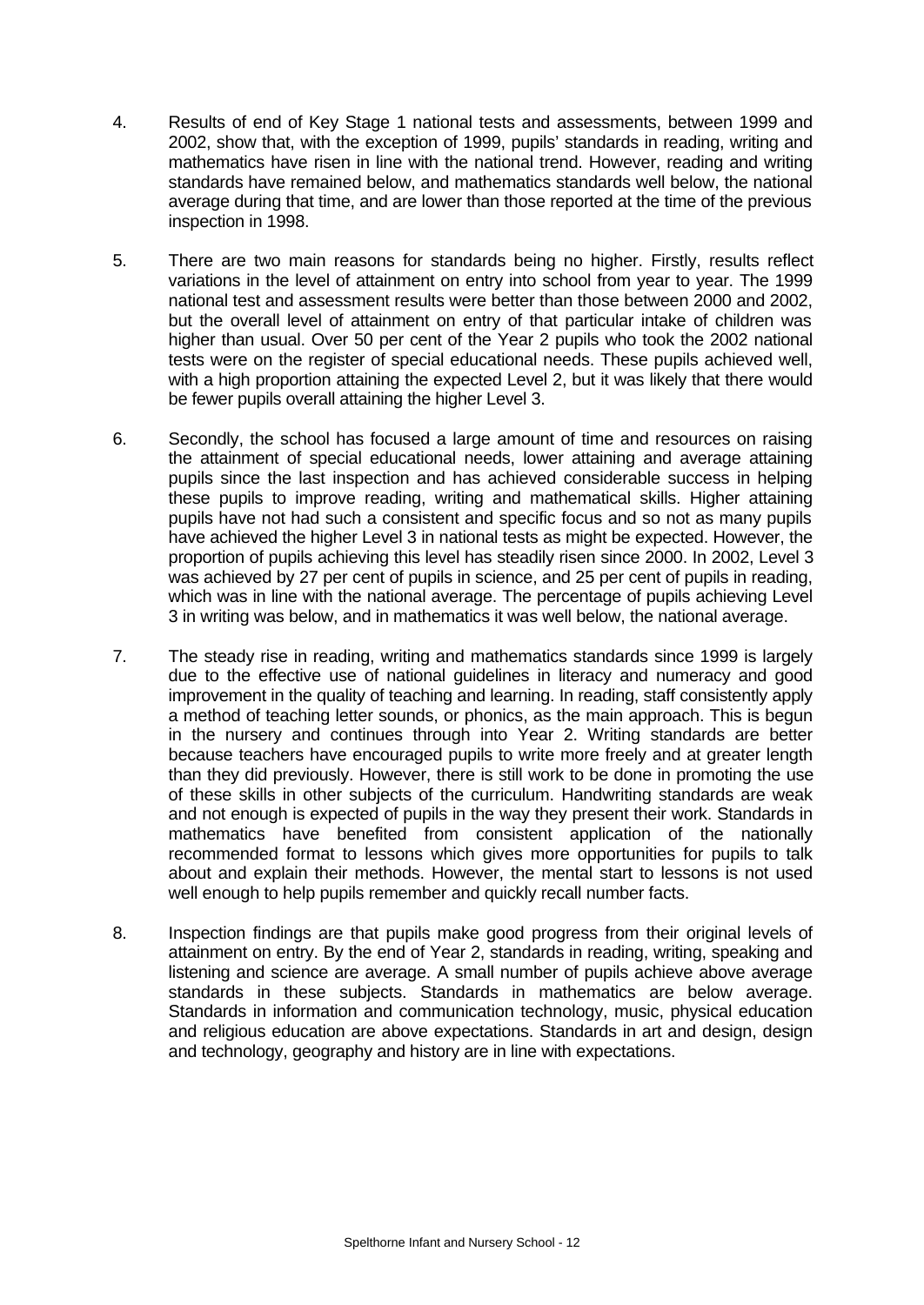- 9. Standards in information and communication technology have made a good improvement since the previous inspection from below to above average by the end of Year 2, due mainly to improved teacher expertise and resources. Standards of music are above those expected because of teachers' high expectations of what pupils can achieve, particularly when singing and performing together. Standards above expectations achieved in physical education are the result of regular opportunities to participate in games, gymnastics and dance lessons and teachers' high expectations of pupils' achievements. In religious education, standards are above expectations because of the high priority given to the subject in class lessons and assemblies.
- 10. Pupils with special educational needs make very good progress in relation to their individual targets and prior attainment. The high quality of the provision has been maintained since the last inspection. Pupils are aware of their difficulties but are confident that they will be given help to overcome them. Their needs are assessed carefully and learning and behaviour programmes are drawn up to address the particular individual needs. Pupils' individual education plans and behaviour management plans are very detailed and of high quality. Records of the progress made by pupils targeted for additional support in the academic year 2001/2002 show that almost all of the pupils achieved the national expectation in reading, representing very good progress.
- 11. Pupils in all parts of the school benefit from committed, caring teaching and nonteaching staff. Teachers' enthusiasm is successfully conveyed to pupils and this leads to all pupils working hard to meet the challenges set. As a result, standards have risen steadily over time. Teachers match work more closely to pupils' needs than at the time of the previous inspection, particularly in English, mathematics and science, but this is not always so for the higher attaining pupils. In information and communication technology, music and physical education, teachers take full advantage of many pupils' preference for practical rather than written activities to set high standards of academic and social achievement and pupils achieve well as a result. Pupils benefit from teachers' increased subject knowledge and expertise, which is used to plan interesting and motivating activities. Well-managed and organised lessons often move at a good pace and keep pupils involved and concentrating on their tasks.

## **Pupils' attitudes, values and personal development**

### **Strengths**

- Pupils' attitudes to school are very good; they are enthusiastic and very interested in their work and play.
- Pupils' behaviour in lessons and at play is very good and bullying is uncommon.
- Pupils' personal development is very good and relationships are excellent.
- Levels of attendance are above average.

Area for improvement

• A few pupils are frequently late.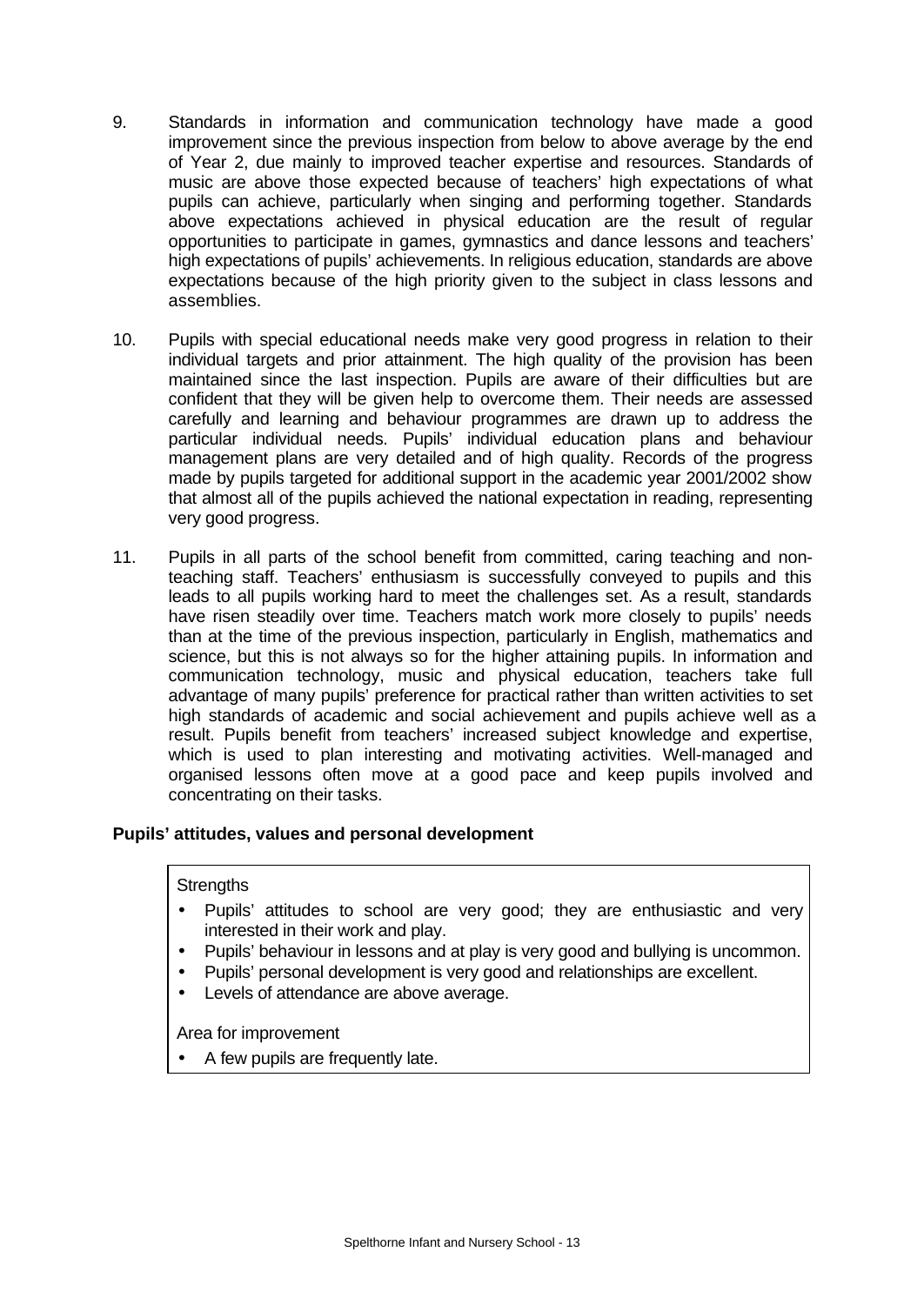- 12. At the time of the previous inspection, pupils' behaviour and relationships were reported to be very good. Their attitudes to school and work were good. The very good standards of behaviour have been successfully maintained since then. Staff have worked hard to improve pupils' personal development and, as a result, pupils' attitudes are now very good and relationships are excellent.
- 13. Nursery and reception children settle happily into school. Their attitudes and behaviour are very good and there are very few squabbles and disputes. When these do arise, staff help children to achieve an amicable conclusion. Children are good listeners, for example at story time or when they join Years 1 and 2 pupils for assembly. Many children show good levels of concentration and are engrossed in well-planned stimulating activities for significant periods of time. A minority of children are immature, but usually respond well to the example set by their peers and soon learn to build relationships through co-operation and sharing. They receive good quality care and attention and this helps them to gain confidence and independence. They are prepared well for work in Year 1.
- 14. The very good attitudes established in the nursery and reception classes are successfully maintained in Years 1 and 2. Pupils enjoy coming to school and are happy and cheerful. They are enthusiastic learners, asking questions and offering views and opinions in whole-class discussions. This was characteristic of all the literacy lessons seen during the inspection and made a significant contribution to the standards pupils achieved.
- 15. Many pupils show a mature ability for their age to sustain concentration and effort in class lessons throughout the school day. Pupils particularly enjoy practical activities when they work co-operatively with others. This was apparent in science, design and technology, music and physical education lessons observed during the inspection. For example, in a Year 2 science lesson, the teacher was able to spend a considerable amount of time working with a small group of pupils who needed her help because other pupils were so involved in working together profitably on their activities.
- 16. Standards of behaviour are very good. Pupils are very polite and show respect for each other and for the many adults in the school. A calm, purposeful atmosphere is the norm in classrooms and around the school. Teachers know their pupils well, which enables them to identify potential problems and share information with other teachers. This results in a family atmosphere in the school, in which pupils see teachers and other adults as friends and confidants. Those pupils who have behavioural difficulties are skilfully helped by their teachers to adopt the very good behaviour of their classmates. There have been few recent recorded incidents of bullying and, when questioned about this, pupils confirmed that they were not concerned by bullying or oppressive behaviour because, if and when it occurs, it is quickly dealt with.
- 17. The respect that pupils show for each other and for adults is the result of the excellent relationships that exist throughout the school. Group discussions, called circle time, reveal a positive and caring attitude towards relationships and, as at the last inspection, this is a strength of the school. Pupils try to see things from each other's point of view and this results in respect for each other's feelings. Although the nature of the school community is such that many beliefs and values are shared,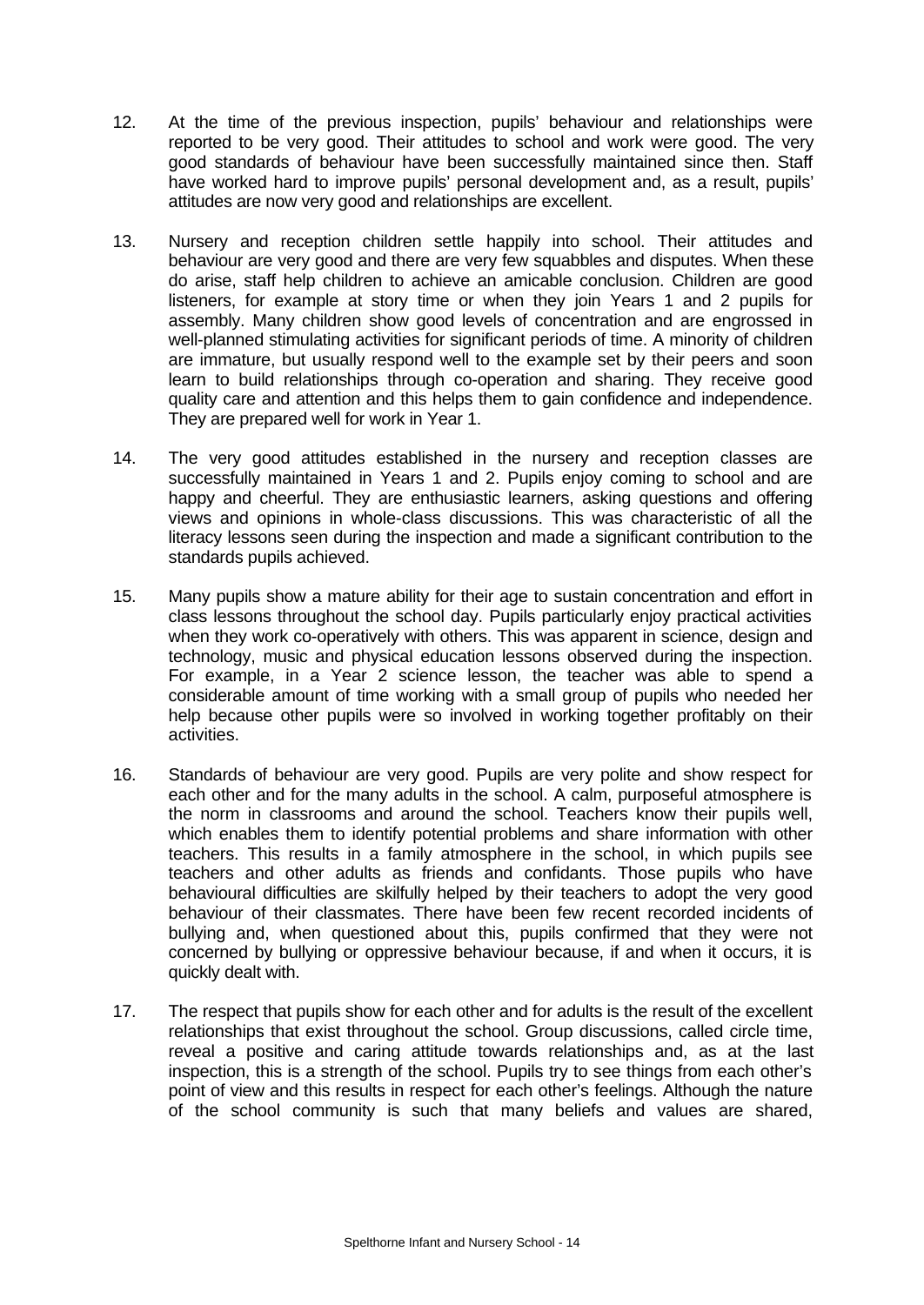pupils show respect for each other's differences and enjoy studying different people and cultures. Several pupils, who have special difficulties, are helped and treated very well by the other pupils.

18. Levels of attendance are well above the national average. The attendance and punctuality of most pupils is good and this contributes to their good achievements and good standards. A few pupils attend less well and are often late. Unauthorised absence is very low. Registration procedures fully meet the requirements.

### **HOW WELL ARE PUPILS TAUGHT?**

### **Strengths**

- The quality of teaching and learning has improved well since the previous inspection.
- Teachers manage and organise lessons very well.
- Teamwork amongst teachers and teaching assistants is excellent.
- Relationships between teachers and pupils are excellent.

- Opportunities are missed in lessons in other subjects of the curriculum to extend pupils' literacy and numeracy skills.
- Work planned for higher attaining pupils is not always sufficiently challenging.
- 19. At the time of the previous inspection, the quality of teaching and learning was reported to be good overall, with about nine out of ten lessons satisfactory or better. About ten per cent of lessons were unsatisfactory. Teachers' subject knowledge and their relationships with pupils were good, activities planned were often interesting and motivating with work matched closely to pupils' needs. Weaknesses were identified in levels of challenge for higher attaining pupils, teachers' use of assessment and the application of information and communication technology to pupils' learning.
- 20. There has been a good improvement since then. The quality of teaching and learning is good overall; there is no unsatisfactory teaching and three out of four lessons are good or better. Improvement is reflected in the rise in pupils' reading, writing and mathematics standards by the end of Year 2 over time in line with the national trend, above average standards in information and communication technology, music, physical education and religious education and pupils' improved personal development.
- 21. The quality of teaching and learning is good overall in English, science, information and communication technology, physical education and religious education. It is satisfactory overall in mathematics, art and design, design and technology and geography. Not enough lessons were seen during the inspection to make secure judgements about the quality of teaching and learning in history and music.
- 22. The quality of teaching and learning is good overall in the nursery and reception classes. Teachers know their children very well and have a good understanding of their individual needs. Each child's progress is carefully monitored and regularly reviewed so that daily lessons are adjusted to meet children's needs. This is achieved through excellent liaison between teachers and teaching assistants. In the best teaching, children are given many opportunities to express their ideas, work co-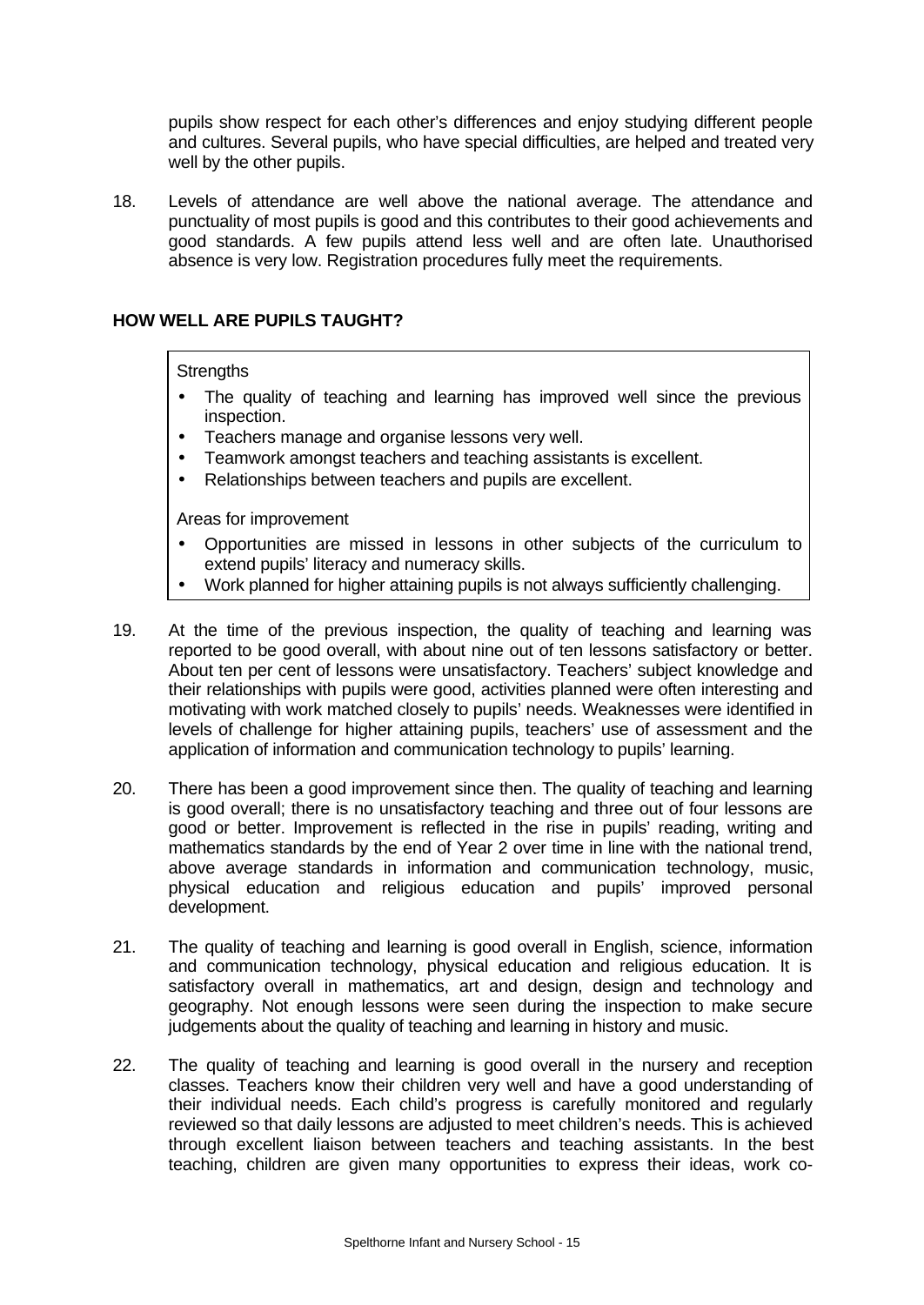operatively in pairs or in larger groups and benefit from the use of good quality resources. Children become happy and confident in a very caring environment.

- 23. A significant reason why the quality of teaching and learning has improved since the last inspection is the way that teachers plan interesting and motivating activities. The nature of the intake of the school each year is such that many have weak communication and language skills, and levels of concentration are often poor when they enter school. In order to maintain and sustain pupils' interest and concentration, teachers work hard to plan stimulating activities. In the lessons seen during the inspection, virtually all were successful in that pupils enjoyed the activities planned for them. For example, at the start of the morning and afternoon sessions in the nursery, children are eager to tackle the range of activities prepared for them and they are soon engrossed in indoor and outdoor activities. Year 1 and Year 2 pupils were observed concentrating on their work for considerable periods of time in mathematics, science and information and communication technology lessons. On the few occasions when pupils lost interest and became restless, activities, particularly whole-class sessions on the carpet at the start of lessons, went on for too long. This happened at times in English and mathematics lessons.
- 24. The management and organisation of lessons is a particular strength of teaching in all classes. From the nursery onwards, children learn to put out and clear away resources and equipment quickly and carefully between activities, making a significant contribution to pupils' personal development. For example, pupils were observed in physical education lessons handling equipment and apparatus very sensibly and, in all lessons seen, pupils treated resources respectfully. Teachers manage and organise available resources well to support pupils' tasks. This was characteristic of the independent group activities in English and mathematics lessons in all classes.
- 25. In a Year 1 science lesson, the work of four groups of pupils was sustained very well by the teacher's effective use of her own time and that of the teaching assistant, and by the provision of a wide range of appropriate resources to support pupils' learning in each group. Virtually all lessons consist of a whole-class beginning and end with group activities in the middle. The transition between these parts of lessons is consistently smooth and efficiently managed so that very little time is lost in moving pupils on in their learning.
- 26. Teachers' expectations of what pupils can achieve have improved since the previous inspection, particularly in reading, writing and information and communication technology skills. This is largely due to the school's strong focus on implementing the National Literacy and Numeracy Strategies guidelines and its response to weaknesses in information and communication technology identified in the previous report. Pupils respond well to higher expectations because of the excellent relationships that exist in all classes. A class of Year 1 pupils made good progress and achieved well in an English lesson because they rose to the challenges set by their teacher in learning and writing about non-fiction texts. They were keen to tackle their written work and concentrated hard, spurred on by praise and encouragement from their teacher.
- 27. Teachers' expectations are high in other subjects, such as special educational needs, the speech and language unit, music, physical education and religious education, where pupils achieve standards that are above those expected. However, where expectations of what pupils can achieve are not high enough, this is reflected in pupils, especially higher attaining pupils, not achieving as well as might be expected.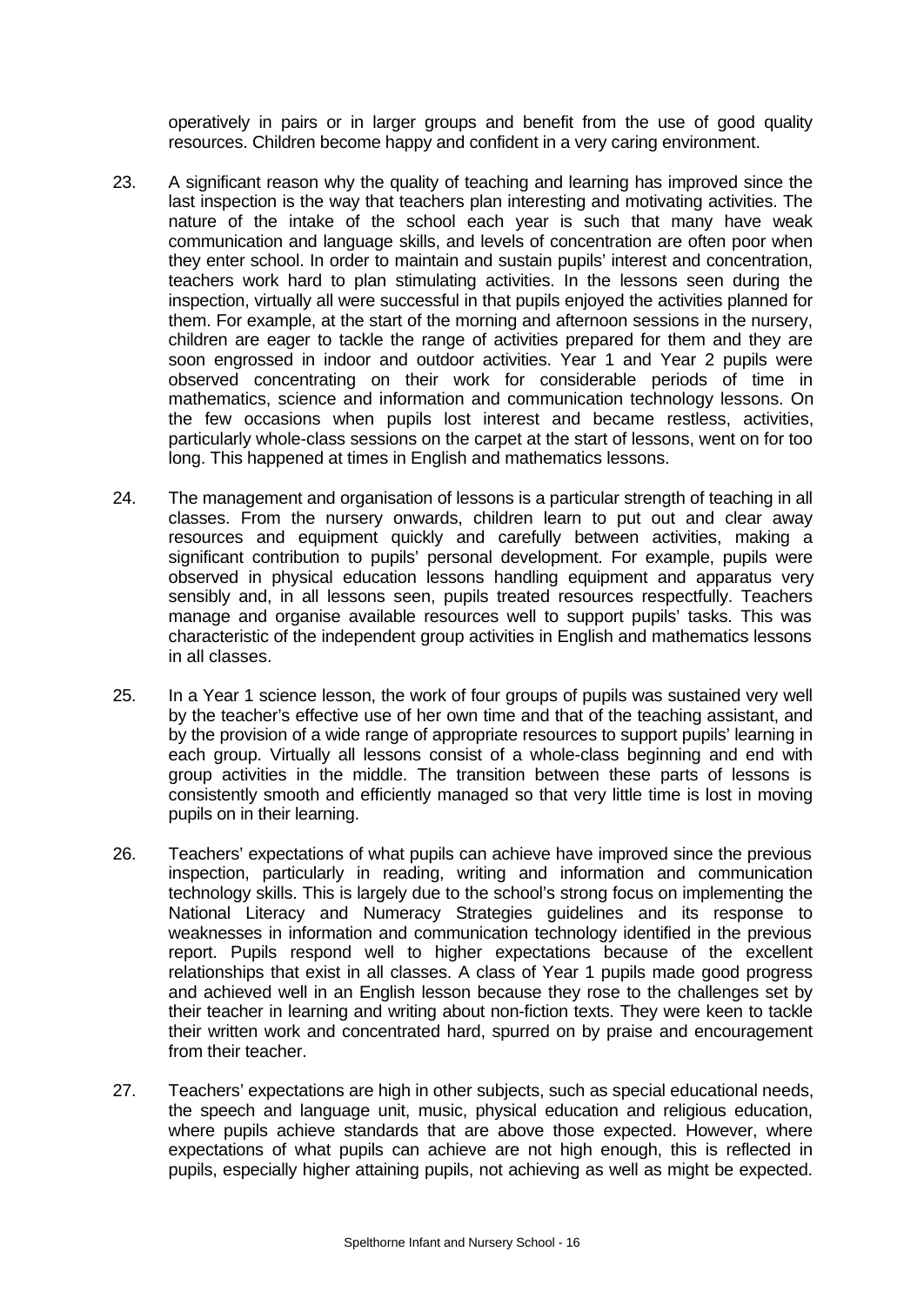This is evident in some mathematics, science, design and technology, geography and history lessons.

- 28. Teachers plan their lessons conscientiously. They plan together to make sure that pupils in classes of the same age receive similar lessons and that skills are developed progressively between year groups. They generally make effective use of national subject guidelines to prepare activities for pupils. In this way, pupils receive a good coverage of the required areas of learning in the Foundation Stage and Years 1 and 2 curricula. This has helped to maintain the steady rise in standards of reading, for example, as teachers work together to make effective use of letter sounds, or phonics, to develop pupils' skills. Where planning is less effective, teachers have stuck too rigidly to the suggestions in the national guidelines and have not adapted these to best suit the particular needs of their pupils. This is particularly evident in art and design, design and technology, geography, history and some aspects of religious education.
- 29. Teachers often make good use of the start of lessons to review pupils' previous learning and establish what new learning is to be covered. The purpose of the lesson is shared with pupils and displayed in the classroom. These methods are successful in promoting pupils' speaking skills as teachers and pupils discuss the forthcoming lesson. Although well organised, group activities vary in their effectiveness. When tasks are well matched to pupils' different capabilities, all achieve well. This is invariably the case for special educational needs and lower attaining pupils. However, higher attaining pupils sometimes have to work through the same activities as the rest of the class before tackling more challenging activities. This was evident in some mathematics, geography and history lessons. The final whole-class session of lessons is used well by teachers, particularly in English and mathematics, to review the original purpose of the lesson and for teachers and pupils to assess what has been learned.
- 30. Pupils for whom English is an additional language are taught well. They benefit from the close attention given by teachers to correct pronunciation, grammar and spelling that all pupils receive in English and other lessons. Teachers do not receive any specialist outside support for children who are unable to speak English. However, staff in the Foundation Stage and Years 1 and 2 work well together to plan individual and group activities that help those pupils to take part in the same activities as their peers. School records show that English as an additional language pupils make similar progress to that of all other pupils in the school and achieve well.
- 31. The quality of teaching and learning for pupils with special educational needs in classes is generally good. Teachers are aware of their needs and plan accordingly. Pupils with statements, including those with autistic spectrum disorders, are very well supported. The needs, as outlined in the statements, are met and annual reviews are carried out properly. A nursery pupil with an autistic spectrum disorder is being well supported and is learning to use the helpful Picture Exchange Communication System. The school's inclusive approach is very effective in meeting different pupils' needs. Pupils with behavioural difficulties are managed particularly well, with a range of good strategies to help them. Teachers are vigilant in anticipating possible difficulties and are skilful in diverting pupils by giving them responsibilities and in praising small successes.
- 32. The quality of teaching and learning of groups and individual pupils withdrawn from class for support in literacy is very good. Planning is based on assessment of pupils' work in the previous session and is designed to build pupils' knowledge of sounds for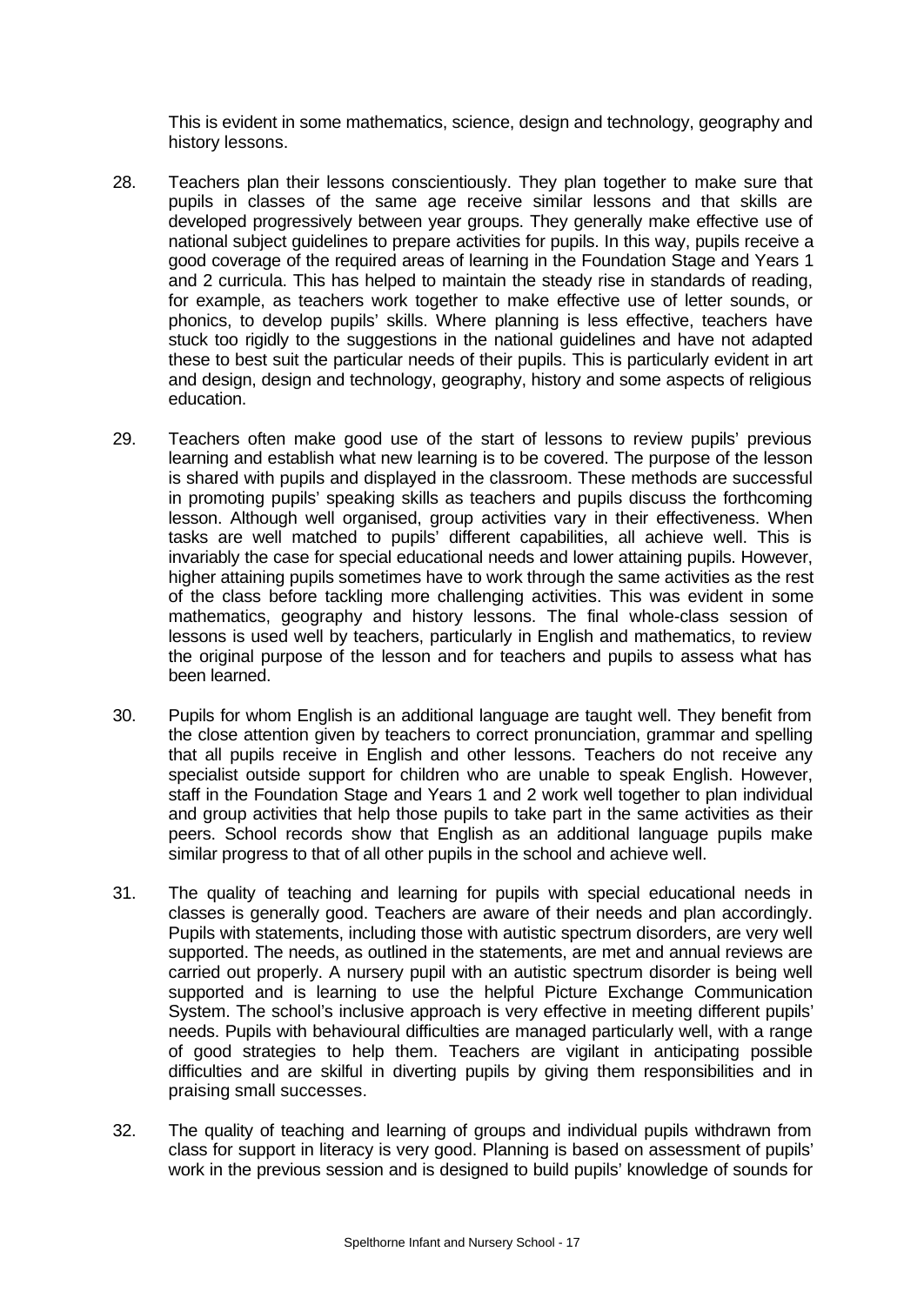reading and spelling systematically. The pace is fast and many exercises are timed. Pupils are highly motivated by this and respond with hard work and very good concentration. Behaviour in these sessions is exemplary. Teaching and support staff have high expectations and a strong commitment to helping the pupils to achieve as highly as possible. Relationships are very good and pupils show trust in their teachers.

- 33. Good use is made of homework to extend pupils' literacy skills. Regular reading and spelling activities have had a positive impact on standards. However, there is not such a strong emphasis on numeracy activities in the homework programme. Parents give good support to helping their children at home and teachers have developed positive links between home and school as a result.
- 34. Overall, teachers promote the school's aims and values well. There is a strong commitment to raising standards. Pupils' contributions are valued in lessons and assemblies and pupils respond very well to the respectful and caring way that they are treated.

## **HOW GOOD ARE THE CURRICULAR AND OTHER OPPORTUNITIES OFFERED TO PUPILS?**

### **Strengths**

- Provision for children in the nursery and reception classes is good.
- There is very good provision for the promotion of pupils' spiritual, moral and social development.
- Provision for pupils with special educational needs, for those in the language support unit and for educational inclusion overall is very good.
- Links with the local community and with the adjacent junior school and local playgroups are very effective.

- Skills learned in literacy, numeracy and information and communication technology lessons are not used well enough to support other subjects of the curriculum.
- Higher attaining pupils are not always challenged sufficiently.
- More effective use could be made of the time available each week in Years 1 and 2.
- 35. The school provides a satisfactory inclusive curriculum, relevant to the ages and interests of its pupils. It fulfils the statutory requirements of the National Curriculum, the locally agreed syllabus for religious education, and collective worship. Weaknesses in provision in information and communication technology, identified in the previous inspection, have been rectified.
- 36. Since the previous inspection, there has been a satisfactory improvement in the curriculum overall. Satisfactory policies and schemes of work are in place for all subjects, and planning has been improved and formalised, although the needs of higher attaining pupils are not always met sufficiently. Teachers have increased pupils' awareness of the importance of the purpose of lessons, called learning objectives, reinforcing and returning to these in whole-class sessions at the end of lessons, and this is an improvement since the previous inspection. The role of the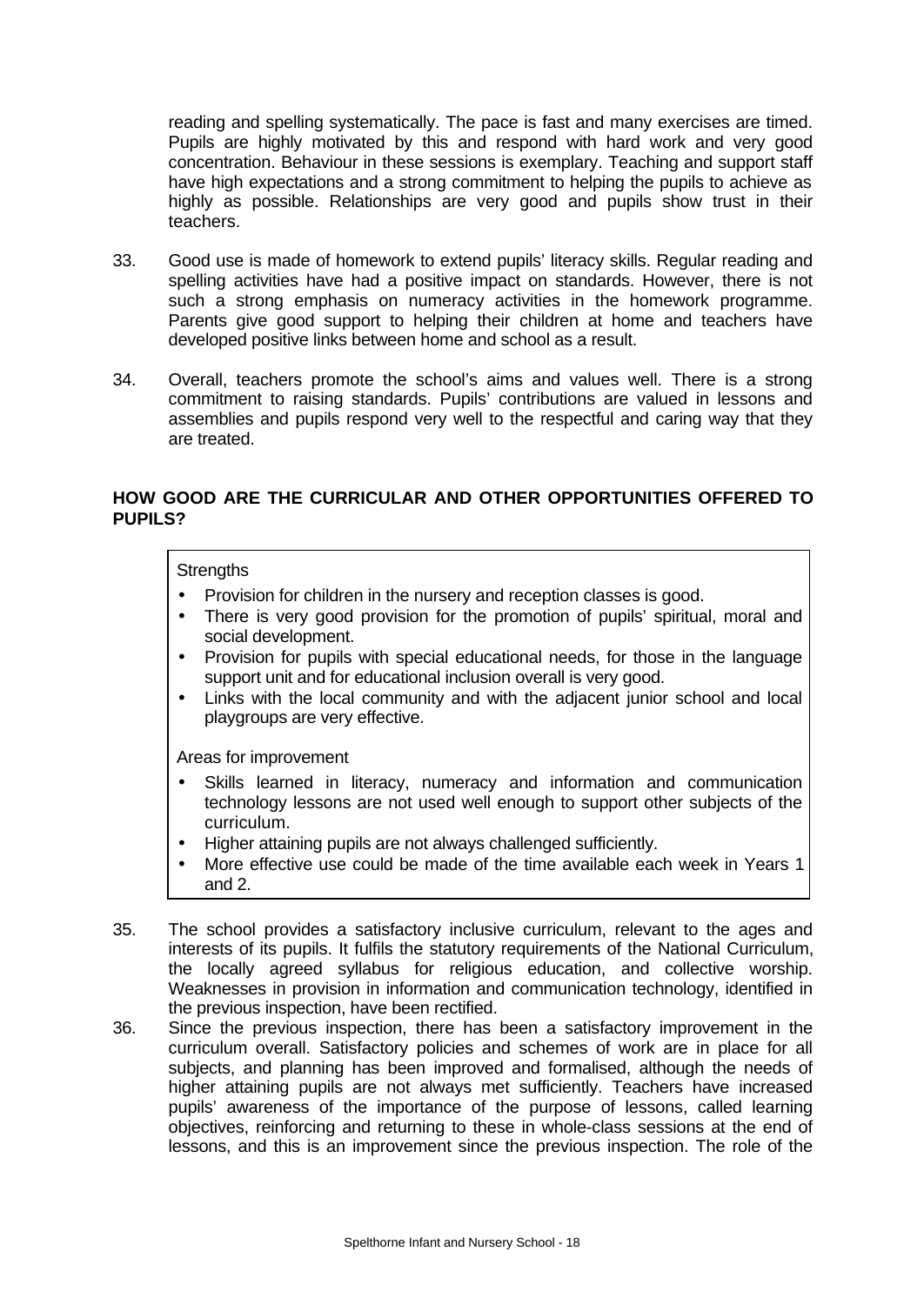subject co-ordinator has been developed, although more still needs to be done to introduce a more critical analysis of standards.

- 37. The weekly time allowance for the curriculum is in line with that found nationally, but the school does not make best use of this. For example, too little time is allocated to science, history, geography, art and design and design and technology. The 20 minute lesson before lunch is inappropriate for effective teaching of some subjects, especially physical education, and is often ineffective. There is no monitoring of teachers' timetables.
- 38. Children in the nursery and reception classes benefit from a good variety of interesting and motivating practical activities and experiences. Provision is good because all staff have a good knowledge and understanding of how children learn. As a result, children soon develop good levels of concentration and effort, co-operate well and develop very good attitudes to school. There is a good range of outside activities provided throughout the year.
- 39. The curriculum for pupils in Years 1 and 2 is satisfactory overall. Teachers make effective use of the literacy and numeracy hour strategies and this is having a positive effect on standards. Standards in information and communication technology are rising, following the provision of a new suite of computers, although, during the inspection, computers in classrooms were used insufficiently. Provision for the planned teaching of skills, for example in design and technology and history, is inconsistent between year groups.
- 40. The curricular provision for pupils with English as an additional language is satisfactory and they make similar progress to that of their peers. No external funding is available towards support for these pupils and the school is to be commended for its initiatives in making appropriate provision.
- 41. There is very good provision for pupils with special educational needs. Pupils have access to the full curriculum. Management across the school is very good, with close co-operation between the special educational needs co-ordinator and reading support teacher, who give good support to all staff. As a result, individual education and personal education plans are of good quality and identify appropriate activities and measurable targets. Commitment to pupils with special educational needs is high at all levels, from the headteacher and governor with responsibility for special educational needs to lunchtime and support staff. A good programme of training has contributed to the effectiveness of the provision.
- 42. Pupils in the speech and language unit spend a large proportion of the school day working with their peers in main school classes and, as such, have very good access to the full curriculum. In the unit, provision is specific, targeted at the development of particular skills and based closely on work pupils are tackling in their classrooms.
- 43. The school has satisfactory strategies for teaching the basic skills of numeracy and good strategies for literacy, with additional timetabled sessions for writing workshops and guided reading. The school has identified groups of lower attaining pupils in writing and has successfully raised the standards of these pupils. However, insufficient use is made of other subjects to promote the use of literacy skills, for example in science, geography, history and religious education.
- 44. The school's provision for extra-curricular activities is broadly typical of what is found in most infant schools. Currently, only short tennis is offered as a club activity, and the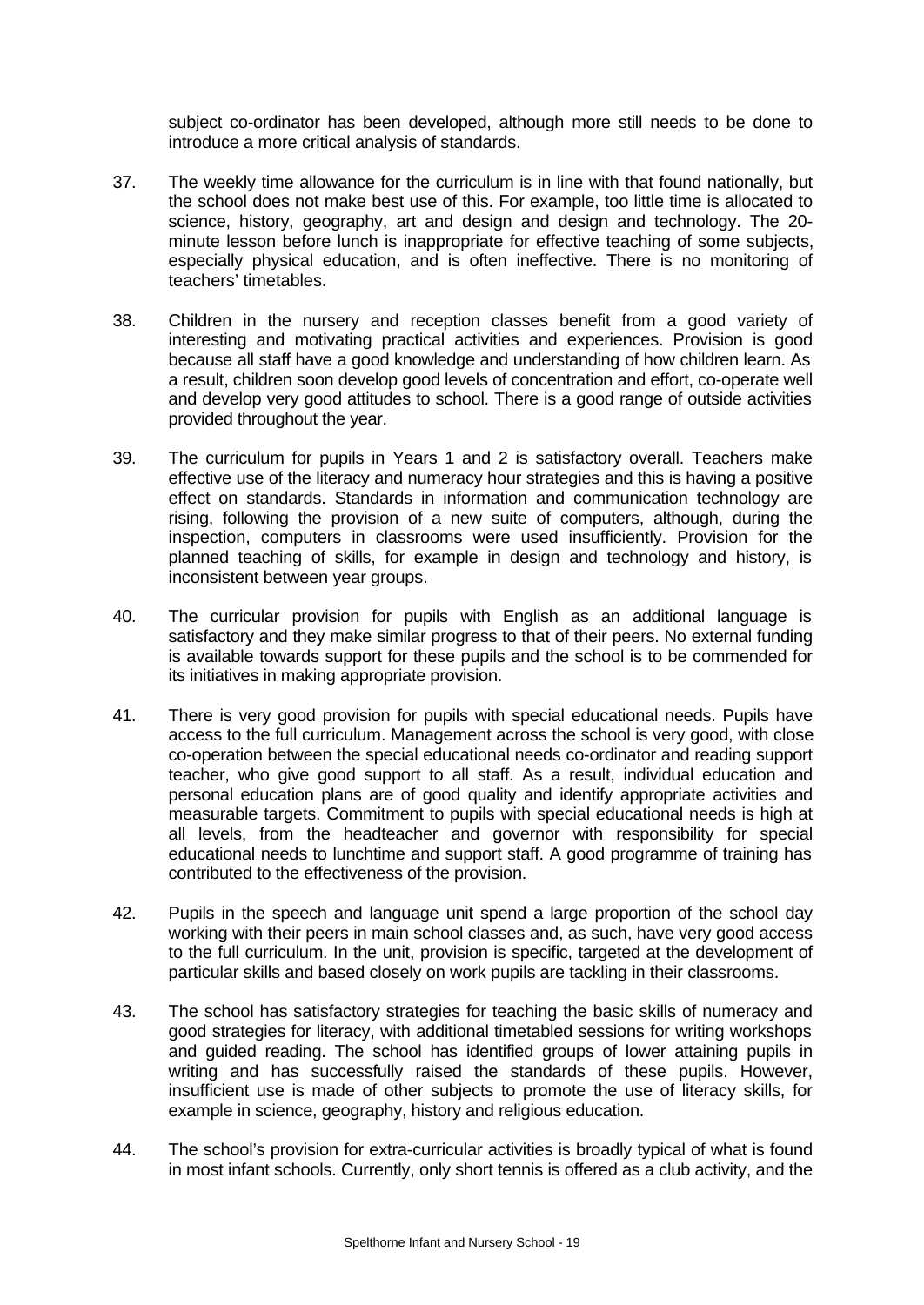school is aware of parents' concerns in this area. However, the curriculum is enhanced in other ways. For example, during the inspection, an excellent assembly was provided by a regular visitor, promoting good personal relationships and the idea of putting other people first. All teachers attend these occasions and reinforce the ideas expressed in their own teaching. Visits from groups, such as a drum workshop, from storytellers, visits to places of interest related to class projects, and occasions such as a Victorian Day to celebrate the school's centenary, are all well used to enhance pupils' learning and provide stimuli to develop their writing skills further. The regular use of visits and visitors to support pupils' learning in history and geography is less well developed.

- 45. The school ensures that all pupils have equality of access and opportunity to the curriculum regardless of their ability, gender or background, although the needs of higher attaining pupils are not always sufficiently well considered, and the school has only recently begun to identify higher ability pupils. The practice of grouping Year 2 pupils in literacy and numeracy lessons according to their earlier attainment, called setting, is having a positive effect in helping to raise standards, but here, and in other subjects, there is still insufficient targeting and challenging of higher attaining pupils.
- 46. The school works hard to provide security, consistency in learning and stability for its pupils. There is good provision for pupils' personal, social, health and citizenship education, promoted through an appropriate policy and scheme of work. The coordinator monitors teachers' planning well for this aspect of the curriculum. Weekly lessons are timetabled and supported through circle time, where pupils are given opportunities to share their feelings and opinions, and further develop their speaking and listening skills. Pupils in Year 2 research topics on the Internet independently but, although pupils undertake the usual classroom duties, insufficient opportunities are offered to develop initiative and responsibility.
- 47. Good provision is made for pupils' safety awareness, drugs awareness and sex and relationships education. The school is involved in the Surrey Healthy Schools project; pupils bring only fruit to school. Pupils in Year 2 research topics on the Internet independently but, although pupils undertake the usual classroom duties, insufficient opportunities are offered to develop initiative and responsibility. A visiting speaker has made pupils aware of environmental issues. The community police officer visits regularly to discuss pupils' safety and the work of the police, and the local fire service has also visited the school. Pupils visit the local church as part of their religious education curriculum.
- 48. The school has very good links with the local community, especially with its immediate neighbour, British Petroleum, which has helped fund, and given advice for, the Acorn Centre, an excellent multi-purpose building which houses the school's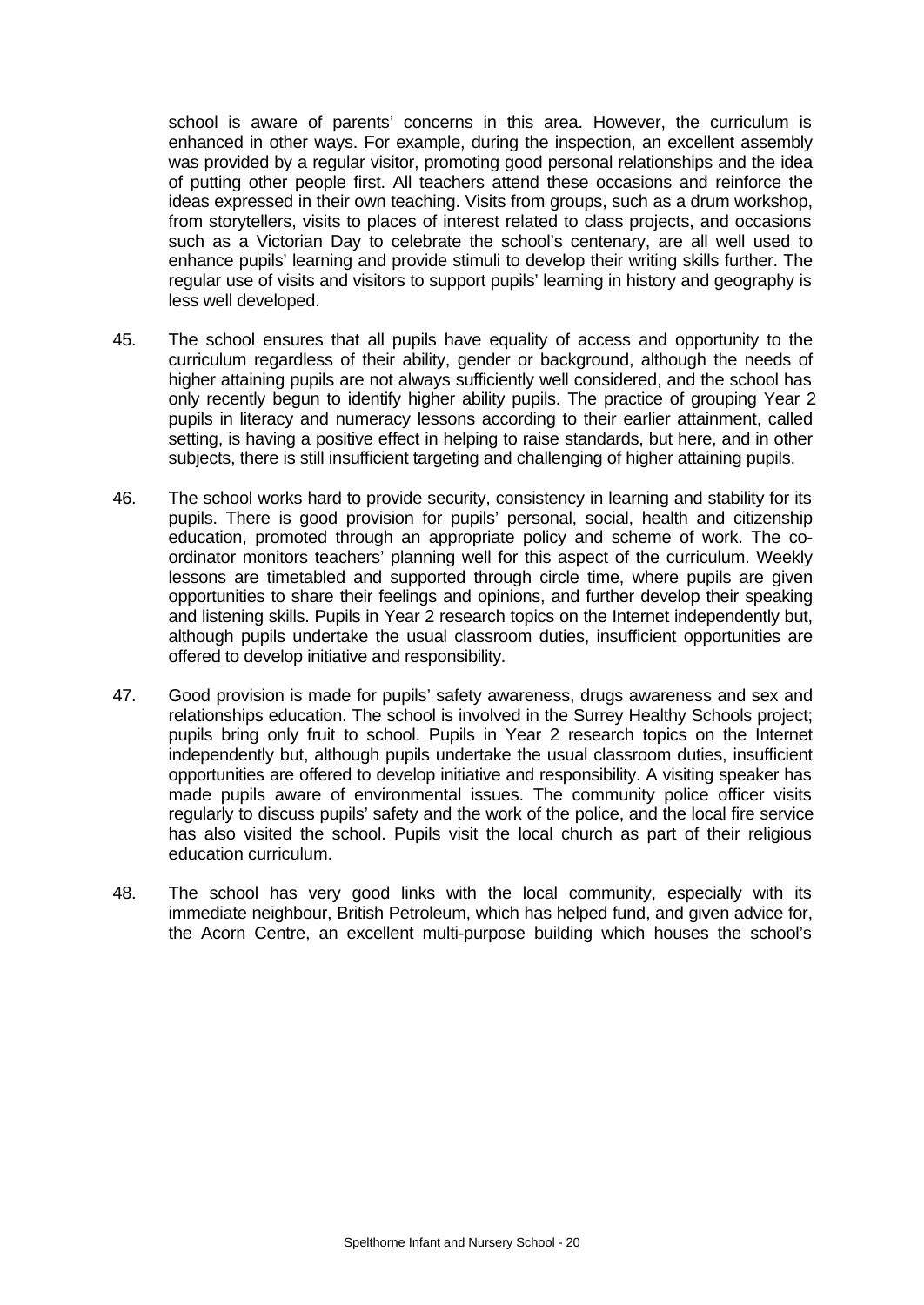information and communication technology suite, library and music facilities. This considerably enhances the quality of the curriculum. Pupils' art work has been displayed by the company.

- 49. The school has very good links with local playgroups and with the adjacent Spelthorne Junior School. Pupils are invited to the junior school to see drama performances, and Year 5 pupils act as reading 'buddies' to pupils in Year 2. Year 2 and Year 3 teachers work well together to ensure a smooth transition for pupils when they change schools. Pupils recently attended a science workshop at another local school. Good and useful links are maintained with the local training college for teachers. The school regularly has a number of trainee students from St Mary's College.
- 50. The school's provision for pupils' spiritual, moral and social development is very good, and it is good overall for their cultural development. This is a good improvement since the previous inspection. These aspects of the school's provision make a significant contribution to pupils' personal development.
- 51. Provision for spiritual development is very good. Celebration assemblies, supporting academic, social and behavioural successes, enhance pupils' self-esteem and awareness of values. During the inspection, an excellent assembly on the theme of putting other people first was observed, where pupils were seen to learn well through enjoyment. All teachers were in attendance and thus enabled to develop and emphasise the points made in their own dealings with pupils. Regular opportunities are provided for pupils to reflect on their lives and their learning, in assemblies, through saying the school prayer, and grace before lunch, as well as in sessions at the end of lessons, called plenaries, where many teachers ask pupils what they have learned, re-visiting the lesson's learning objectives. Classroom displays record on 'Wow' boards moments of self-learning and genuine self-awareness. A well-planned programme of topics for collective worship supports pupils' spiritual development, although opportunities are missed to develop their awareness of other religions and cultures.
- 52. The school's provision for pupils' moral development is very good. All staff are good role models, treating pupils and each other in a supportive and caring way and applying rules consistently. Pupils are made aware of the needs of others and encouraged to support charities such as UNICEF and the Operation Christmas Child appeal. Relationships within the school are excellent. Individual class rules and wholeschool Golden Rules are enforced consistently by all staff. There is a high level of care and concern across the school and a strong emphasis on positive aspects of behaviour. Pupils are taught clearly the difference between right and wrong. During a Year 2 personal, social and health education lesson, discussing Mother's Day, a pupil confided: 'I accidentally cut my Auntie's knee' … … … adding emphatically – 'but I said sorry!'
- 53. Provision for pupils' social development is very good. Pupils work well together, attitudes and behaviour are very good and relationships excellent, throughout the school. Pupils show respect in listening to their teachers and also to one another. They work well together in small groups and in pairs. Attitudes and behaviour at lunchtime, mentioned in the previous inspection report as an area of weakness, have improved significantly through training for all lunchtime supervisors and the introduction of a stepped series of sanctions for dealing with offenders.
- 54. Year 2 pupils gain in social skills from regular meetings with their buddies from the junior school and forge lasting friendships which they carry with them when they move on. Almost nine out of ten parents think that the school is helping their children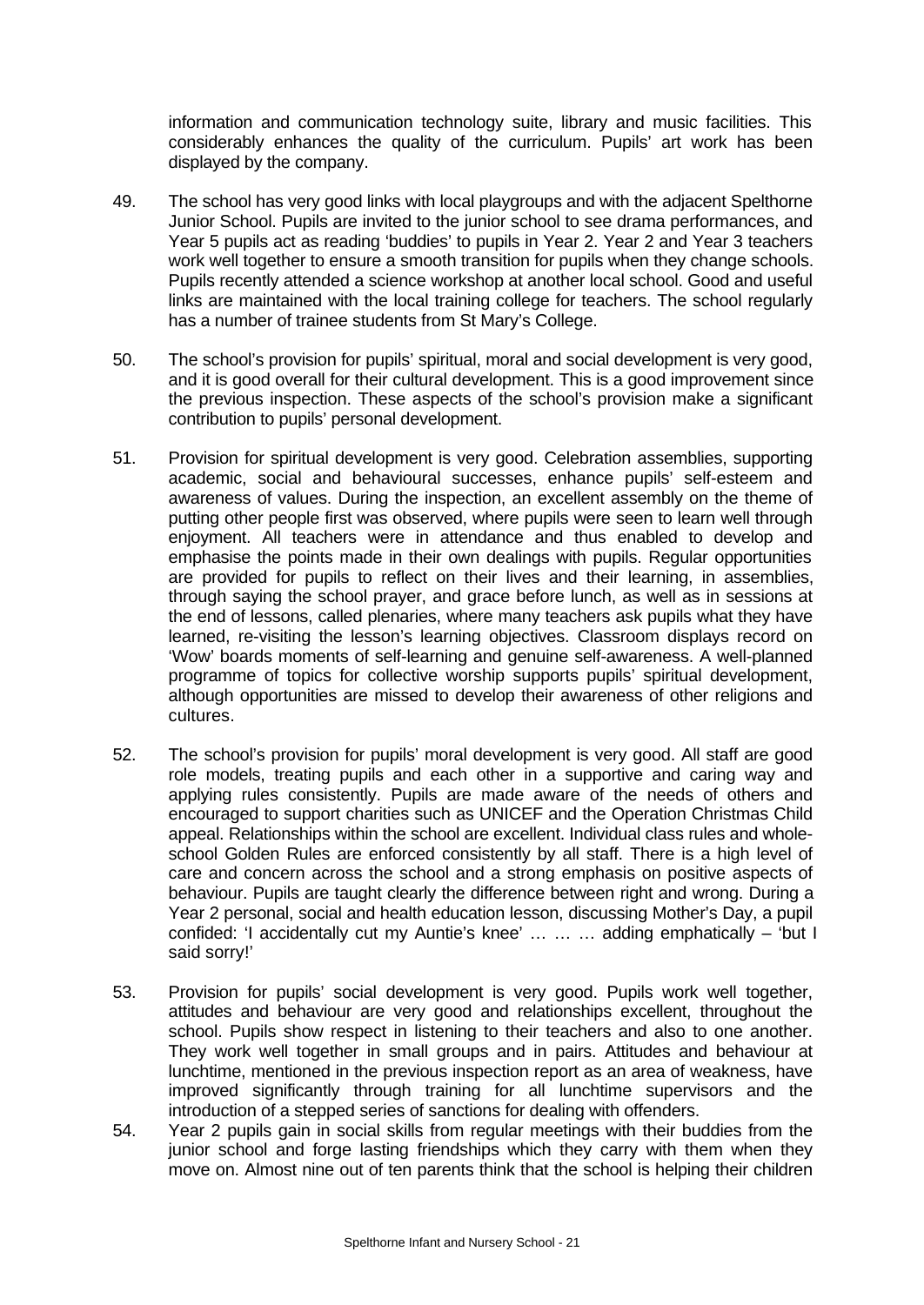become mature and responsible. Personal development is encouraged through free choice, for instance in activities during the Arts Week. Class responsibilities encourage social development. In one literacy lesson, a higher attaining girl pupil was observed assisting a lower attaining boy on the computer, working harmoniously and effectively.

55. Provision for cultural development is good overall. Pupils' awareness of their own culture is strongly supported by art and music. Weekly assemblies include a Composer of the Week with music played, identified and referred to by staff. The whole school is to visit the National Gallery as an introduction to its annual Arts Week. However, pupils' knowledge of, and exposure to, other cultures is still underdeveloped. Awareness of other cultures has improved since the previous inspection, through the purchase of costumes from other countries, through visits such as from the native American drum group, stories within personal, social and health education lessons and using the Internet, for example, to 'visit' a mosque. However, there is little focus on multicultural awareness around the school in displays, and no planned provision in the weekly assembly topics for the year. The school's planned provision to prepare its pupils to take their places as adults in today's multicultural society is not as well developed as might be expected.

## **HOW WELL DOES THE SCHOOL CARE FOR ITS PUPILS?**

### **Strengths**

- Procedures for, and staff awareness of, child protection and for ensuring pupils' welfare and safety are very good.
- There are excellent procedures for promoting good behaviour.
- Procedures for assessing the achievements of Foundation Stage children and those with special educational needs are good.

- Assessment information is not used well enough to match work closely to pupils' needs, especially those of higher attaining pupils.
- 56. At the time of the previous inspection, provision for pupils' support, guidance and welfare was reported to be very good. These high standards have been successfully maintained. Teachers know the pupils very well and those who have particular problems and difficulties are very well understood and appropriately helped.
- 57. Procedures for child protection and ensuring pupils' safety are very good. There is a very strong family atmosphere, in which pupils readily go to teachers if they need help. The safe and secure atmosphere contributes to pupils' confidence, their very good attitudes to work and play and the excellent relationships which are a strength of the school. Child protection procedures are very good. They are based securely on the local education authority's guidelines and are well understood by staff. Awareness and vigilance by all staff are high and this means that problems when they occur are very quickly noticed and dealt with. Health and safety procedures are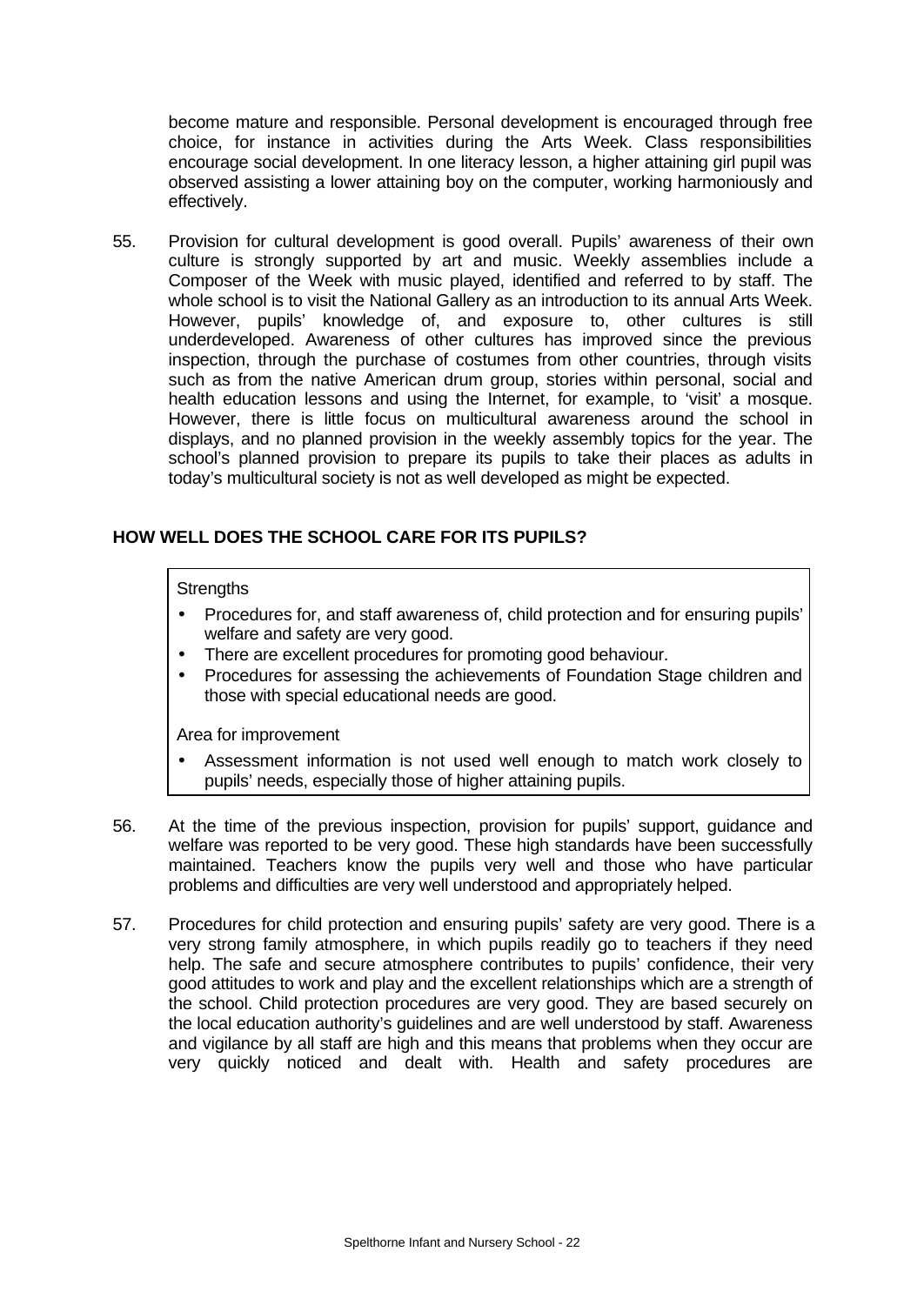very good. Formal health and safety inspections take place each term. When problems are found, these are properly recorded and acted upon. Fire evacuation procedures are regularly practised.

- 58. Procedures for monitoring and improving attendance are good, but are currently hampered by software faults in a recently updated computer system, resulting in additional manual effort to maintain control. The main reasons for authorised absence are sickness and holidays taken in term time. Unauthorised absence is rare.
- 59. Procedures for monitoring and promoting good behaviour are excellent. Despite there being a high number of pupils with behavioural problems, these are very well controlled and overall behaviour is very good. All staff have received training in behaviour management. Teachers and non-teaching staff use praise and encouragement very effectively, contributing to the calm, purposeful and happy atmosphere that exists throughout the school. Pupils are taught in lessons and assemblies to be aware of the impact of their actions on others, and instances of bullying or unkind behaviour are infrequent. When these do occur, they are dealt with sensitively and firmly. Use of sanctions to control unsatisfactory behaviour is carefully graded and co-ordinated to ensure consistency. Exclusion is very rarely resorted to and only as a very last resort when it is seen to be necessary in the interests of the other pupils.
- 60. At the time of last inspection, a key issue was to improve planning and assessment procedures to provide greater consistency in all classes. The school has made some progress in obtaining information about its pupils and analyses results well, especially in the areas of English and mathematics. The assessment co-ordinator has worked very hard to gather results from national tests and other sources to build up a picture of pupils' progress. She has analysed this to produce areas for development and fed results to staff. However, systems for staff to use this analysis to adjust lesson planning to ensure pupils are appropriately challenged are not as effective as might be expected, mainly because of the underachievement of higher attaining pupils. Some subjects, other than English and mathematics, notably science, information and communication technology and physical education, have assessment procedures in place but information gained is not used as well as it might be to match work closely to pupils' needs.
- 61. Marking of pupils' work as a means of assessing and recording pupils' progress and to set future targets for development is inconsistent in its application between classes and year groups. In a study of pupils' work in all subjects of the curriculum, there were very few developmental comments written by teachers to indicate to pupils what they need to do next to improve. In lessons observed, teachers were more successful at making assessments of pupils' achievements and suggesting ways that they could move on in their learning as the lesson commenced. Teachers' planning shows that most carefully evaluate the effectiveness of each day's lessons in order to adjust planning for the next day to meet pupils' needs.
- 62. Nursery and reception class teachers have good systems for recording what children know, understand and can do and how they achieve. All members of staff know the children well and work hard to meet their individual needs.
- 63. Pupils with special educational needs are well assessed and supported. Teachers have a good knowledge of their pupils' achievement in classes. Pupils' needs are assessed carefully and learning and behaviour programmes are drawn up to address the particular individual needs. Pupils' individual education plans and behaviour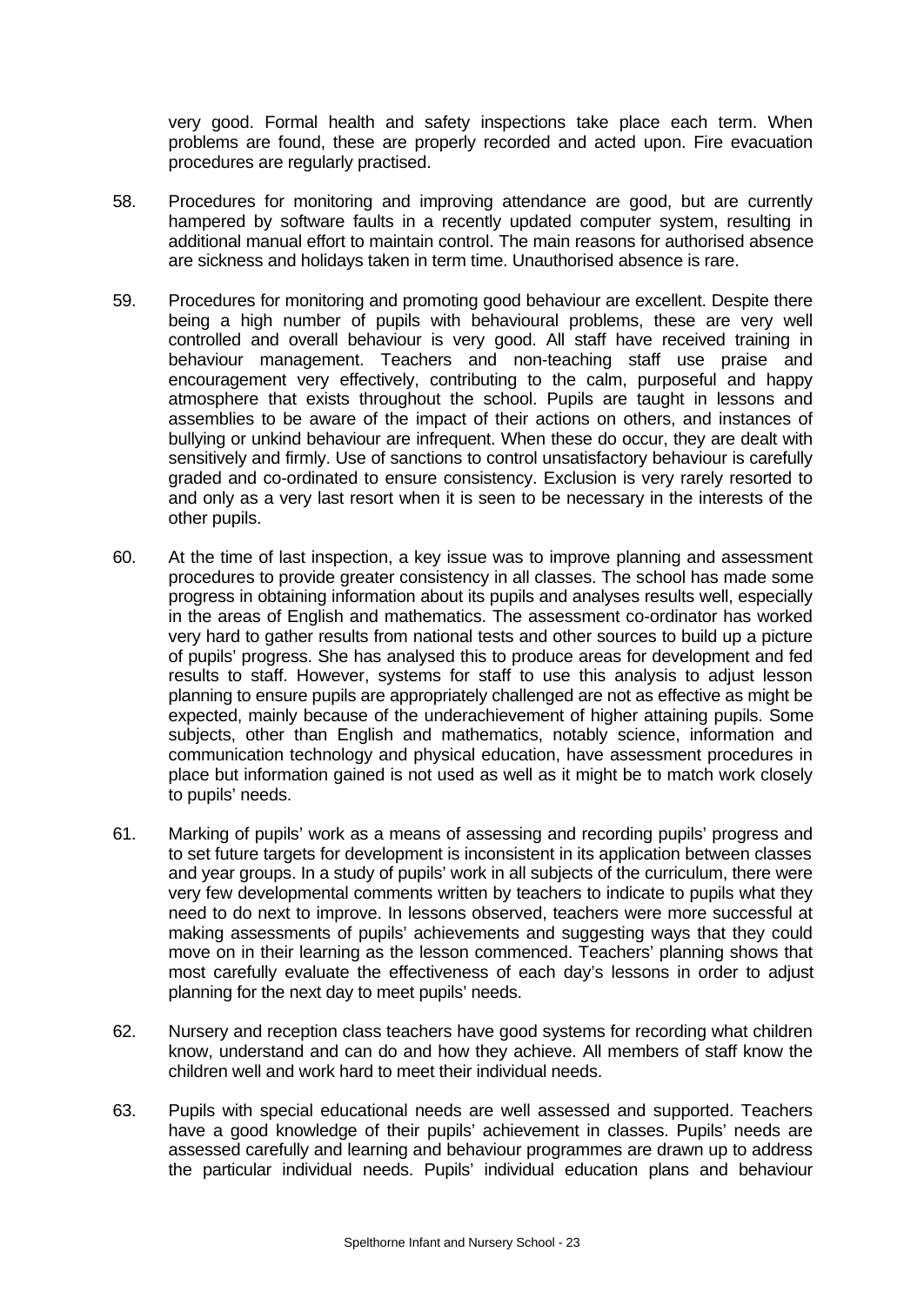management plans are very detailed and of high quality. Pupils benefit from effective involvement with outside professionals, such as a speech and language therapist and the local education authority educational psychologist, who provide valuable expertise and advice.

## **HOW WELL DOES THE SCHOOL WORK IN PARTNERSHIP WITH PARENTS?**

### **Strengths**

- The school's partnership with parents is good and it continues to find ways to help parents contribute to their children's learning and development.
- Parents' views of the school are good and their help makes a good contribution to the work of the school.
- Information provided for parents about school life and their children's progress is good.
- Parents make a positive contribution to their children's learning in school and at home.
- 64. At the time of the last inspection, the school's relationship with parents and the local community was judged to be good and this favourable position has been successfully maintained. The vast majority of parents have a high opinion of the school and the education it provides for their children. This contributes in no small measure to the positive view of the school in the local community and to parents choosing this school rather than alternatives in the area.
- 65. Comments made at the parents' meeting prior to the inspection, and the results of the parents' questionnaire, show that parents highly value the school and are pleased with the education and care provided for their children. Parents consider the school to be well led and managed. When they have concerns, they find that teachers and other staff are easily approachable. Suggestions from parents are welcomed and concerns are sympathetically dealt with. They are pleased that their children like going to school, and that they make good progress, behave well and are helped to become mature and responsible. Most parents are pleased with the information they receive about their children's progress. They are pleased with the quality of teaching and consider that teachers have high expectations of their children. Parents are generally satisfied that their children get the right amount of homework. A few parents feel that their views are not sufficiently taken into account when dealing with their children's difficulties.
- 66. Inspectors endorse the positive views of parents and consider that the school's approach to the sometimes severe problems experienced by pupils and their parents is sympathetic and professional.
- 67. The quality of information provided by the school is good. There are regular informative newsletters and much other helpful information sent to parents, including some information about the curriculum. The prospectus and annual governors' report for parents are informative and well produced. Annual reports meet requirements. An effective 'open door' policy operates, with parents receiving a warm welcome. The headteacher and staff see any parents as soon as possible. Parents appreciate this openness. Many parents attend school events and attendance at school concerts and productions is particularly good.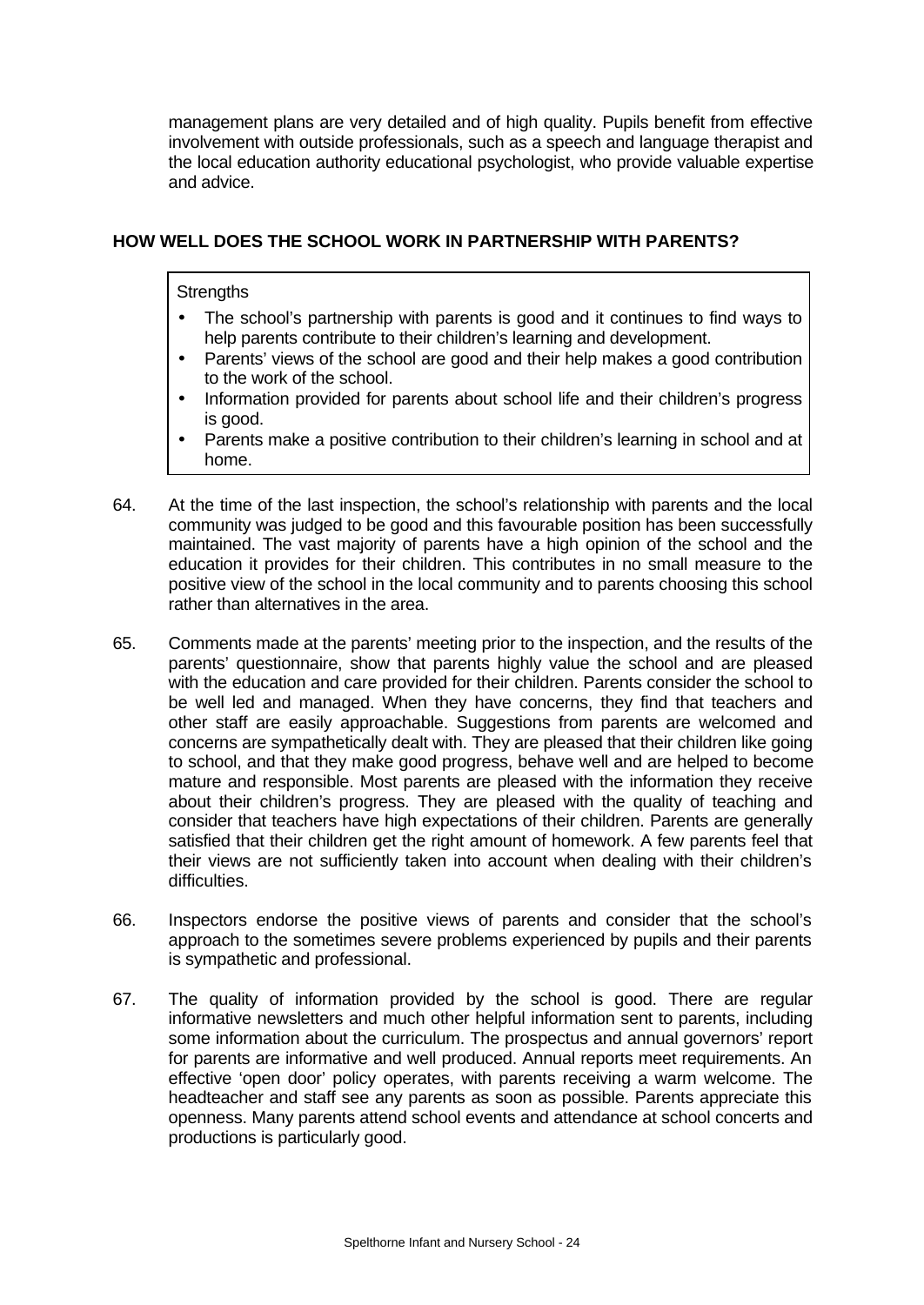- 68. Almost all parents help with their children's learning at home, mostly by hearing them read and with spelling and number work. Some help in classrooms where their contribution to pupils' learning is appreciated. The Spelthorne Infants Friends Association is very active in organising social events, which help to maintain good relationships between parents, the local community and the school, as well as raising very valuable funds for the school.
- 69. The school has suitable and effective involvement with parents of pupils who have special educational needs. Parents have open access to the special educational needs co-ordinator and, with class teachers, are involved in discussing the content of individual education plans.
- 70. The school has a close and valuable relationship with the nearby junior school which helps pupils and their parents when they move on to the junior stage. Relationships with the management and staff of a nearby large industrial site are friendly and helpful.

# **HOW WELL IS THE SCHOOL LED AND MANAGED?**

### **Strengths**

- The headteacher provides good leadership and a clear educational direction to the life and work of the school.
- There is a shared commitment by the headteacher, the deputy headteacher and other key staff to school improvement; teamwork is good.
- Pupils benefit from effective use of staffing, accommodation, resources and available finances.

- Procedures for monitoring and evaluating the quality of teaching and learning and teachers' planning do not have sufficient impact on standards.
- Some subject co-ordinators do not have sufficient time to monitor the quality of teaching and learning in their subjects.
- 71. Since the last inspection, the headteacher has worked hard to establish effective procedures for school improvement. She has a clear aim to build pupils' selfconfidence to help them to learn and thus reach their full potential. She is very well supported by her deputy and the senior management team in this aim. The success of her work is seen in the general steady improvement in standards and the very good achievement of pupils with special educational needs. Pupils' attitudes to school and their behaviour are very good and relationships are excellent. As a result, the school is making good progress since the last inspection and pupils are well prepared for the next stage of their education.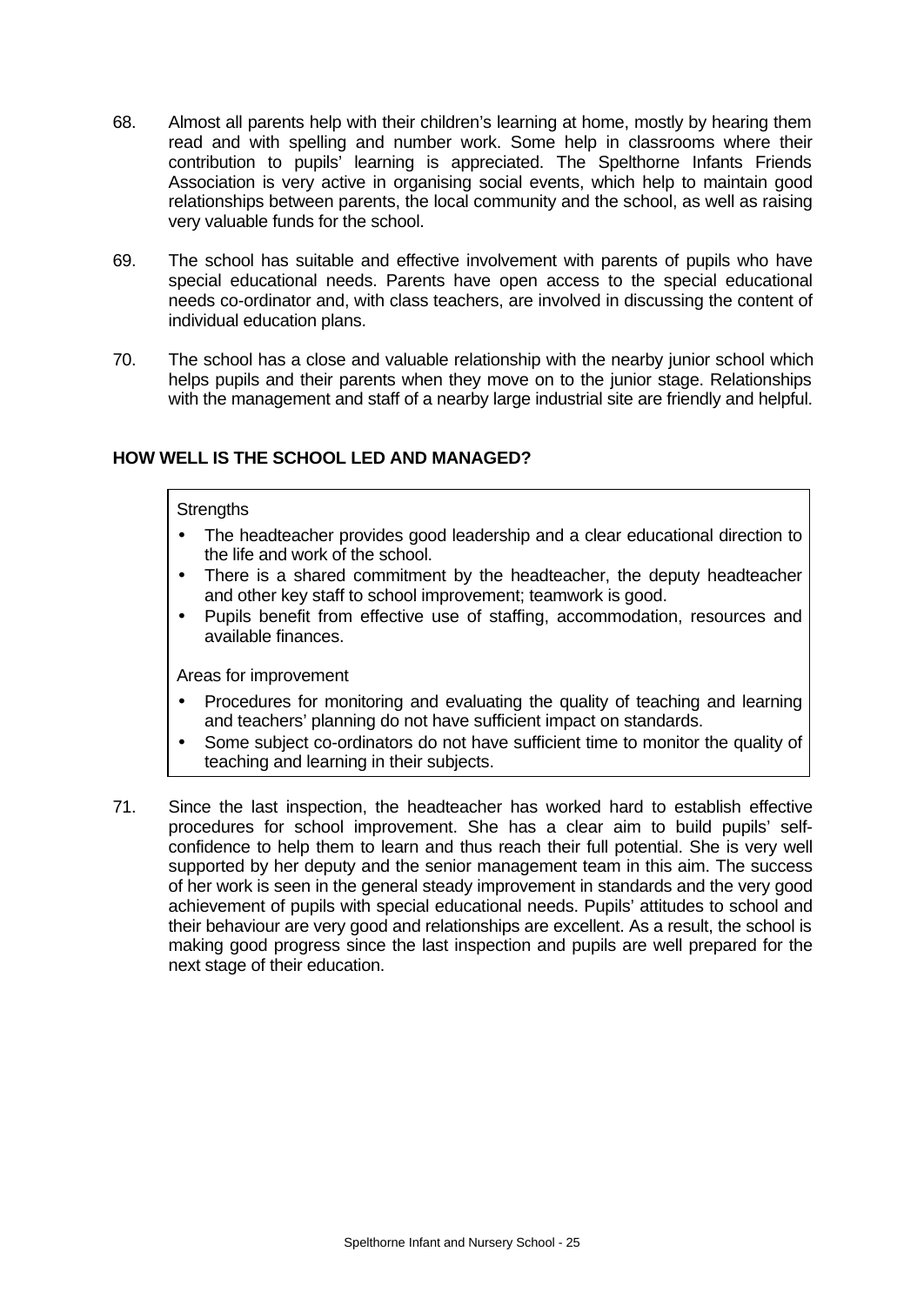- 72. The headteacher provides good leadership. She has a good understanding of the needs of the school and the direction in which she wishes it to proceed. The key issues in leadership and management from the last inspection have been addressed, but the rate of improvement has been impeded by high staff turnover. However, with the helpful assistance of the local education authority, procedures for school selfevaluation have been successfully established.
- 73. Teaching and non-teaching staff are becoming increasingly involved in the establishment of priorities for further development and, as a result, the commitment to raising standards is good. The senior management team has been strengthened and co-ordinators for English, mathematics, science and information and communication technology are now in place, each with a brief to raise standards. Governors are much more aware of their role in school improvement and question decisions with confidence. They are a strength of the school management and they use their expertise well. Good procedures for performance management are in place and are used effectively as a vehicle for staff professional development.
- 74. Staff, and the deputy headteacher in particular, are very supportive of the headteacher, and appreciate the high priority that she places upon pupils' social development, but not at the expense of their academic progress. Her aim of building a well-managed team in a time when it has been difficult to recruit new staff has been successful. Newly recruited staff are well supported, are effective teachers and are happy to work in the school This is reflected in the recent award of the national Investor in People status. The headteacher involves all staff and governors in training. She has been responsible for introducing assessment procedures, assisting key staff to analyse data and follow, or track, pupils' progress. The deputy headteacher is aware that effective use of assessment information requires improvement, and has useful plans for identifying more rigorous targets, meeting the needs of gifted and talented pupils and developing consistent ways of sharing information between staff.
- 75. The impact of procedures by senior staff and subject co-ordinators for monitoring and evaluating the quality of teaching and learning on standards is not as effective as might be expected. There is insufficient critical analysis of teaching methods and planning, mainly because several subject co-ordinators are new to their posts or are inexperienced. However, effective use is made of the local education authority training programme to develop the roles of subject co-ordinators, and the headteacher and some key staff carry out classroom observations and verbal feedbacks to teachers about their performance.
- 76. The Foundation Stage is well managed and led. All staff work extremely well together as a team to provide a secure environment where children achieve well and make good progress.
- 77. The co-ordinator manages provision for special educational needs very well. Teachers are fully involved in identifying, setting and reviewing individual education plan targets. The school's inclusive approach is very effective in meeting pupils' needs. There are good links with outside agencies and referrals are made appropriately where necessary. A local education authority audit of the school's provision confirmed the high quality of the school's management systems and support for pupils with special educational needs.
- 78. The teacher in the speech and language unit is co-ordinating its work very well. She liaises very well with class teachers and teaching assistants to provide very good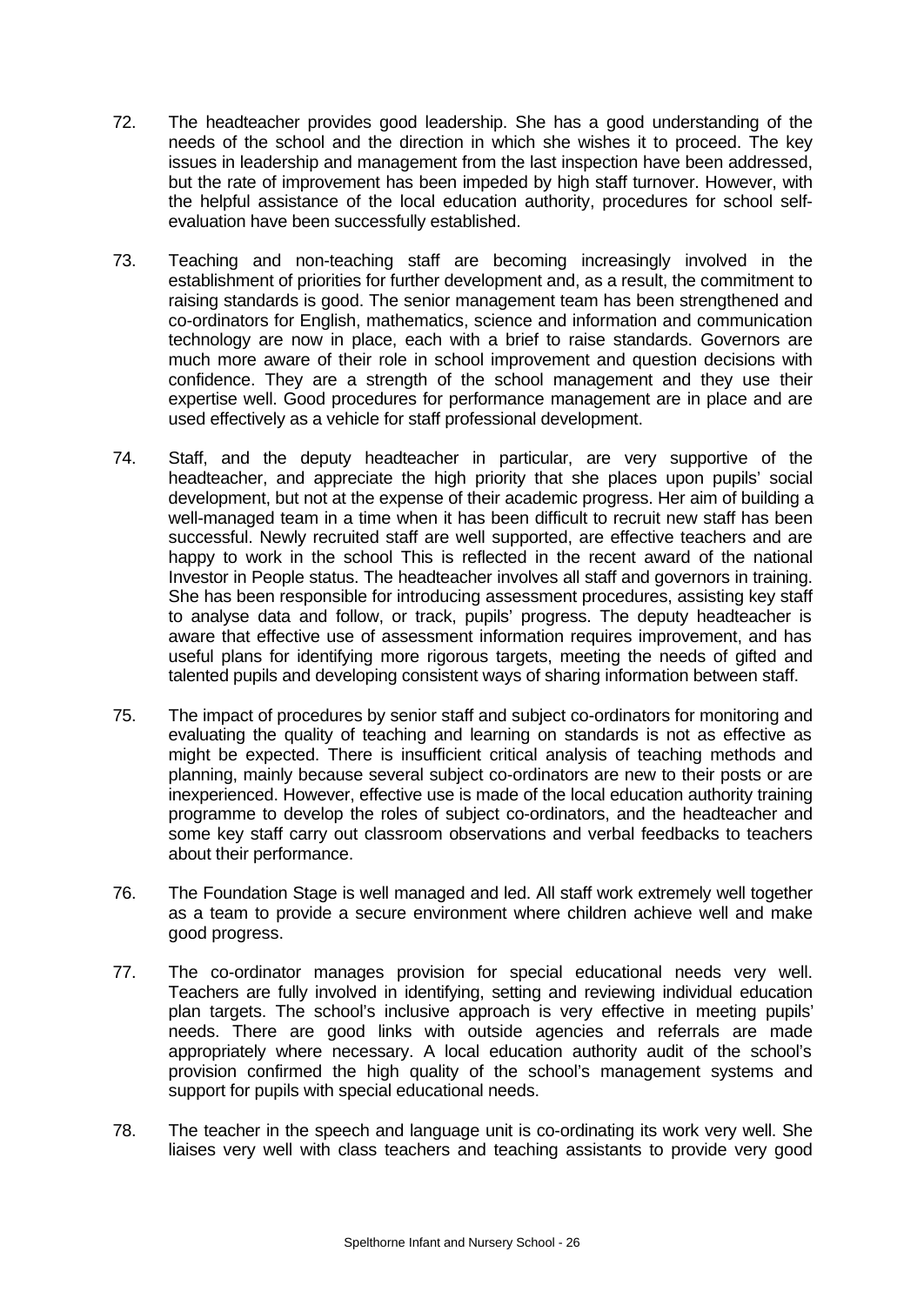levels of inclusion for her pupils when they join their peers, as well as linking work in the unit with class projects and themes.

- 79. The co-ordinator manages provision for pupils with English as an additional language well. She is new to the post, but has a good knowledge and understanding of each pupil's achievements and requirements. She liaises well with parents, and family members help on occasions when there are communication difficulties. Some displays in classrooms are dual-language. The school development plan includes a target to improve procedures for monitoring and evaluating these pupils' progress.
- 80. The governing body is led by a knowledgeable and hardworking chair, who manages an effective programme of meetings and governor visits to school. As a result, governors are developing a good knowledge and understanding of the school's strengths and areas for improvement so that decisions about priorities, action to be taken and budget allocations are well informed. Governors' expertise is used well. Priorities for school improvement are well documented in the school development plan, which clearly identifies responsibilities, targets, success criteria and some costs. It is a helpful working document. Each curriculum co-ordinator contributes to this plan, although many are given insufficient time to monitor the quality of teaching and learning in their subjects. The key issue from the last inspection regarding future planning has been addressed and the governors are to further improve the development planning process. The issue of the school pond is remedied as this has been removed and replaced by the Acorn Centre.
- 81. The overall efficiency of the school is good. The finance committee has established good standards of financial planning and monitoring. The very competent school administrator ensures that the spending of specific grants is carried out and is able to support the governors' financial monitoring in an efficient manner. She carries out the everyday monitoring of all finance in a most effective manner. The governing body is well informed about the school's finances. Governors have taken account of educational priorities in their financial planning and focused allocations to meet these priorities. They have an efficient system of analysis, which allows for movement of funds between budget headings to deal with an unanticipated surplus.
- 82. Governors understand the principles of best value and effectively act upon them. They challenge the appropriateness of spending, compare costs carefully with other schools and obtain competitive tenders. They consult with a range of people.
- 83. Taking into account below average unit costs per pupil, the progress which pupils make and the overall good quality of provision, the school provides good value for money.
- 84. The number of teaching and support staff within the school is appropriate for its size and meets the needs of the curriculum well. The local area is a difficult one for attracting teachers, and the headteacher works hard to appoint staff of good quality. New appointments include a registered, a newly qualified, a graduate and an overseas teacher, all of whom were observed working well with the pupils. To compensate for the inexperience of staff, significant in-service training has been provided, to good effect. The frequent changes of teachers has inevitably had an adverse effect on the continuity and progression of pupils' learning and on standards. The headteacher has managed this situation well so that the more settled staff this year is beginning to have a positive impact in lessons and on the good quality of teaching provided.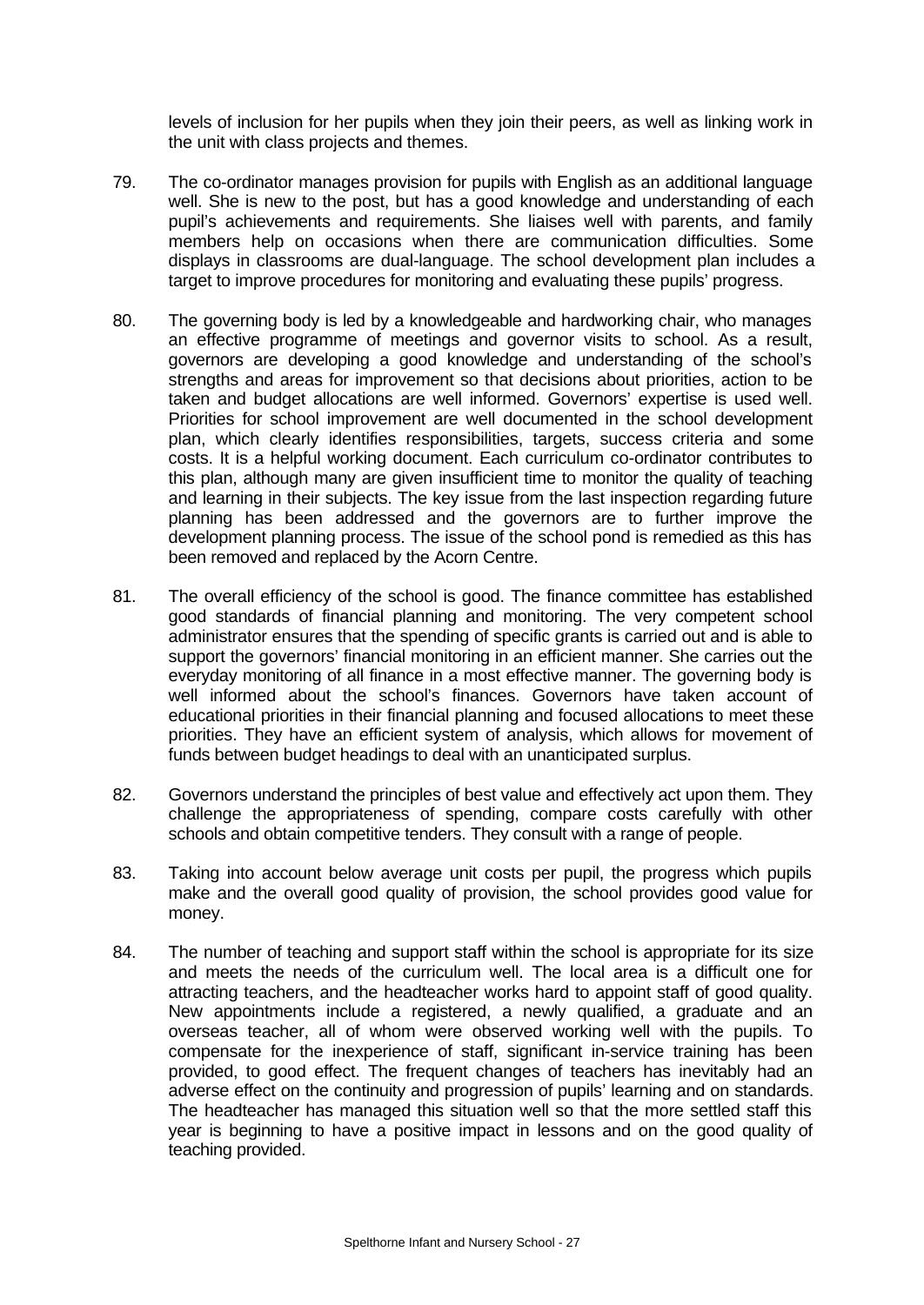- 85. Well-trained lunchtime supervisors contribute positively to the very good attitudes and behaviour of the pupils, organising play activities and joining in games with the pupils. Good systems exist for these staff to rotate their indoor and outdoor duties and to meet regularly. Within the classroom, teaching assistants are used effectively and work well with teachers. Staff working with pupils with special educational needs, and within the speech and language unit, are particularly effective. The individual expertise of support staff is often put to good use, as witnessed in one dance lesson. Administrative, clerical and premises staff contribute positively to the efficient day-today running of the school.
- 86. All staff are good role models, although the only male example for pupils in this large staff is the school caretaker. Appropriate performance management and appraisal systems are in place for teachers and support staff. Induction and support procedures for teachers new to the school and for newly qualified teachers are good, enabling close contact with trained mentors and good support from senior managers. Further support is provided by a wide range of visiting specialist staff. All staff work very well as a team, with good co-operation within year groups. The school is an effective provider of initial teacher training. There are good links with St Mary's College and the willingness of the school to help in this way is much appreciated by college staff.
- 87. Accommodation is of a good standard and makes a positive contribution to the quality of teaching and learning and pupils' achievements. Classrooms are of a good size, with activity areas accessible in and outside classrooms. Nursery children benefit from a covered area so that they can work and play outside in most weather. There is no similar covered area for reception children. A good-sized hall provides good facilities for physical education and assemblies and is used well at lunchtime as a canteen. The multi-purpose Acorn Centre is used very well to house a computer suite, library and audio-visual equipment. Externally, there are reasonably-sized hard play areas, although with some uneven surfaces. A small grass area is currently in the process of being levelled and re-turfed in order to make it a safer play area for pupils. Internal accommodation is very clean and well maintained, providing a good environment for learning.
- 88. Overall, learning resources are good and are used effectively and efficiently to help pupils learn. There is a satisfactory quality and quantity of fiction and non-fiction books in the central library and in classrooms. Resources for the Foundation Stage are good. The information and communication technology computer suite contains a good number of computer workstations and there is at least one computer in each classroom. Design and technology is not well resourced because there is not a wide enough range of consumable materials for pupils to use in lessons. Pupils benefit from the recently established environmental areas, which are developing into a valuable resource to support learning. Good use is made of visits to places of interest and visitors to school to extend learning.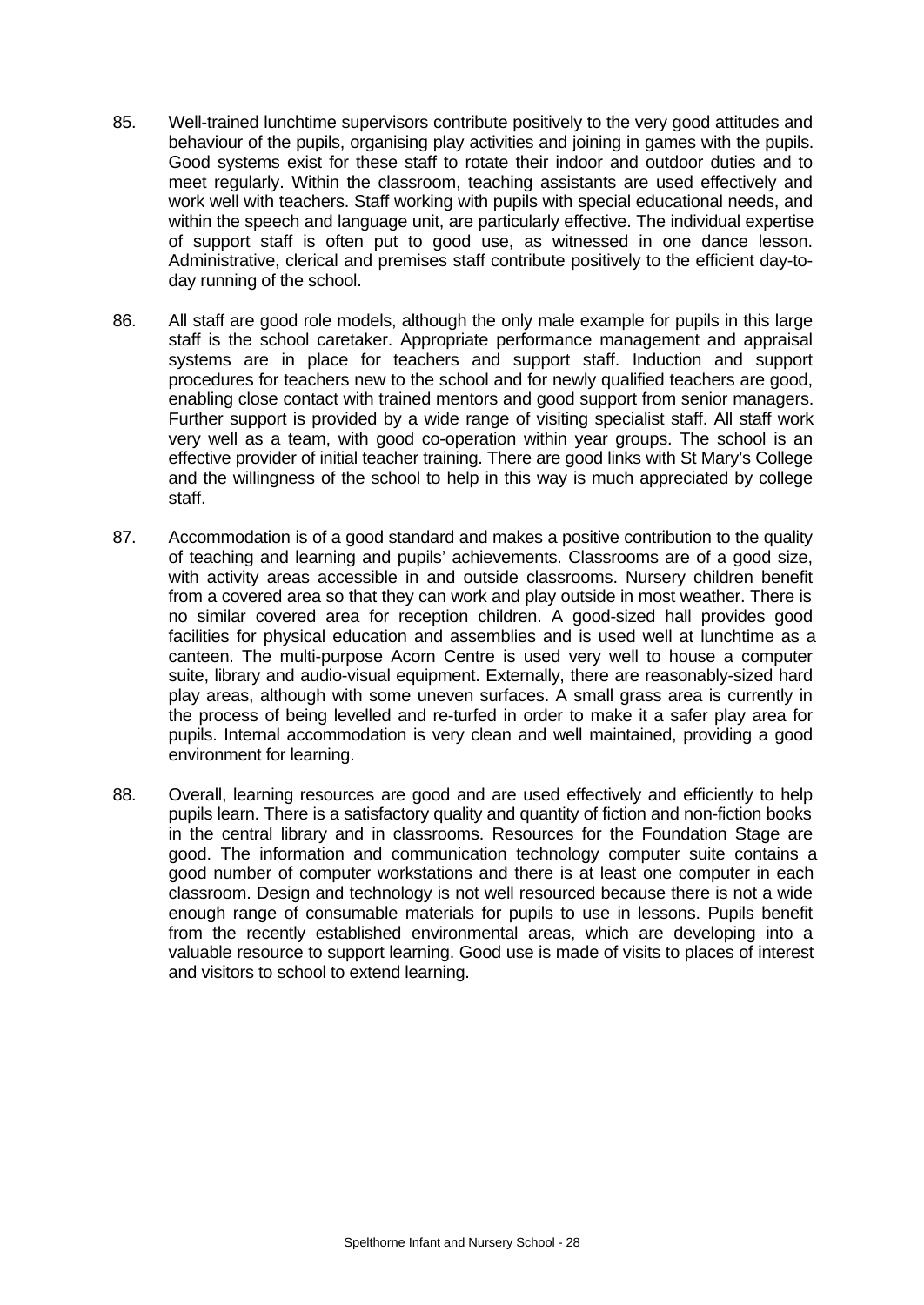## **WHAT SHOULD THE SCHOOL DO TO IMPROVE FURTHER?**

- 89. In order to raise standards further, the headteacher, staff and governors should:
	- (1) Raise standards in mathematics by:
		- i) introducing more pace and challenge into whole-class mental sessions at the start of lessons;

ii) planning more demanding tasks for higher attaining pupils. *(Paragraphs: 4, 7, 43, 134, 136, 140)*

- (2) Make more effective use of pupils' literacy and numeracy skills to promote learning in other subjects of the curriculum such as science, geography, history and religious education. *(Paragraphs: 7, 27, 29, 43, 142, 151, 175, 181, 213)*
- (3) In Years 1 and 2, make more effective use of the information gathered from procedures for assessing pupils' attainment and progress by:
	- i) matching work planned for pupils more closely to their levels of attainment;
	- ii) ensuring that higher attaining pupils in particular are regularly challenged by their tasks;
	- iii) altering and adjusting subject schemes of work to meet the needs and characteristics of pupils in each class and in each year group;
	- iv) assessing the samples of pupils' work collected in subject portfolios against national criteria to help teachers set consistently high standards for pupils to achieve in lessons.

*(Paragraphs: 6, 29, 36, 45, 60, 61, 74, 124, 129, 130, 134, 136, 141, 148, 151, 153, 162, 164, 167, 168, 174, 180, 204, 211)*

(4) Introduce into the monitoring and evaluation procedures of the senior staff and subject co-ordinators a more critical analysis of teachers' planning and the quality of teaching in order to raise expectations of what pupils can achieve. *(Paragraphs: 36, 37, 75, 80, 153, 168, 175, 180)*

## **OTHER SPECIFIED FEATURES**

## **The work of the speech and language unit**

### **Strengths**

- Pupils benefit from the very good expertise and experience of staff.
- The quality of assessment procedures and lesson planning is very good.
- Pupils achieve very well.

- Access to the unit is through a reception classroom.
- 90. The school has a ten-place unit for pupils with severe speech and language difficulties. Pupils are placed in three 'host' classes in the main school, in reception, Year 1 and Year 2. The high quality of the provision in the unit has been maintained since the last inspection. The very experienced teacher in charge manages and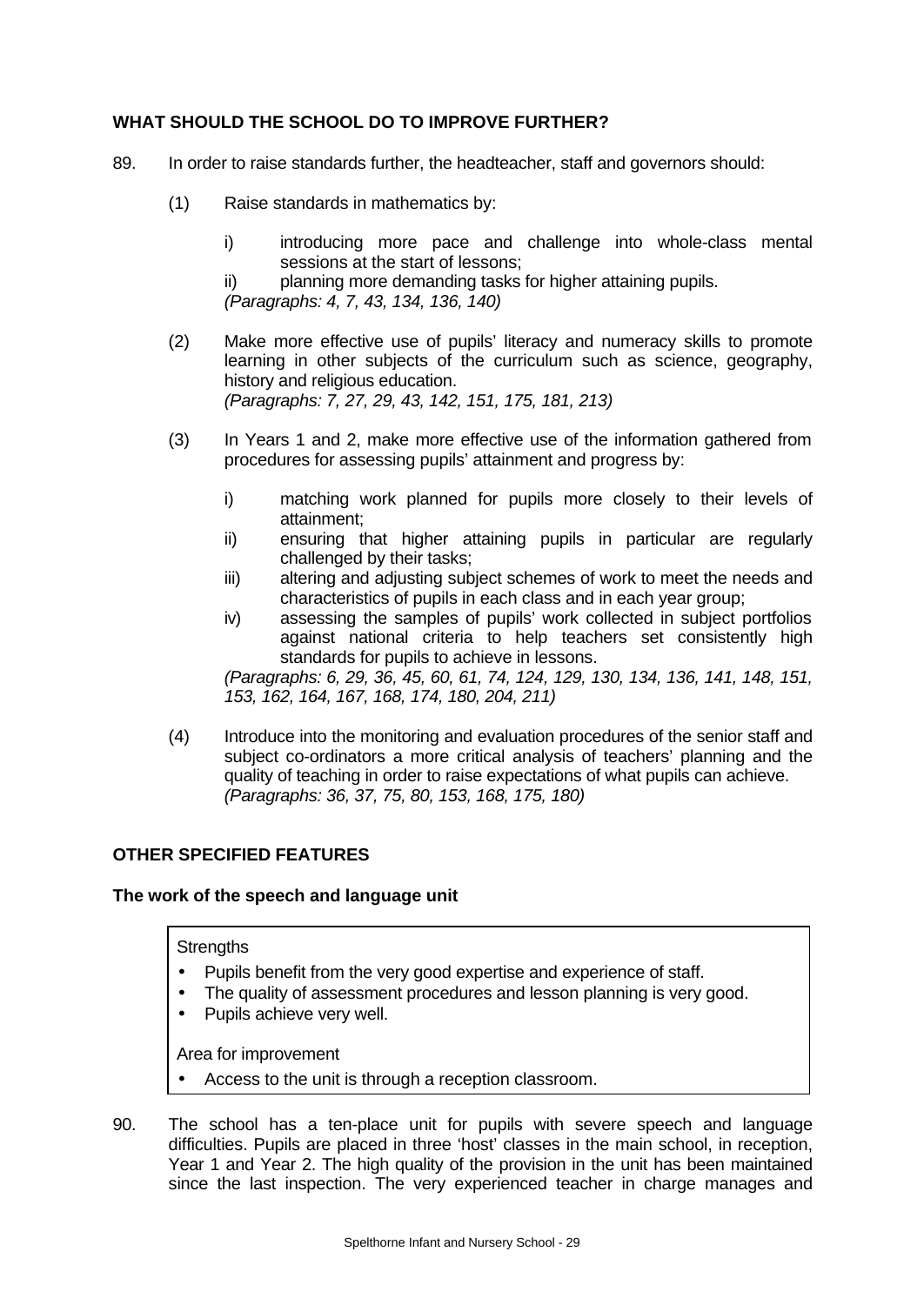monitors the overall provision. Together with the part-time speech and language therapist, she provides very focused specialist programmes in the unit to address specific aspects of pupils' needs.

- 91. Pupils make very good progress as a result of the expertise of the unit staff, the high quality of observation and assessment and the very well-focused programmes targeted at each of the pupils' needs. Lessons are highly structured and very well planned and prepared. The pace of lessons is well judged, allowing sufficient time for pupils to respond but not wasting any time at all. The effective focus on pupils' attention and listening skills is so successful that they are able to use these skills better in their mainstream classes than many other pupils in the school.
- 92. The quality of teaching and learning is very good. For example, in a Year 1 literacy lesson, every short activity contributed to the final outcome. Pupils rolled large letter dice in a prescribed order to make three letter consonant-vowel-consonant words. They said the sounds and blended them to make words. They learnt specific words to help them write a sentence, with the teacher writing a two-sentence caption to photographs of puppets they had made to demonstrate what was expected. The teacher very clearly and deliberately outlined each component of the process and her methods provided a good basis for pupils starting to write. Every pupil in the small group successfully wrote two sentences. For a pupil with fine-motor difficulties, a word-symbol program on the computer allowed him to achieve this success. The pupils were delighted that the computer spoke the sentences written. At the end of the session, they read each other's writing and showed great pleasure as their peers read what they had written.
- 93. Staff identify key learning outcomes and share these with pupils so that they know what skills they are particularly trying to remember to apply. Pupils are encouraged to set their own targets for the session, helping to develop their independence and selfreliance. All the component skills in communicating effectively are addressed, with signing used where appropriate to support individual pupils.
- 94. Pupils' physical, emotional, social and psychological needs are taken into account when planning. An effective reward system is consistently applied and regularly reviewed to ensure it continues to motivate the pupils. Individual pupils have a visual timetable and a 'wobble' cushion to support their specific needs. New strategies are frequently introduced. For example, a technique for teaching mathematical and scientific concepts to improve pupils' capacity to learn these subjects in their mainstream classes is proving successful. Another strategy, called imaging, is helping pupils to visualise and express on paper what the teacher describes in words. At the end of lessons, each pupil evaluates how well they have done against their personal targets and contribute to each other's achievements.
- 95. The unit is very well managed. Support for teachers in mainstream classes is provided regularly, with three-weekly review meetings with the teacher in charge, who also monitors pupils' success in the main school. The unit classroom is very well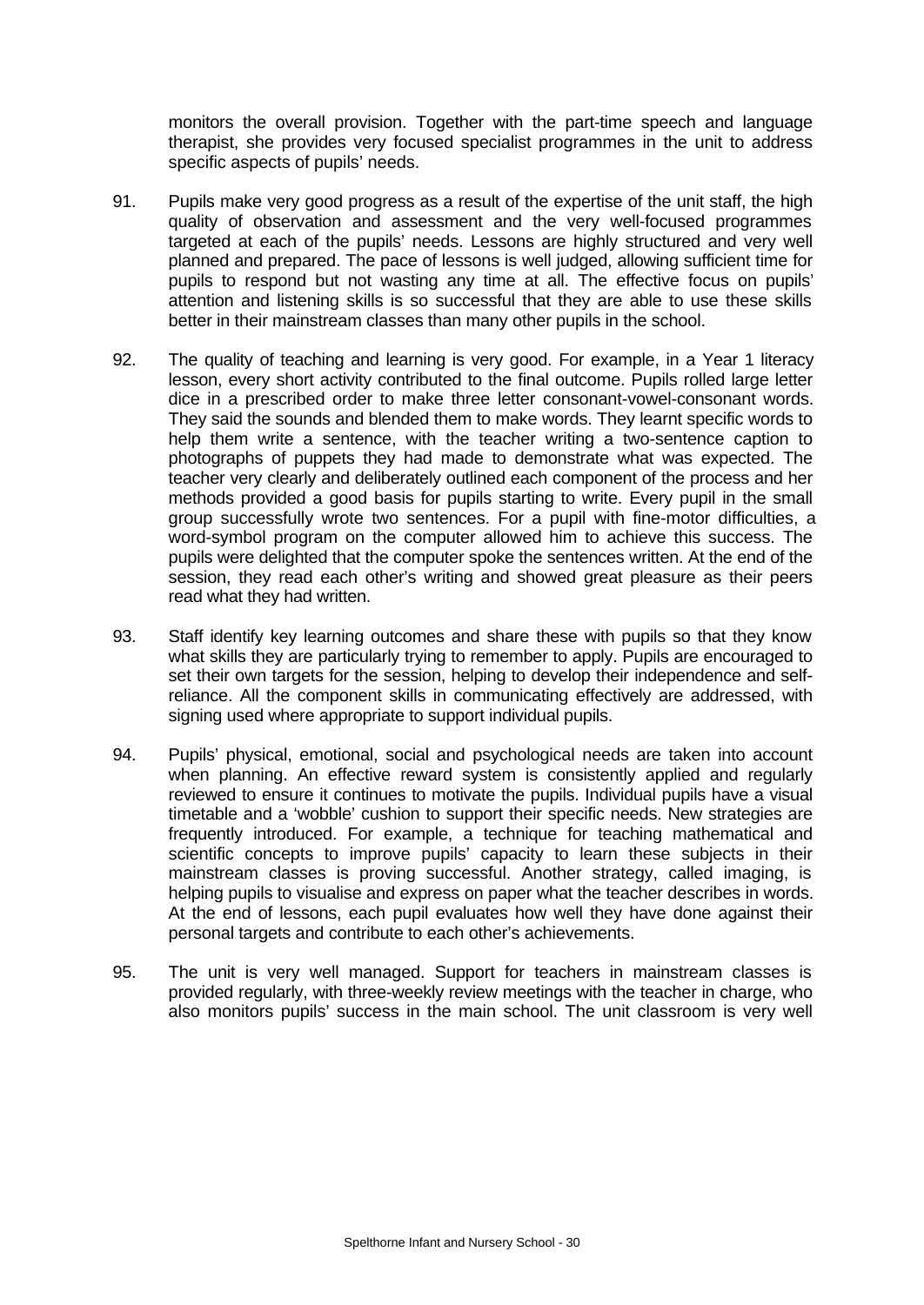organised with appropriate and attractive displays, intended to support the pupils' learning and motivate them to work hard and improve. Staff are well deployed, with the two teaching assistants used to support pupils in their mainstream classes.

96. The resources used are good and are constantly being reviewed. The small unit classroom is adequate, given the inclusive practice of placing pupils in mainstream classes for most of the time. It is well placed next to the speech and language therapist's room. However, both rooms open into a reception classroom. The disadvantages of this arrangement are minimised because of thoughtful timetabling, with pupils generally entering when all classes are starting and finishing.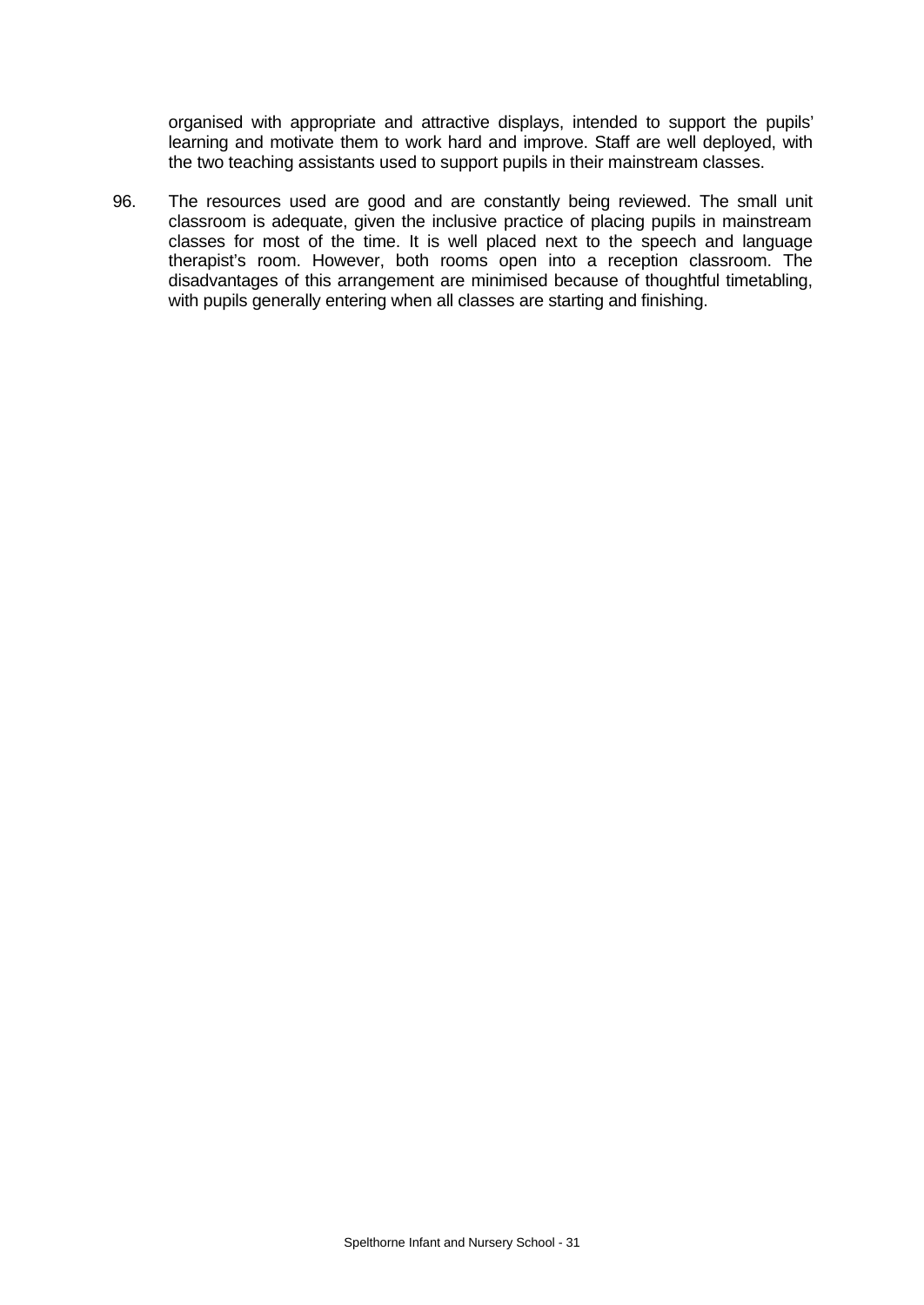# **PART C: SCHOOL DATA AND INDICATORS**

## *Summary of the sources of evidence for the inspection*

Number of lessons observed 53

Number of discussions with staff, governors, other adults and pupils 48

| Summary of teaching observed during the inspection |
|----------------------------------------------------|
|----------------------------------------------------|

|            | Excellent | Very good | Good | Satisfactory | Unsatisfactor | Poor | Very Poor |
|------------|-----------|-----------|------|--------------|---------------|------|-----------|
| Number     |           | 15        | 24   | 14           |               |      |           |
| Percentage |           | 28        | 45   | 27           |               |      |           |

*The table gives the number and percentage of lessons observed in each of the seven categories used to make judgements about teaching. Care should be taken when interpreting these percentages as each lesson represents more than one percentage point.*

### *Information about the school's pupils*

| Pupils on the school's roll                                           | Nurserv | YR – Y2 |
|-----------------------------------------------------------------------|---------|---------|
| Number of pupils on the school's roll (FTE for part-time pupils)      | 47      | 272     |
| Number of full-time pupils known to be eligible for free school meals |         | 31      |

*FTE means full-time equivalent.*

| Special educational needs                                           | Nurserv | YR – Y2 |
|---------------------------------------------------------------------|---------|---------|
| Number of pupils with statements of special educational needs       |         |         |
| Number of pupils on the school's special educational needs register |         | 82      |

| English as an additional language                       | No of pupils |
|---------------------------------------------------------|--------------|
| Number of pupils with English as an additional language |              |

| Pupil mobility in the last school year                                       | No of pupils |
|------------------------------------------------------------------------------|--------------|
| Pupils who joined the school other than at the usual time of first admission | 13           |
| Pupils who left the school other than at the usual time of leaving           | 17           |

## *Attendance*

### **Authorised absence Unauthorised absence**

|             | %   |             | %   |
|-------------|-----|-------------|-----|
| School data | 3.6 | School data | 0.3 |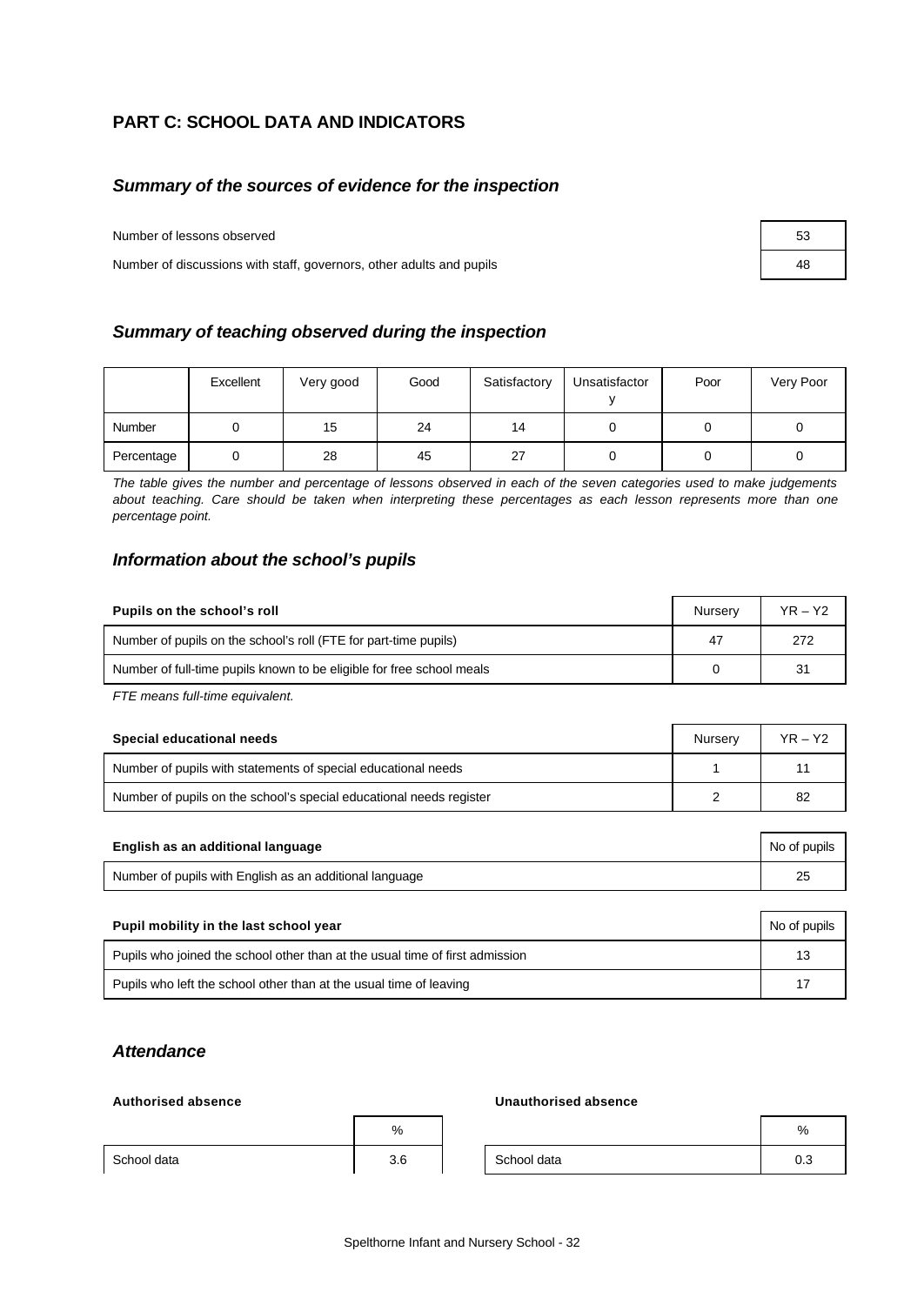| comparative<br>∘data<br>≅data<br>mparative<br>National<br>cor<br>tionai<br>v.<br>ັ |
|------------------------------------------------------------------------------------|
|------------------------------------------------------------------------------------|

*Both tables give the percentage of half days (sessions) missed through absence for the latest complete reporting year.*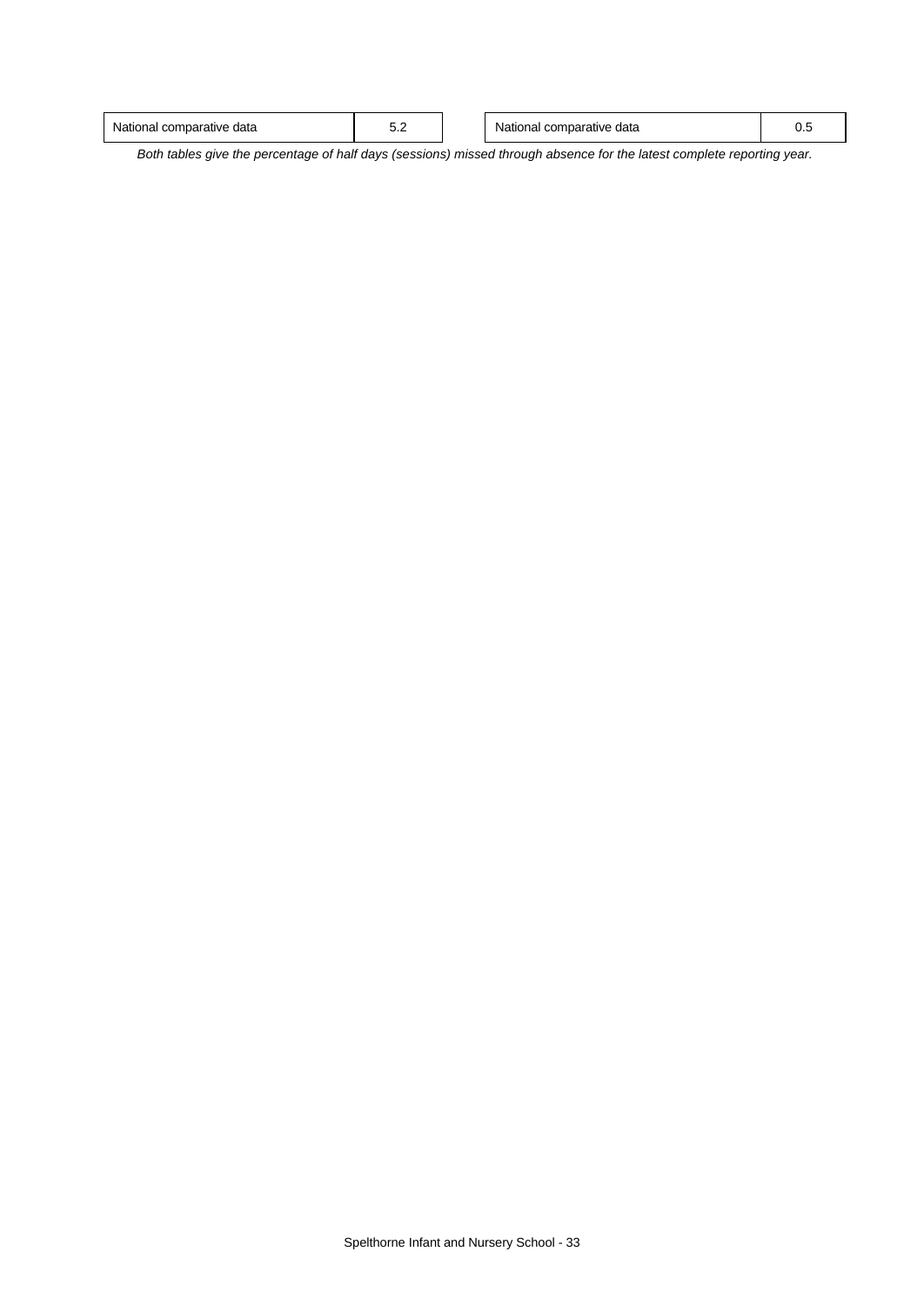$\mathsf{l}$ 

|                                                                                        | Year | Bovs | Girls | $\tau$ <sub>otal</sub> |
|----------------------------------------------------------------------------------------|------|------|-------|------------------------|
| Number of registered pupils in final year of Key Stage 1 for the latest reporting year | 2002 | 57   |       | 114                    |

| <b>National Curriculum Test/Task Results</b> |             | Reading | Writing | <b>Mathematics</b> |
|----------------------------------------------|-------------|---------|---------|--------------------|
|                                              | <b>Boys</b> | 47      | 48      | 48                 |
| Numbers of pupils at NC Level 2<br>and above | Girls       | 51      | 50      | 46                 |
|                                              | Total       | 98      | 98      | 94                 |
| Percentage of pupils                         | School      | 86 (91) | 87 (92) | 83 (88)            |
| at NC Level 2 or above                       | National    | 84 (84) | 86 (86) | 90(91)             |

| <b>Teachers' Assessments</b>                 |             | English | <b>Mathematics</b> | <b>Science</b> |  |
|----------------------------------------------|-------------|---------|--------------------|----------------|--|
|                                              | <b>Boys</b> | 47      | 51                 | 51             |  |
| Numbers of pupils at NC Level 2<br>and above | Girls       | 50      | 46                 | 53             |  |
|                                              | Total       | 97      | 97                 | 104            |  |
| Percentage of pupils                         | School      | 85 (93) | 85 (91)            | 91 (86)        |  |
| at NC Level 2 or above                       | National    | 85 (85) | 89 (89)            | 89 (89)        |  |

*Percentages in brackets refer to the year before the latest reporting year.*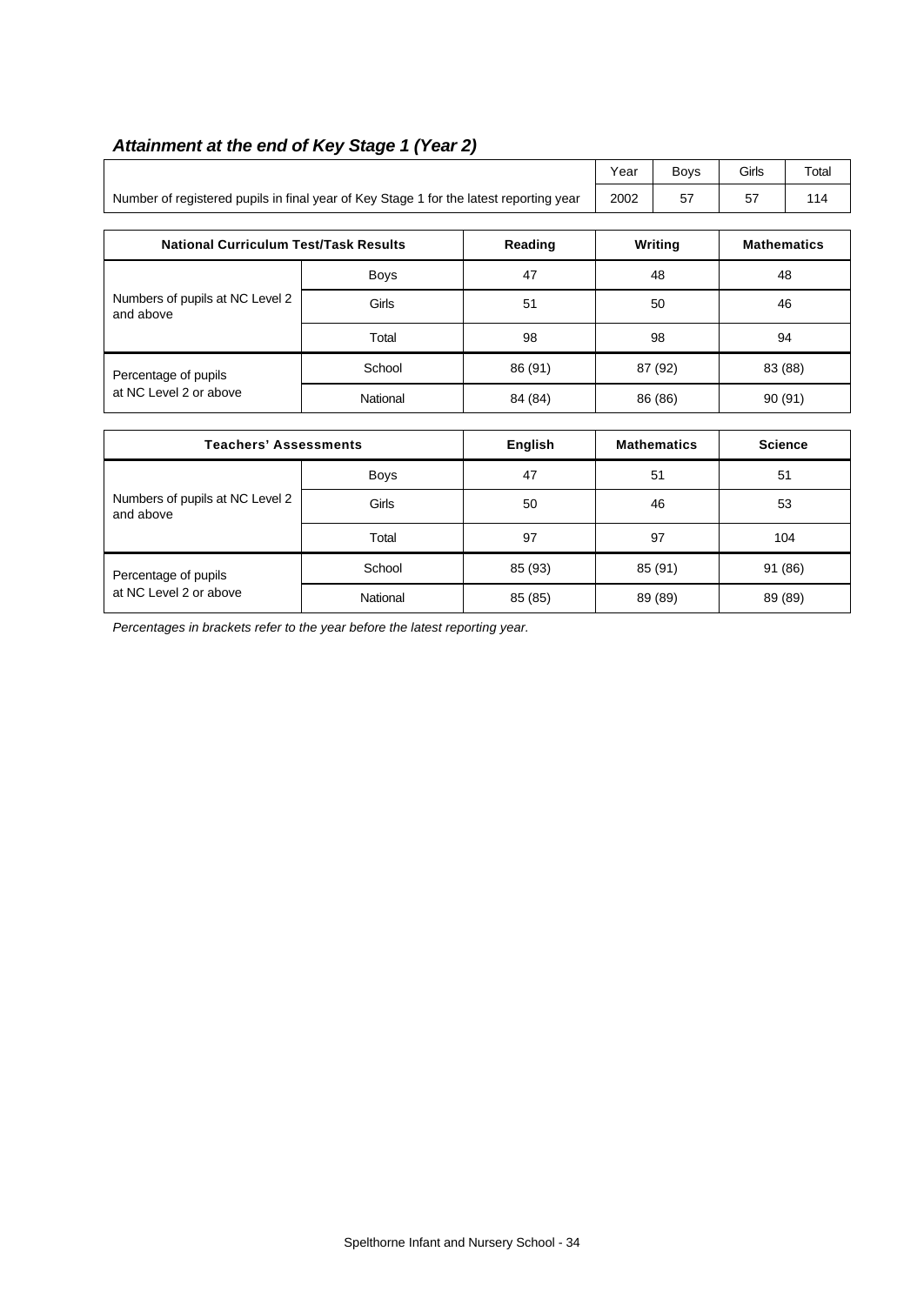# *Ethnic background of pupils Exclusions in the last school year*

| <b>Categories used in the Annual School Census</b>  | No of pupils<br>on roll | Number of<br>fixed period<br>exclusions | Number of<br>permanent<br>exclusions |
|-----------------------------------------------------|-------------------------|-----------------------------------------|--------------------------------------|
| White - British                                     | 250                     | 5                                       | 1                                    |
| White - Irish                                       | 1                       | $\Omega$                                | 0                                    |
| White - any other White background                  | 1                       | $\Omega$                                | 0                                    |
| Mixed - White and Black Caribbean                   | 3                       | $\Omega$                                | 0                                    |
| Mixed - White and Black African                     | $\Omega$                | $\Omega$                                | 0                                    |
| Mixed - White and Asian                             | $\mathbf 0$             | $\Omega$                                | $\Omega$                             |
| Mixed - any other mixed background                  | $\mathbf 0$             | $\mathbf 0$                             | 0                                    |
| Asian or Asian British - Indian                     | 4                       | $\Omega$                                | 0                                    |
| Asian or Asian British - Pakistani                  | 1                       | $\Omega$                                | 0                                    |
| Asian or Asian British - Bangladeshi                | $\Omega$                | $\Omega$                                | 0                                    |
| Asian or Asian British - any other Asian background | 2                       | $\Omega$                                | 0                                    |
| Black or Black British - Caribbean                  | 3                       | $\Omega$                                | 0                                    |
| Black or Black British - African                    | 2                       | $\Omega$                                | $\Omega$                             |
| Black or Black British - any other Black background | $\Omega$                | $\Omega$                                | 0                                    |
| Chinese                                             | 3                       | $\Omega$                                | $\Omega$                             |
| Any other ethnic group                              | 2                       | $\Omega$                                | 0                                    |
| No ethnic group recorded                            | $\Omega$                | 0                                       | 0                                    |

*The table refers to pupils of compulsory school age only. It gives the number of exclusions, which may be different from the number of pupils excluded.*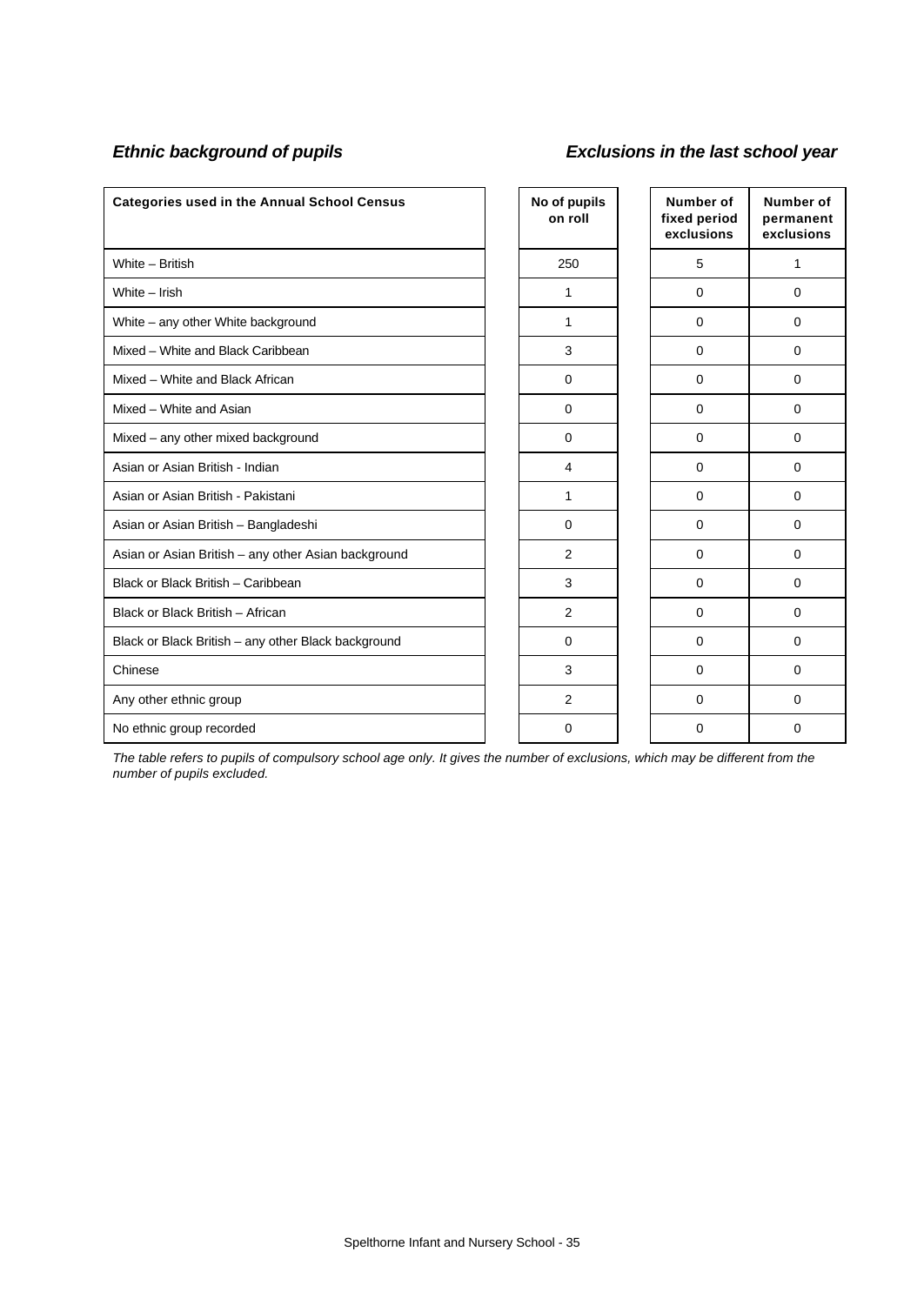## *Teachers and classes Financial information*

### **Qualified teachers and classes: YR – Y2**

| Total number of qualified teachers (FTE)      | 11.6            | Financial year                             | 2001/ |
|-----------------------------------------------|-----------------|--------------------------------------------|-------|
| Number of pupils per qualified teacher        | 21.5            |                                            |       |
| Average class size                            | 24.6            |                                            | £     |
| Education support staff: YR - Y2              |                 | Total income                               |       |
| Total number of education support staff       | 14              | Total expenditure                          | 62    |
| Total aggregate hours worked per week         | 255.25          | Expenditure per pupil                      |       |
| Qualified teachers and support staff: nursery |                 | Balance brought forward from previous year |       |
| Total number of qualified teachers (FTE)      |                 | Balance carried forward to next year       | 7     |
| Number of pupils per qualified teacher        | 48              |                                            |       |
| Total number of education support staff       | 5               |                                            |       |
| Total aggregate hours worked per week         | 142.5           |                                            |       |
| Number of pupils per FTE adult                | 12 <sup>2</sup> |                                            |       |
|                                               |                 |                                            |       |

| Total number of qualified teachers (FTE)      | 11.6   |                                            | Financial year                       | 2001/2002 |
|-----------------------------------------------|--------|--------------------------------------------|--------------------------------------|-----------|
| Number of pupils per qualified teacher        | 21.5   |                                            |                                      |           |
| Average class size                            | 24.6   |                                            |                                      | £         |
| Education support staff: YR - Y2              |        | Total income                               | 2,944                                |           |
| Total number of education support staff       | 14     |                                            | Total expenditure                    | 628,960   |
| Total aggregate hours worked per week         | 255.25 |                                            | Expenditure per pupil                | 1,834     |
| Qualified teachers and support staff: nursery |        | Balance brought forward from previous year | 13,791                               |           |
| Total number of qualified teachers (FTE)      |        |                                            | Balance carried forward to next year | 74,821    |

*FTE means full-time equivalent.*

## *Recruitment of teachers*

| Number of teachers who left the school during the last two years                                               |  |  |
|----------------------------------------------------------------------------------------------------------------|--|--|
| Number of teachers appointed to the school during the last two years                                           |  |  |
|                                                                                                                |  |  |
| Total number of vacant teaching posts (FTE)                                                                    |  |  |
| Number of vacancies filled by teachers on temporary contract of a term or more (FTE)                           |  |  |
| Number of unfilled vacancies or vacancies filled by teachers on temporary contract of less than one term (FTE) |  |  |

*FTE means full-time equivalent.*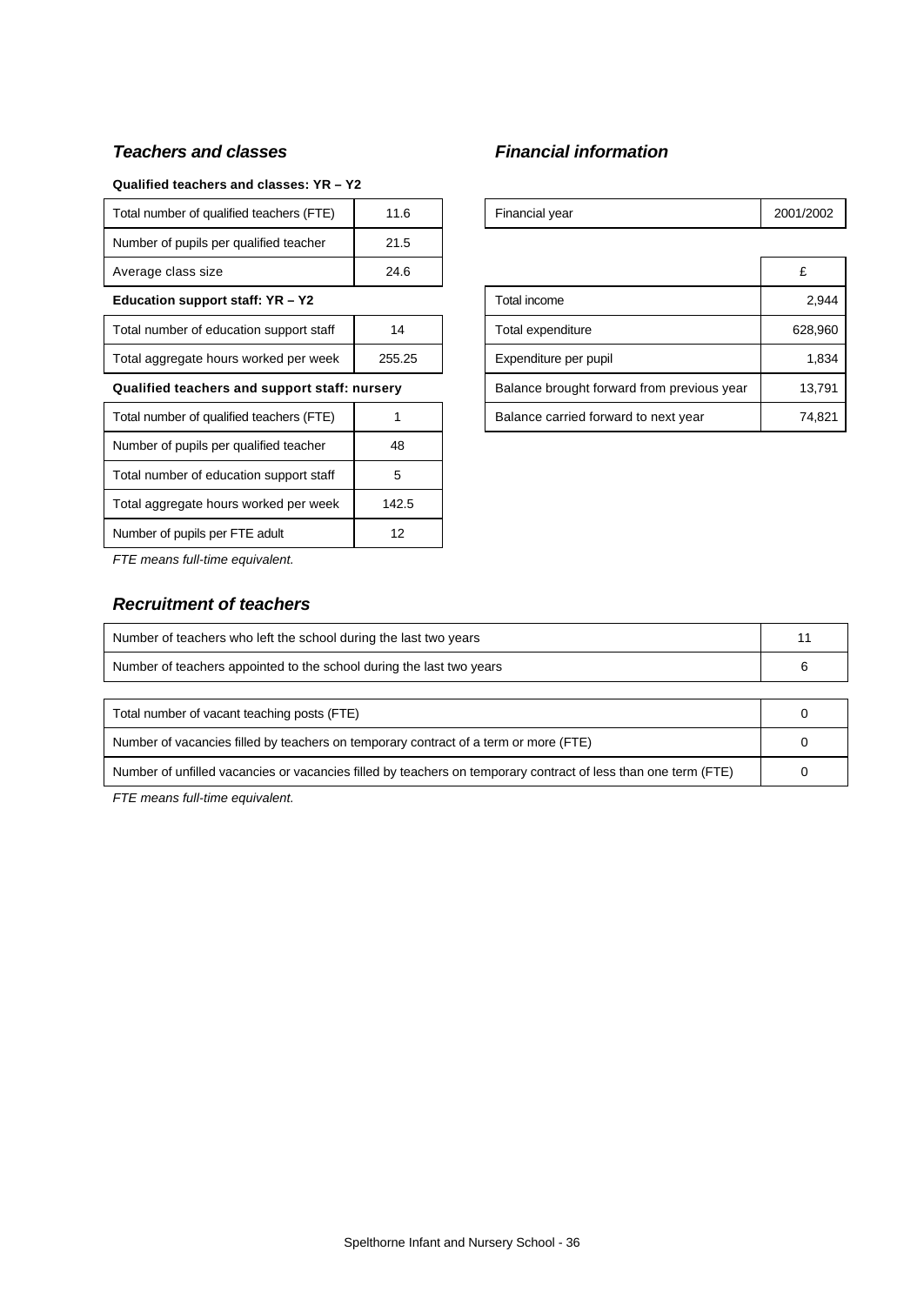## *Results of the survey of parents and carers*

**Questionnaire return rate**

Number of questionnaires sent out 320

Number of questionnaires returned | 84

### **Percentage of responses in each category**

|                                                                                       | Strongly<br>agree | Tend to<br>agree | Tend to<br>disagree | Strongly<br>disagree | Don't<br>know |
|---------------------------------------------------------------------------------------|-------------------|------------------|---------------------|----------------------|---------------|
| My child likes school.                                                                | 68                | 29               | 1                   | 2                    | $\Omega$      |
| My child is making good progress in school.                                           | 58                | 35               | 5                   | 2                    | 0             |
| Behaviour in the school is good.                                                      | 40                | 50               | $\overline{2}$      | 2                    | 5             |
| My child gets the right amount of work to do at<br>home.                              | 42                | 39               | 12                  | 1                    | 6             |
| The teaching is good.                                                                 | 58                | 38               | 4                   | 0                    | $\mathbf 0$   |
| I am kept well informed about how my child is<br>getting on.                          | 46                | 38               | 8                   | $\overline{7}$       | 0             |
| I would feel comfortable about approaching the<br>school with questions or a problem. | 61                | 31               | $\mathbf{1}$        | 7                    | 0             |
| The school expects my child to work hard and<br>achieve his or her best.              | 48                | 45               | 5                   | $\Omega$             | 2             |
| The school works closely with parents.                                                | 43                | 43               | 6                   | $\overline{7}$       | 1             |
| The school is well led and managed.                                                   | 40                | 37               | 6                   | $\overline{7}$       | 10            |
| The school is helping my child become mature and<br>responsible.                      | 45                | 46               | 4                   | 4                    | 1             |
| The school provides an interesting range of<br>activities outside lessons.            | 20                | 31               | 22                  | 11                   | 16            |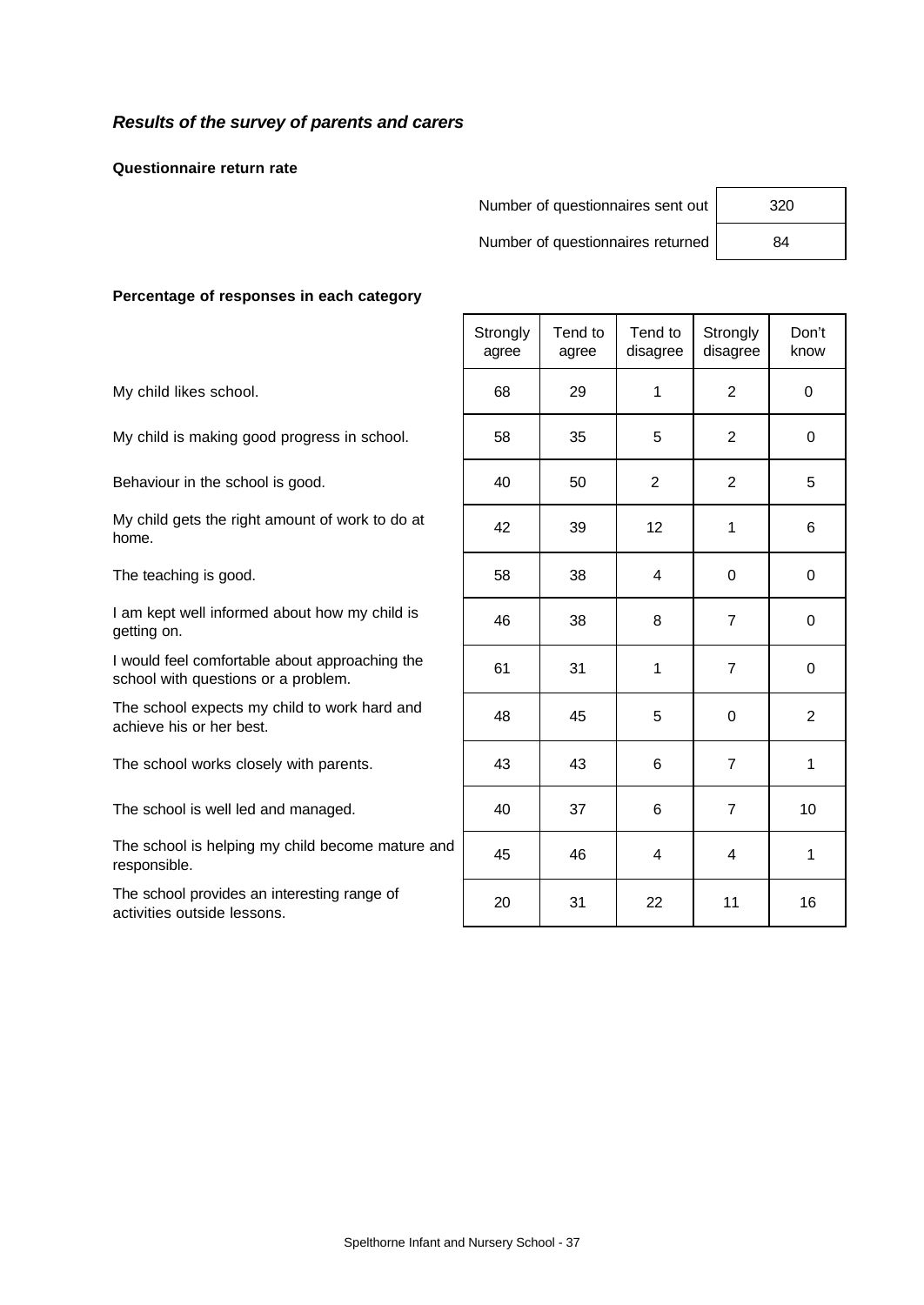## **PART D: THE STANDARDS AND QUALITY OF TEACHING IN AREAS OF THE CURRICULUM, SUBJECTS AND COURSES**

### **AREAS OF LEARNING FOR CHILDREN IN THE FOUNDATION STAGE**

### **Strengths**

- Children make good progress in all areas of their learning.
- The quality of teaching and learning is good with all staff working well as a team.
- There is a warm and caring atmosphere which helps children to explore and learn well.
- Teachers plan for and use the outside area well and provide a broad, appropriate curriculum.
- There are good links with all areas of the curriculum so that time is used well.

- The reception classes do not have a covered area so that outside play and learning can take place all year round.
- 97. Children in the Foundation Stage receive a good start to their schooling, and the good standards reported at the time of the previous inspection have been successfully maintained and strengthened.
- 98. Children start school in the nursery when they are three years old. They attend parttime for a year, for either morning or afternoon sessions. After a year, most children move full-time to the reception classes. The youngest children attend part-time for a while. Children are welcomed into a warm and caring atmosphere, which enables them to explore independently, and with others, so that they learn well. The quality of accommodation and resources is good, helping children to develop a good range of skills. Outdoor play facilities have improved since the last inspection. Good use is made of all the available space to promote learning. Children are prepared well for their entry into the nursery or reception classes as a result of good links established with playgroups. Reception pupils attend school assemblies with Years 1 and 2 pupils and this helps to become familiar with the main school.
- 99. By the time children enter Year 1, good teaching helps them to achieve above the nationally expected standard in their personal, social and emotional development. Achievement in their knowledge and understanding of the world, physical and creative development is in line with expectations. However, despite making good progress, the majority do not achieve the national standard in communication, language and literacy and mathematical development. Standards are just below the expectations for children of their age. Overall, achievement is good for all children, including those with special educational needs and those for whom English is an additional language.
- 100. Children make good progress in the nursery class. A significant number enter with below average skills, particularly in communication, language and literacy and in their personal development. The good teaching and support that they receive helps them to make good progress and good gains in learning. Children continue to make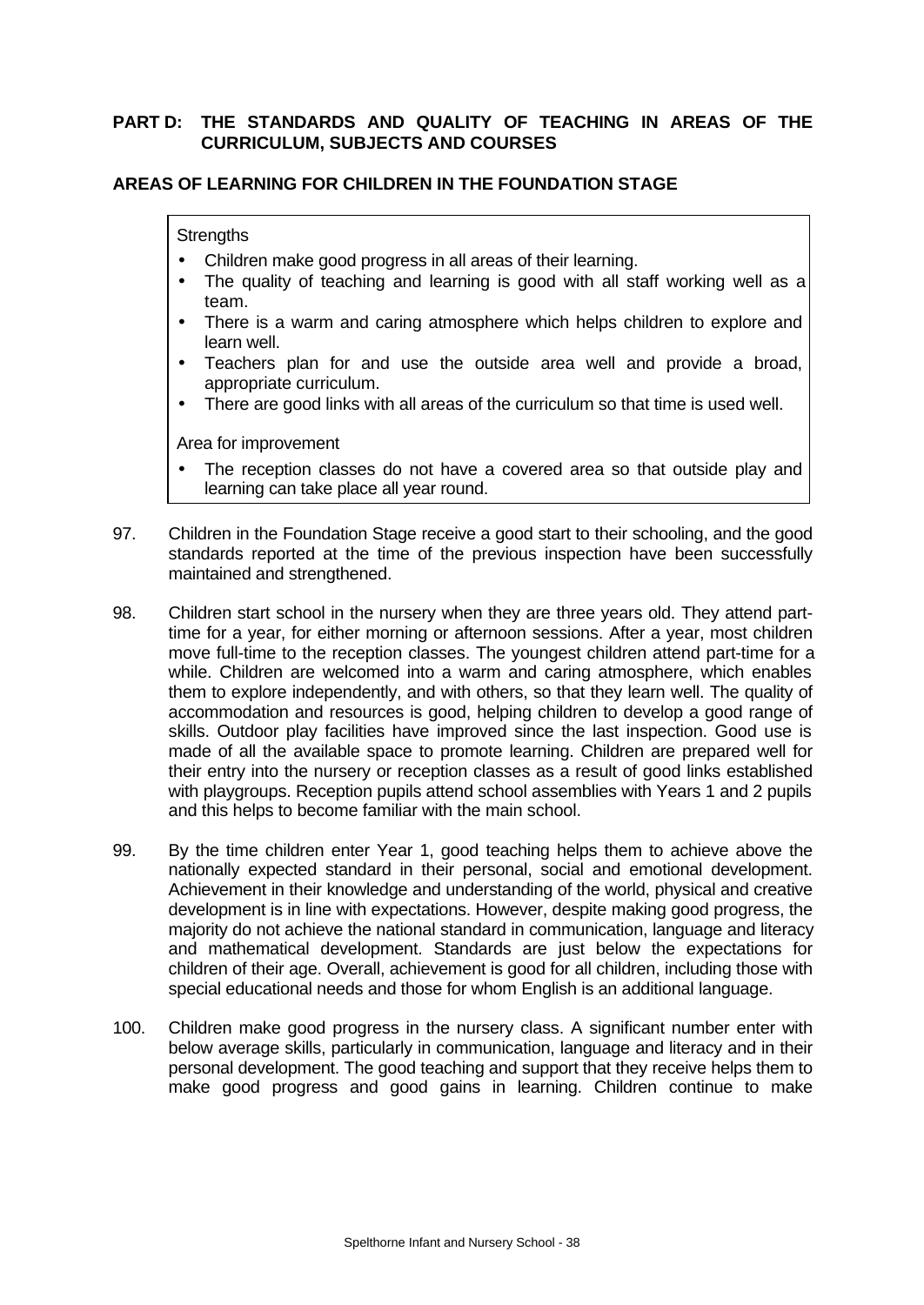good progress in the reception classes in all six areas of development. They benefit from well-organised accommodation that promotes active learning so that they achieve well in their lessons.

- 101. The quality of teaching and learning is good overall. No teaching observed was less than satisfactory and most was good. Relationships are strong and children feel secure and confident, showing high levels of interest and excitement in their lessons. The teaching assistants support teachers well. They work very skilfully with individuals and groups of children. Lessons have a clear focus and the good resources are well used. Behaviour is very well managed so that children develop good working strategies and become independent learners. They are polite and courteous and help each other to succeed. A strength of the teaching is that all staff work well as a team and have developed good systems to ensure that children benefit from the broad curriculum offered by carefully monitoring their free choice activities. For example, staff know which children do not choose to go outside and take steps to encourage them to do so.
- 102. The good curriculum is planned well so that all six required learning areas are covered. Regular assessment of children's achievements, particularly in literacy and mathematical skills, is a strength of provision and helps to inform staff about each child's progress in these areas. For instance, children are given choices in order to build independence and responsibility and these choices are skilfully guided by staff to make sure that children make good progress and achieve well.

### **Personal, social and emotional development**

- 103. By the time they enter Year 1, children achieve above the standards expected in their personal, social and emotional development. Both in the nursery and in the reception classes, children make good gains in learning about how to get on with others. They co-operate and play very well together, even when undertaking activities that are unsupervised. For example, in the nursery, children were observed playing in the playground, sharing the bikes and trikes and waiting their turn.
- 104. The quality of teaching and learning is good. Teachers provide good activities that successfully encourage children's personal development. For example, in the outside area, some reception children were required to work in groups, to discover which items rolled and which did not. Good guidance was given to the parent helper supervising this group. The children worked well together and were happy to wait for their turn to undertake the activity. Generally, children have good personal and social skills and this is largely because of the good role models provided by the teacher and staff for children to follow.
- 105. Children dress themselves for physical education lessons and are prepared to show others what they can do. They are confident. Children are given good opportunities to develop their imagination. Dressing up for role-play is encouraged. As one girl said: 'I am a princess, you may curtesy.' Teachers take good care of their children, for instance by placing a sunshade outside on sunny days.
- 106. Throughout the Foundation Stage, children show good awareness of the needs of others, and they behave well. They are encouraged to take on responsibilities. In the nursery, children were observed confidently tidying the play area and putting toys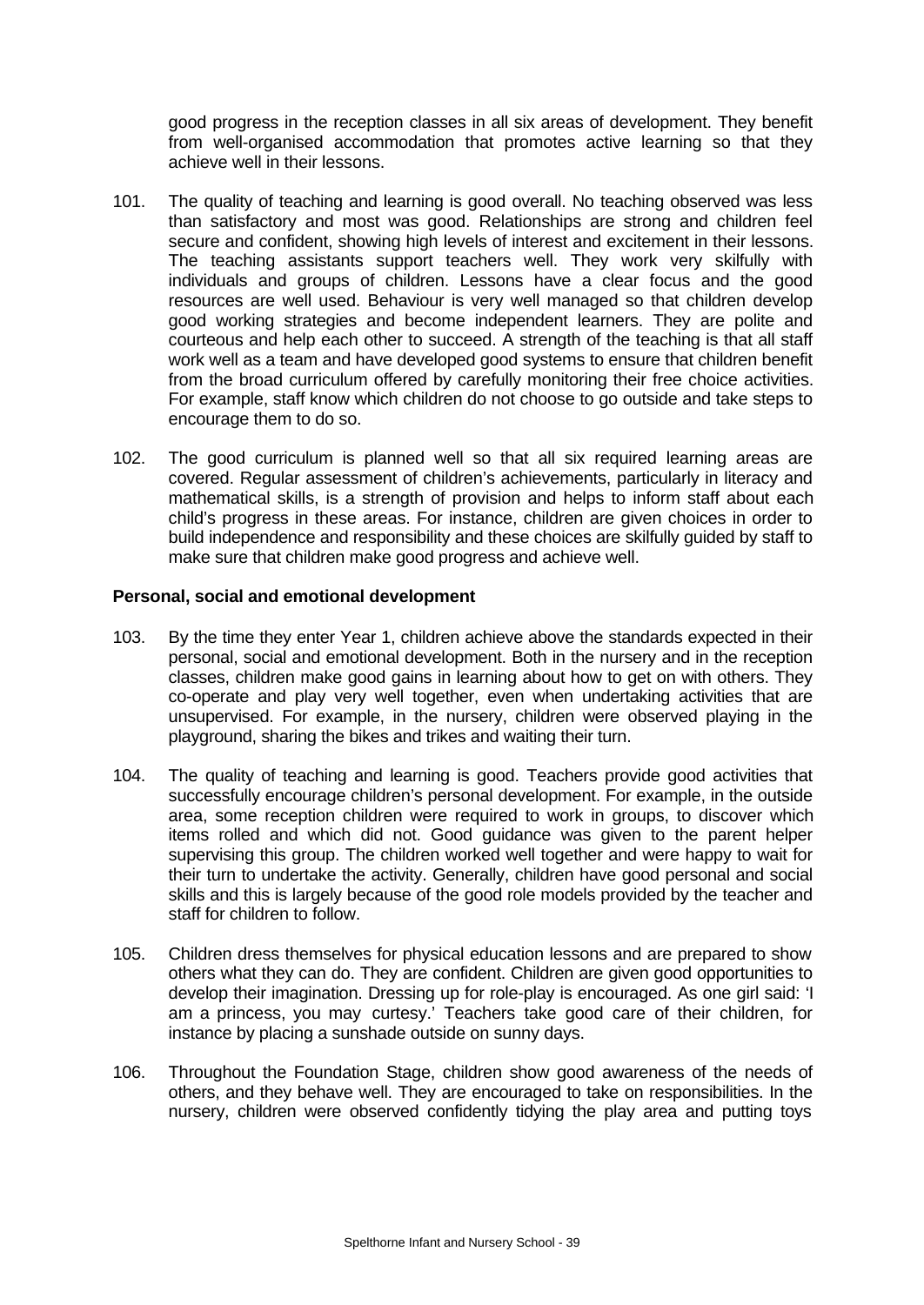away. Teachers use every opportunity to celebrate different cultures and lifestyles. Nursery children have celebrated one of their friend's culture by seeing her dressed in Chinese costume.

### **Communication, language and literacy**

- 107. Children's progress in communication, language and literacy is good. When they enter the nursery, many children have underdeveloped skills, for instance they do not listen well, but, during their time in the Foundation Stage, they make good progress so that, by the time they enter Year 1, they attain standards that are only just below those expected for children of this age. Their reading skills are good.
- 108. The quality of teaching and learning is good. Teachers make good use of resources to promote interest and encourage interaction. For example, nursery children are encouraged to bring in things from home to show their friends and talk about them. One child showed the inspector her puppet saying: 'This is Kitty and Mummy found her.' Teachers listen carefully to their children and extend their vocabulary. Good guidance is given to parents to help them assist their children read and a good range of suitable books are sent home. These arrangements help children make good progress.
- 109. Good emphasis is placed upon teaching the sounds in words so that the children have several strategies to help them make sense of stories and decipher new words. In reception classes, the literacy hour is adapted appropriately to meet the needs of the children. Teachers read poems and stories fluently and with good phrasing to help children listen attentively. They also provide writing materials in role-play areas such as the office and library. These encourage children to write and talk on the telephone.

## **Mathematical development**

- 110. Children's progress in mathematical development is good. When they enter the nursery, many children have limited mathematical skills, but the good provision and range of exciting activities and games lead to good improvements so that, by the time they enter Year 1, the vast majority achieve standards that are just below those expected in this area of learning.
- 111. The quality of teaching and learning is good. Nursery children count daily and undertake many interesting activities to develop their skills in number, shape, space and measures. They learn to sort things by colour, shape and size. For instance, during break time, children give out drinks according to the colour of the cup. Thus, children quickly learn colours. They know and sing nursery rhymes which include numbers. They are beginning to identify groups of numbers to ten and match numbers to the objects. They find difficulty in judging bigger and smaller. Children name a variety of shapes such as circle and oblong. In the reception year, children know that an oblong has four corners ('points') and that a circle has no corners. Many can count to 20.

## **Knowledge and understanding of the world**

- 112. Children's progress in their knowledge and understanding of the world is good, and they achieve standards in line with those expected by the time they enter Year 1.
- 113. The quality of teaching and learning is good. Teachers make good provision for this subject. Pretend telephones are provided, as are listening posts to listen to stories. These, together with the computer programs, help children understand the use of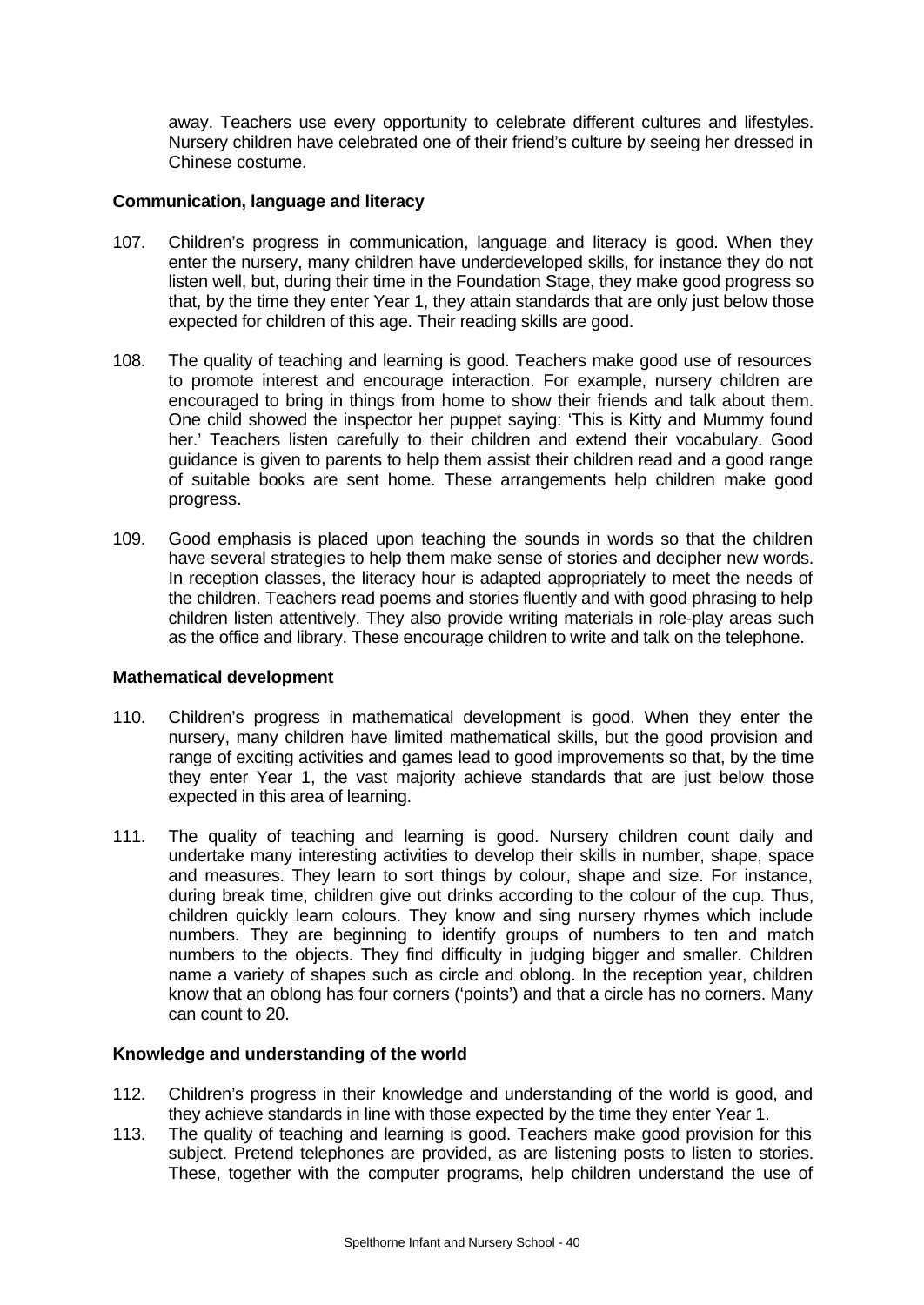technology. Added to this, reception children pose for the digital camera as they know that it will show their 'wonderful' castle made from different shaped wooden bricks. Children in the nursery were observed making good gains in understanding about magnetism, and close observation when they sorted different keys, using a magnifying glass and tried to find the right key for each padlock. They are given opportunities to grow plants such as cress and beans.

114. In the reception classes, children have regular opportunities to develop their awareness of the world around them. Teachers' good questioning prompts them to have a lively discussion about the differences between dry and wet sand. The children predict what will happen when water is added and say that dry sand 'will fall through your fingers' and that wet sand will be 'rough and cold'. Their prediction and observational skills are being well developed.

## **Physical development**

- 115. Children make good progress in their physical development and achieve the expected standards by the time they enter Year 1. This is because of good provision and teaching which enables children to practise their skills on a daily basis.
- 116. Children in the nursery were observed playing well together as they ran around the outdoor play area. They ride bikes and trikes, pushing and pulling each other around the playground successfully. They use a range of small apparatus and many use scissors, glue and crayons satisfactorily.
- 117. During a physical education lesson in the reception classes, children showed good levels of skill in co-operation and awareness of space. They moved safely around the hall, changing directions and stopping quickly on request. They move in many different ways, sliding backwards and pushing with their hands and sliding underneath chairs using their feet. They are keen to demonstrate and show their friends what they can do. A few children can make a forward roll. Very good demonstrations by the teacher helped them to improve during the lesson. Also, all pupils and staff are appropriately dressed for physical activity and teachers make good links with science. Children know that hard physical work increases the heartbeat. Teachers show great care towards the children. They ask for children to point out those who have worked well. Thus, the children's self-esteem is built and those who are finding work difficult are not identified.

## **Creative development**

- 118. Children make good progress in creative development and, by the time they enter Year 1, have achieved the expected standard.
- 119. The quality of teaching and learning is good. From their earliest days in the nursery, children are successfully encouraged to explore paints and three-dimensional materials through making models out of boxes. They know their colours and choose appropriately as they paint flowers as part of observational painting. They use chalk and crayons well to create their own pictures. In reception classes, children have many opportunities to develop their creative style. Generally, they explore what happens when they mix colours and make collages by mixing different materials and experimenting with textures. Especially good work was produced by a child with special educational needs and the work was prominently displayed. Children in both the nursery and reception classes enjoy singing and making music, and they are beginning to build a good repertoire of songs. Reception children enjoy assembly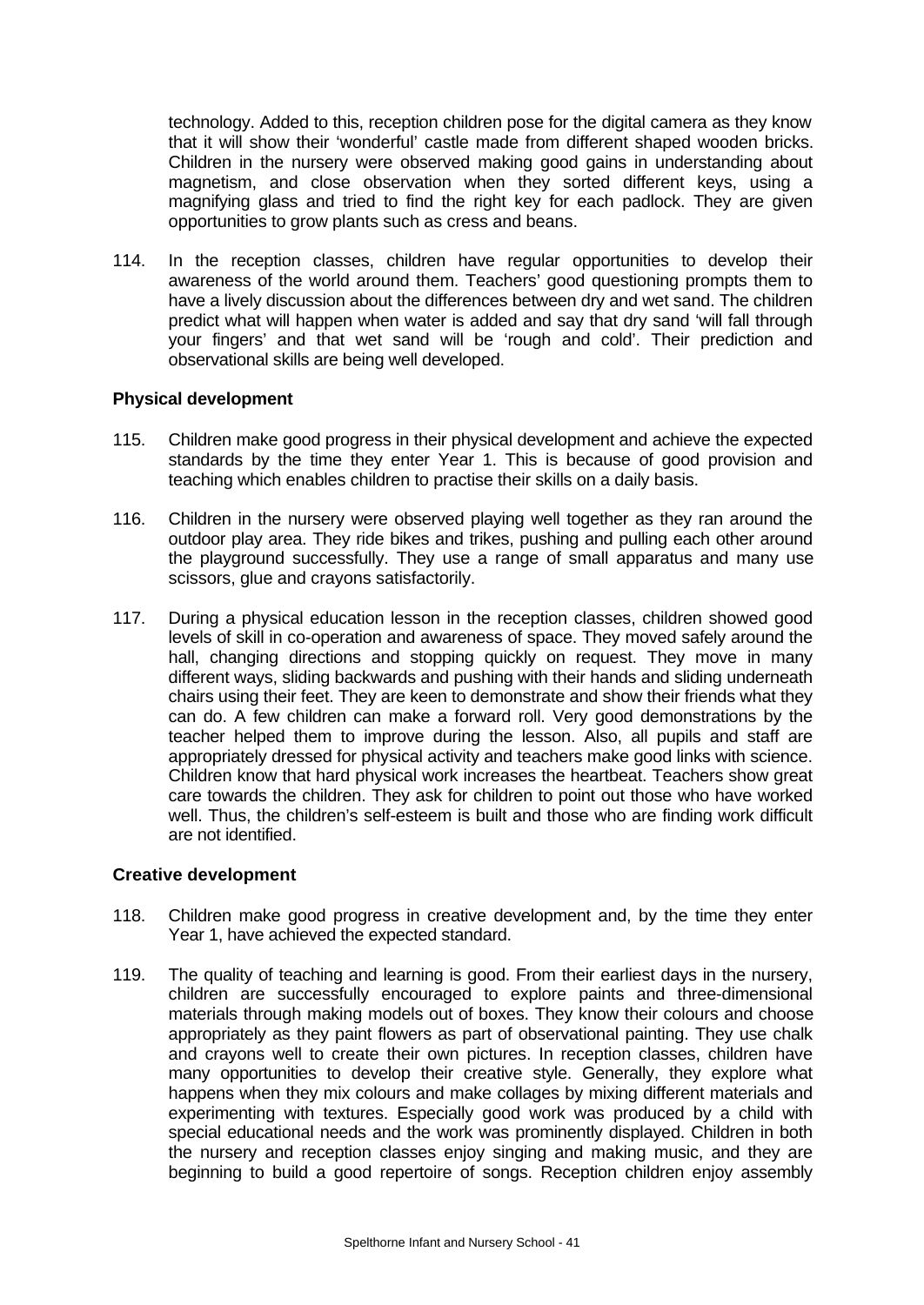where, for instance, they sing the main tune while the rest of the school sing an accompanying part.

## **ENGLISH**

### **Strengths**

- The quality of teaching and learning is good.
- Pupils benefit from well-planned, interesting lessons.
- Pupils bring good and sometimes very good attitudes to their lessons.
- Provision for pupils with special educational needs is very good.
- Assessment is well used to identify needs and raise standards.
- The practice of teaching pupils of similar levels of attainment together (setting) is a strength.
- The subject is well led and managed.

- Standards of spelling are below average.
- Opportunities are missed to develop literacy skills in other subjects.
- Pupils' work is often poorly presented.
- More use could be made of information and communication technology to support pupils' learning.
- Higher attaining pupils are not always challenged sufficiently.
- 120. Pupils enter the school with levels of language skills just below average, make good progress during their time in school and, at the end of Year 2, are attaining overall at average levels. In the 2002 end of Key Stage 1 national tests, the number of pupils achieving the nationally expected standard of Level 2 was above average in reading, and average in writing. However, although targets were achieved, the school was below average nationally, and in comparison with similar schools. The reason for this is because an insufficient number of pupils achieved the higher Level 3 in both aspects of the subject, and the group of Year 2 pupils contained a very high proportion of pupils with special educational needs. At the time of the previous inspection, standards were reported to be above the national average in reading and writing, but the level of attainment on entry into the nursery of that particular group of Year 2 pupils was untypically high.
- 121. Trends over the last three years, as shown by end of Key Stage 1 national tests, indicate that standards are being maintained at just below average but, from a low point of entry, pupils achieve well over time. Good and very good teaching, combined with the very good attitudes pupils bring to their lessons and the effective support given by teaching assistants help pupils to make good progress. Pupils identified as having English as an additional language achieve equally well. Pupils with special educational needs are making even better progress and are catching up with their peers.
- 122. Standards of speaking and listening at the end of Year 2 are average, and this is a recent improvement. All pupils listen very well in lessons to their teachers and to one another. Teachers question well, posing open-ended questions requiring wellconsidered answers from pupils in full sentences. Pupils themselves ask good, relevant questions, and are given opportunities to develop their speech through assemblies, circle time, personal, social and health education lessons, drama and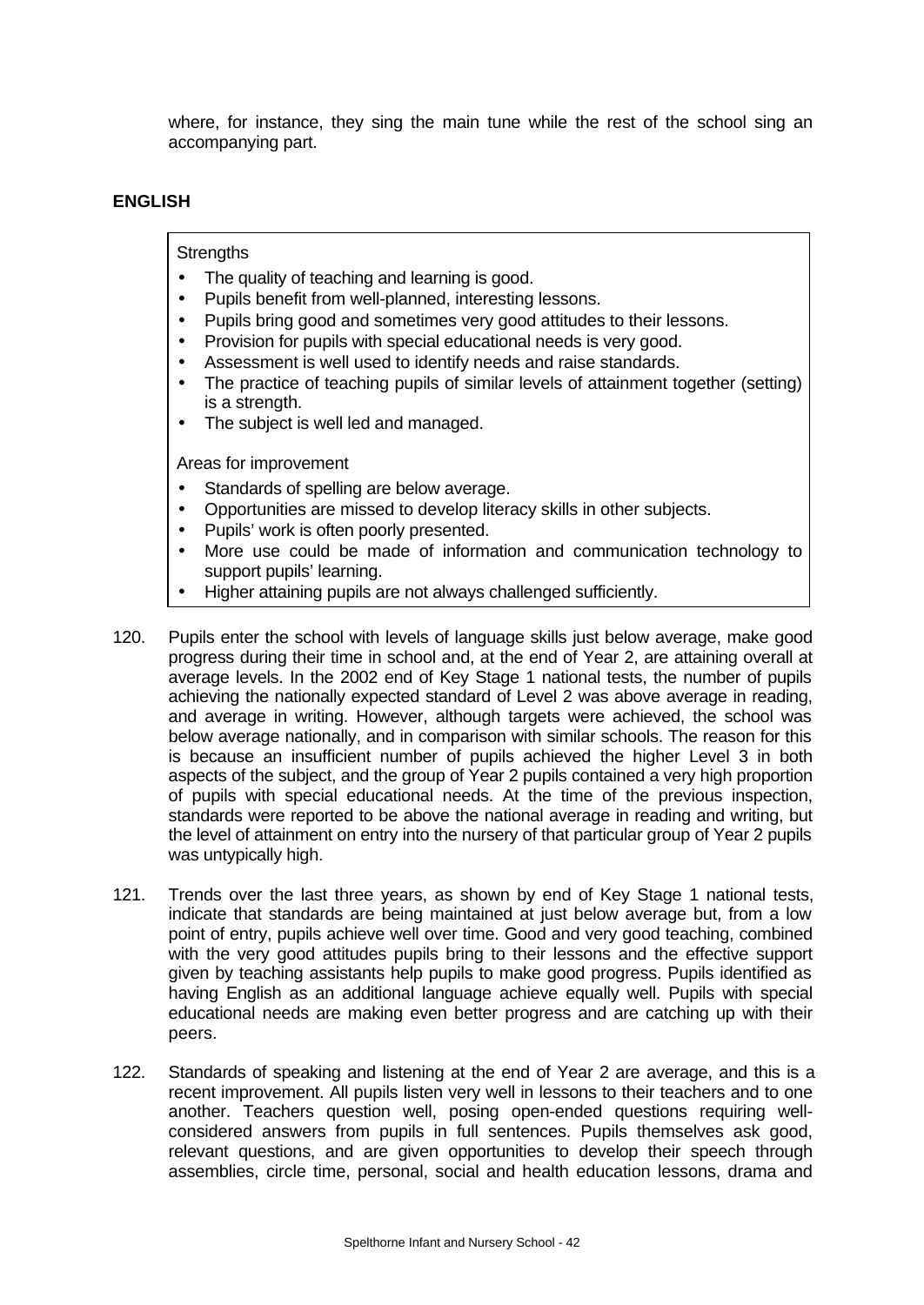other subjects. Those pupils spoken to during the inspection were articulate and confident with adults.

- 123. Attainment by the end of Year 2 in reading is average. The school uses a commercial course, carefully graded and supported by other material, and pupils benefit from good assessment and targets being set by which to measure improvement. The practice of a daily 20-minute lesson for guided reading enables teachers to hear individual pupils read regularly. The reading diary is an effective means of communication with parents and a detailed record of what and how pupils have read.
- 124. Year 2 pupils use their knowledge of letter sounds, called phonics, to build words and tackle words of which they are unsure. All show good awareness of the difference between fiction and non-fiction and know terms such as author, index and its alphabetical order and blurb*.* They understand stories that they read and talk easily about the plot and characters. Higher attaining pupils make good use of punctuation, such as speech and exclamation marks, to read with expression. All know that a full stop means that they pause and take a breath. Reading books are taken home every night and parents support their children's reading practice well. They are provided with helpful guidance by the school for ways of helping their children read. However, more than one of the pupils heard to read were reading books that were too easy for them. Much time is given to developing reading comprehension skills within literacy hour sessions, to good effect.
- 125. The newly provided library area is an attractive facility, and an improvement since the previous inspection. Most pupils spoken to knew how to access information. All classes are timetabled to use the library, but teachers do not always take advantage of this. Consequently, library skills are underdeveloped, and insufficient provision is made for pupils to develop ways of gathering information from reference books. There is a need to extend the stock of non-fiction books, especially for history, geography and books about other religions and cultures.
- 126. Standards of writing by the end of Year 2 are average, and most pupils are achieving satisfactorily. Pupils with special educational needs, who are very well supported, achieve well. Year 1 pupils learn to improve their sentence writing through the increasing use of appropriate vocabulary and grammar. For example, a lower attaining pupil writes: 'A pig grunts when it is hungry', and a higher attaining pupil makes use of adjectives to write: 'The three little pigs sat down to have their tea'. Pupils learn a good range of interrogative words, such as how, who and why, to help them pose better questions. All are well aware of the need to use capital letters and full stops in their sentences. Year 2 pupils use speech marks correctly when writing dialogue. Pupils receive much practice in comprehension work and know that answers must be in full sentences.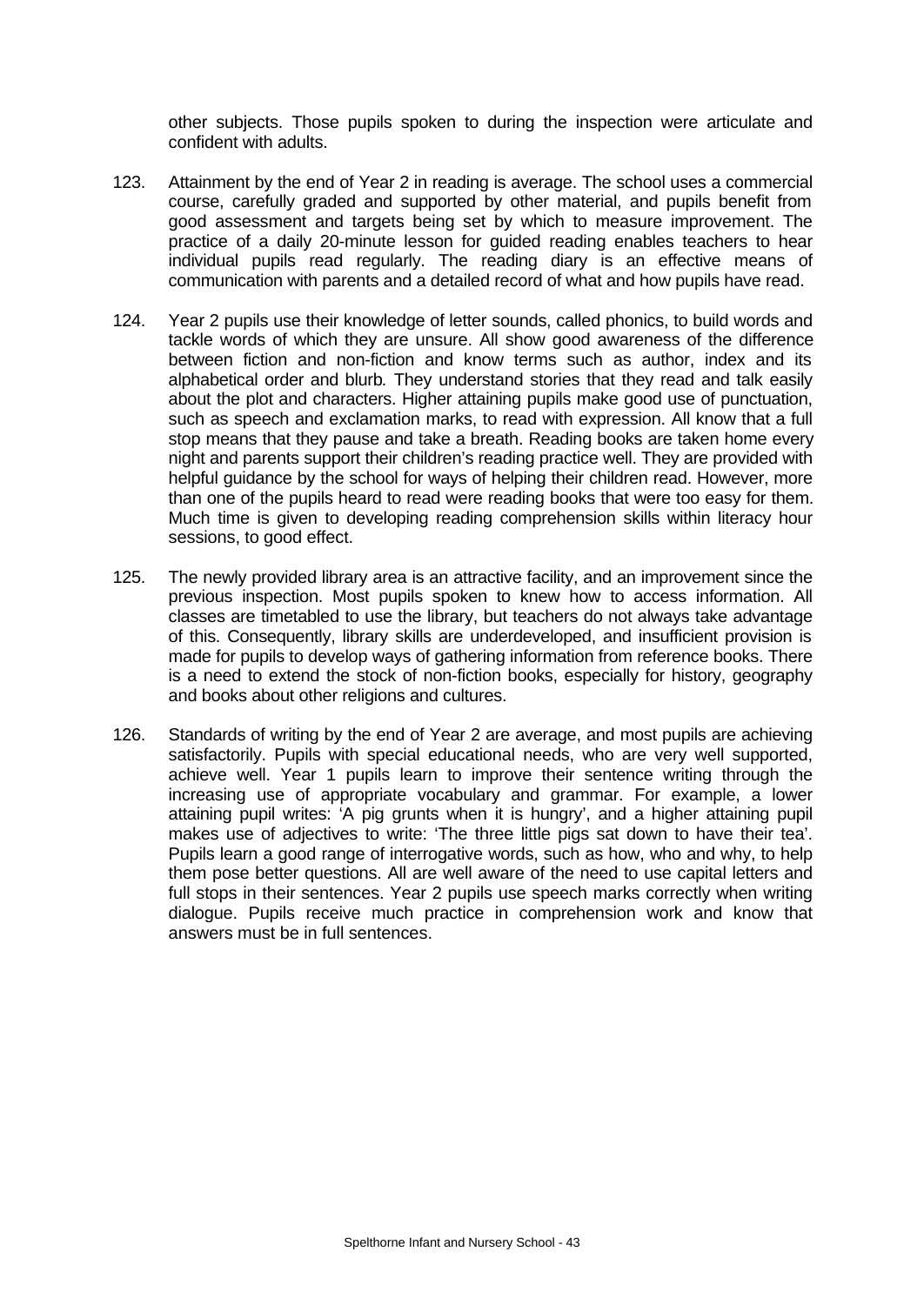- 127. Pupils write in a wide variety of styles, including instructional writing, such as how to make a sandwich, use of bullet points, simple book reviews, letters and cards, and the re-telling of traditional stories. They write simple colour poems such as: 'Red is an apple, Red is a school jumper, Red is a book'. Pupils in the top set reveal a wider and more mature vocabulary in their writing. For example: 'The message becomes invisible when the paper becomes completely dry'.
- 128. A joined, cursive style of handwriting is taught from an early age, but is not always enforced by teachers. Standards of presentation of written work generally are less than satisfactory. Pupils' writing indicates a lack of care and pride. Spellings are taken home regularly. Pupils in the top set in Year 2 correctly spell words such as surprise, colour, knife, thoughtful*,* but words set for pupils to learn are not always planned to match the needs of pupils of differing levels of attainment.
- 129. The quality of teaching and learning is good overall. This is a good improvement since the previous inspection, and is helping to raise standards. Teachers deliver the literacy hour effectively, consistently displaying, discussing and reinforcing learning objectives. They manage their pupils well, but not all have sufficiently high expectations, especially for the higher attaining pupils, whose work is often insufficiently challenging. In a Year 2 lesson, the teacher made good use of a duck hand-puppet to encourage pupils' line of questioning: 'What can the duck do to make his life better?' This lesson supported pupils' social and moral development strongly, and pupils responded well to the imaginative approach.
- 130. Teachers include all the pupils in their planning, their questioning and their use of plenary sessions when reinforcing learning objectives, for instance one asking: 'How has our learning gone today? What have we learned?' Marking, however, is inconsistent, and does not always sufficiently advise pupils how to improve their work, or ensure that spelling corrections are completed. Opportunities are sometimes missed to explain grammatical terms such as verb, noun, suffix and antonym.
- 131. The subject is well led and managed. The co-ordinator is newly appointed. She has been absent through illness for a considerable period of time, during which the deputy headteacher has led the subject to good effect, and many good practices have been established, particularly the provision for assessing pupils' attainment and progress. Lower attaining pupils have been identified and targeted with additional support to raise their expected levels of achievement. Reading and writing are assessed regularly, and a helpful portfolio of pupils' work is kept.
- 132. There is very good awareness of the subject around the school, with high quality displays in classrooms and corridors, reinforcing learning and celebrating good writing. All teachers provide literacy boards, welcoming reading areas and listening posts in their classrooms, but not all classrooms have tables set aside for writing activities. Computers are well used to support the learning of lower attaining pupils but, generally, pupils make insufficient use of their information and communication technology skills within literacy hour lessons. The subject strongly supports pupils' moral, social and cultural development. The co-ordinator has monitored teachers' planning and their lessons, and this is an improvement, and the practice is having a positive effect in raising standards.

## **MATHEMATICS**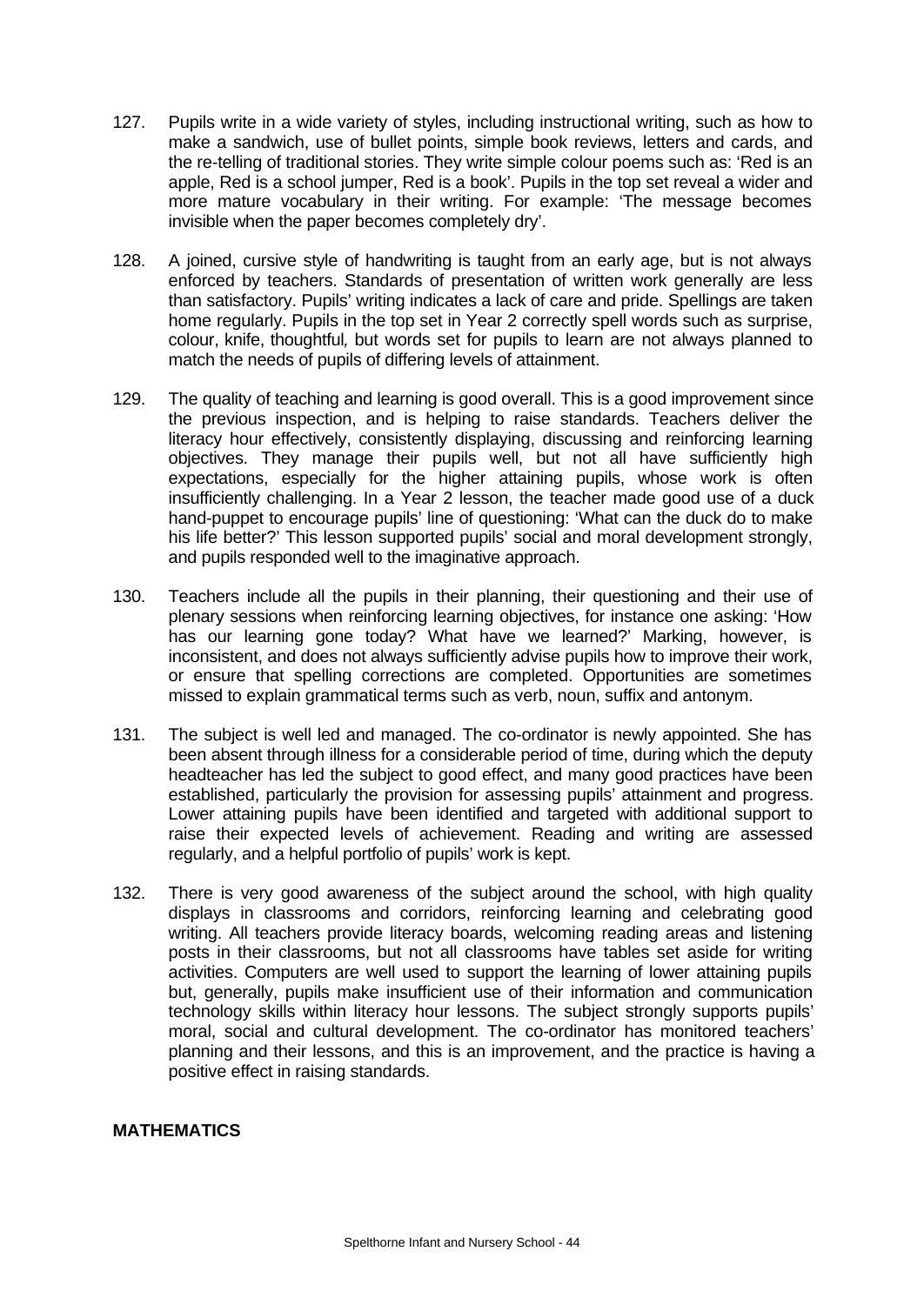**Strengths** 

- Pupils with special educational needs and lower attaining pupils often make good progress.
- Information and communication technology is used well to support pupils' learning.
- Pupils benefit from the use of resources of good quality.

- Assessment information is not always used well enough to match work closely to pupils' capabilities, especially those of higher attainers.
- Mental sessions at the start of lessons are often too long and are not mentally stimulating or challenging enough.
- 133. Standards by the end of Year 2 are below the national average. Pupils, including those with special educational needs and English as an additional language, make satisfactory progress overall. At the time of the previous inspection, standards were reported to be average, but the level of attainment of pupils in Year 2 at that time was higher than usual. Since then, succeeding intakes of pupils have been typically below average. Results of end of Key Stage 1 national tests over time show standards are improving in line with the national trend, with more pupils achieving the higher Level 3 or above each year. Steady improvement is due to good teaching and the enthusiasm and effective leadership of the subject co-ordinator.
- 134. The co-ordinator and staff are working hard to improve standards in mathematics and the National Numeracy Strategy guidelines are being closely followed. Many pupils are now making good progress, especially those with special educational needs. However, higher attaining pupils are not always provided with enough challenge and so there are fewer pupils working at the higher level than might be expected. Mental activities at the beginning of lessons are not used well enough to stimulate pupils' thinking and recall of number facts.
- 135. By the end of Year 2, pupils have experienced a broad coverage of the required curriculum, including some basic data handling. They confidently count in 1's, 2's, 5's and 10's and have the ability to count accurately in 3's and 4's. They count forwards and backwards in groups of 2's, 5's and 10's. Most pupils carry out investigations and problem solving competently, and higher attaining pupils are developing a good knowledge and understanding of simple strategies to tackle problems. Most pupils show a satisfactory knowledge and understanding of simple properties of two- and three-dimensional shapes. Higher attaining pupils estimate well and refine their estimations as a result of further knowledge.
- 136. However, despite these positive achievements, standards are below average for two main reasons. Firstly, many pupils do not retain knowledge of number facts and find difficulty in applying them to problem-solving situations. Secondly, tasks are not always sufficiently demanding or pitched at a high enough level to move pupils on in their learning, particularly higher attaining pupils.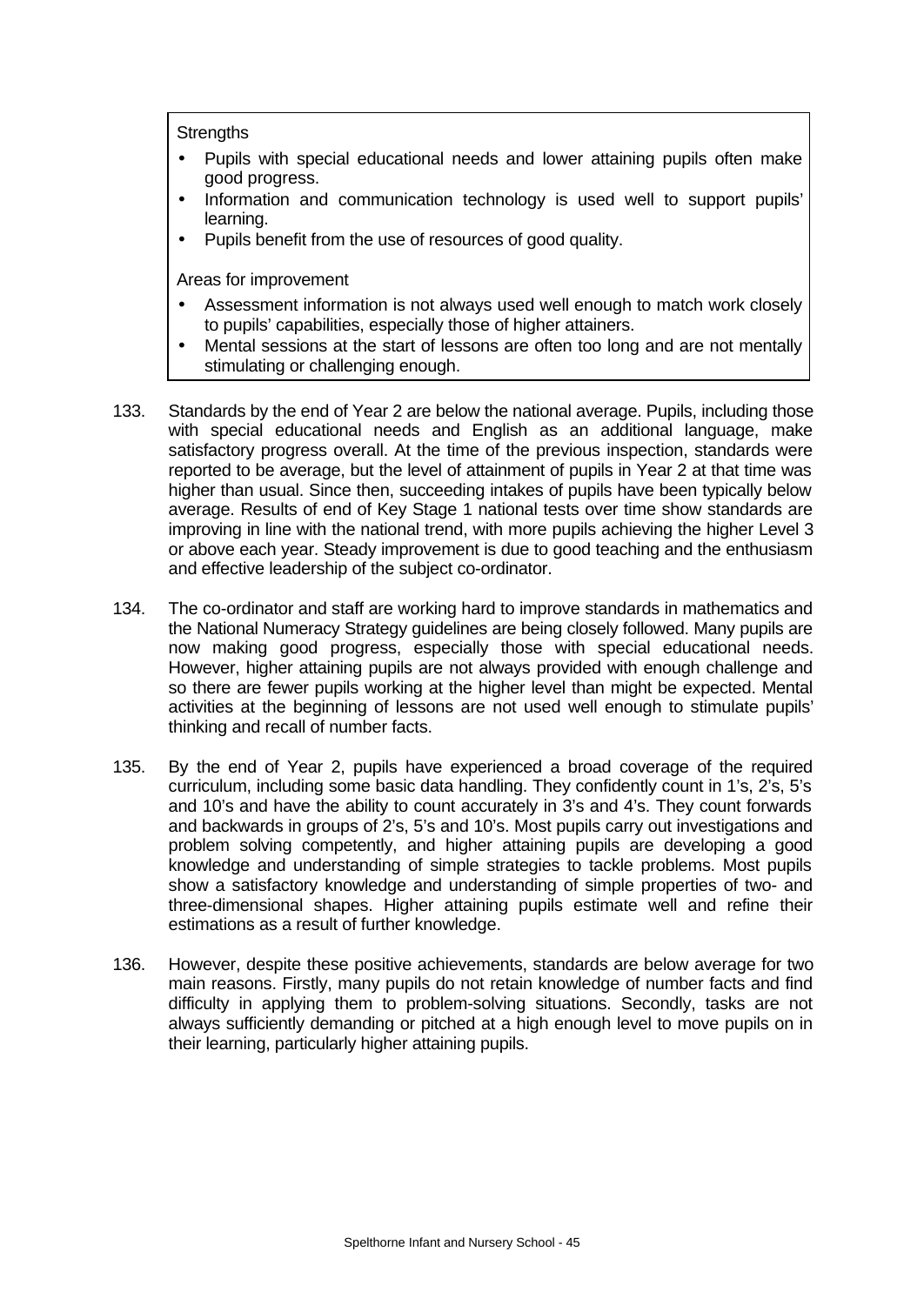- 137. Pupils' attitudes towards mathematics are positive and behaviour and response in lessons are always good or better. Teachers always share the purpose of lessons with pupils, and this means that, when pupils move to the main activity of the lesson, they are clear about the task. They sustain concentration and effort very well, even when tasks are sometimes repetitive and unchallenging. It was noticeable that, in one very good lesson, when pupils had quickly achieved the set task, the teacher had prepared further extension work. Pupils tackled this work with confidence and achieved much more than was originally expected of them.
- 138. The quality of teaching and learning is satisfactory overall. In Year 2, the quality of teaching and learning in the lessons seen was very good overall, whilst in Year 1, it ranged from satisfactory to very good. In the best lessons, teachers' subject knowledge and understanding is good. Pupils benefit from clear explanations and demonstrations as a result. Expectations are high.
- 139. Teachers and teaching assistants work very well as a team, sharing information and providing good support for pupils of all capabilities. For example, in a very good lesson for a Year 2 set of special educational needs and lower attaining pupils, the teacher had planned an interesting variety of games for pupils to tackle, which were closely related to the main purpose of the lesson. Many of these pupils were immature for their age and had limited concentration spans, but the teacher and the teaching assistant successfully re-focused pupils' attention to their tasks and maintained a good pace to their learning. The teacher's planning showed that the previous day's lesson had been carefully evaluated and her plans had been adjusted to make sure that aspects of pupils' learning that required further coverage were revisited to consolidate learning.
- 140. Where teaching is less effective, but is at least satisfactory, mental activities at the start of lessons are not used as well as they could be to practise and recall number facts such as multiplication tables. Pupils are not encouraged to answer quickly or explain how they achieved their answers. These sessions are sometimes too long and reduce the time available for other activities, particularly whole-class sessions at the end of lessons to review learning.
- 141. The main reason why teaching is judged to be satisfactory overall, despite some good or very good individual lessons, is because of underachievement by higher attaining pupils over time. The school is aware of this and the present system of teaching mathematics to ability groups drawn from each class is making a significant contribution to improved standards. Consequently, higher attaining pupils from each Year 2 class are taught together, providing greater opportunity for teachers to plan challenging tasks to extend their learning. However, information gathered from assessment procedures is not used as well as it might be to make sure that these pupils are consistently challenged. Also, the National Numeracy Strategy guidelines, the local education authority's version of which has been implemented well, are intended as a framework for all schools nationally and have not been adapted over time to best suit the characteristics and needs of pupils at Spelthorne.
- 142. The co-ordinator has been in post for two terms. She provides good leadership. She recognises fully the need to raise standards in mathematics throughout the school and has useful plans to do so. She has introduced improved assessment procedures and, together with her colleagues, is working to make more effective use of assessment information to plan lessons and to set demanding but achievable targets in the end of Key Stage 1 national tests. The co-ordinator monitors and evaluates the quality of teaching and learning and teachers' planning well, but has yet to spread the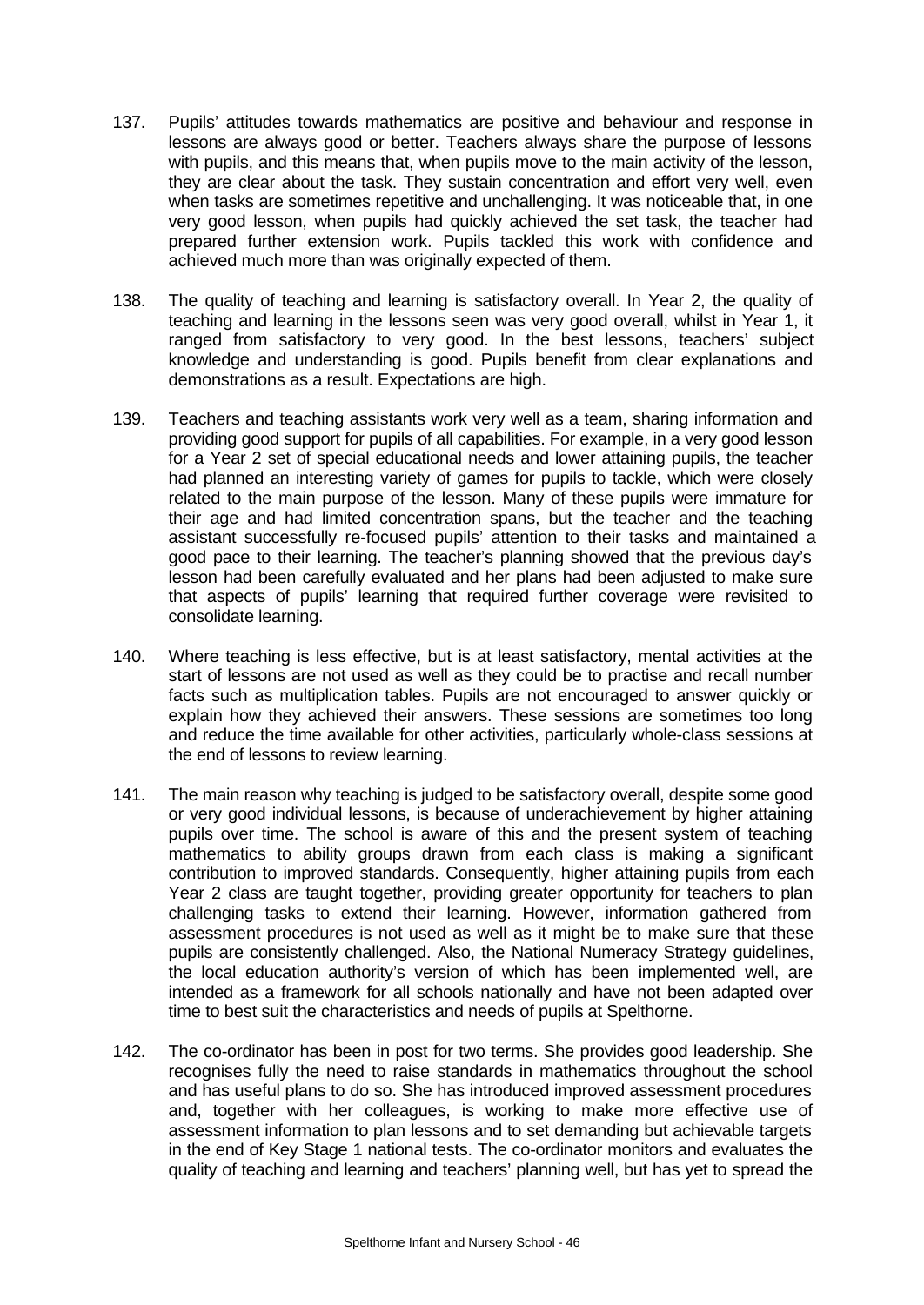good practice evident in some classes to all parts of the school. Information and communication technology is used well to support pupils' learning. Opportunities are missed to use other subjects of the curriculum, such as science, design and technology and geography, to extend pupils' numeracy skills. The subject is used well to promote pupils' spiritual, moral and social development, especially in group activities and whole-class discussions.

143. Resources are of good quality and quantity and support all aspects of the curriculum well. Each class has a mathematics corner with a selection of basic equipment and this is effective for aiding pupils' learning. Number squares, number lines, counting rods and other counting equipment are in good supply in all classrooms.

## **SCIENCE**

### **Strengths**

- Pupils are developing good skills of scientific enquiry in all classes.
- The quality of teaching and learning is good overall and pupils make good progress and achieve well as a result.
- Teachers provide good coverage of the required curriculum and basic skills are taught well.
- Year 2 pupils are given good levels of responsibility to make decisions for themselves.
- The subject is used well to promote pupils' spiritual, social and moral development.

- Pupils' ability to make simple predictions and draw conclusions is not well developed.
- Lesson plans do not always contain a wide enough variation in the activities for pupils of differing capabilities.
- 144. At the time of the previous inspection, standards by the end of Year 2 were reported to be in line with national expectations, with the percentage of pupils achieving the expected Level 2 or above and the higher Level 3 or above about average. The current picture is very similar. Standards have, however, risen in line with the national trend since the previous inspection. This is due to improvements to the subject scheme of work, to teachers' planning and in the use of assessment procedures to match work to pupils' needs. Overall, pupils, including those with special educational needs and English as an additional language, make good progress when compared with their levels of attainment on entry into school.
- 145. Pupils in Years 1 and 2 make good progress in knowledge and understanding of materials and their properties and physical processes. Activities are generally interesting and motivating, successfully maintaining pupils' concentration and effort. Teachers' subject knowledge is particularly good in these aspects of science and this helps them to confidently encourage pupils to learn and understand. For example, a class of Year 1 pupils benefited significantly from their teacher's good subject knowledge as they investigated which of several materials would make the darkest shadow. She skilfully moved them on in their learning with well-judged questions and the introduction of useful knowledge at key moments as the experiment progressed. Year 2 pupils showed a good knowledge and understanding of forces, such as pulling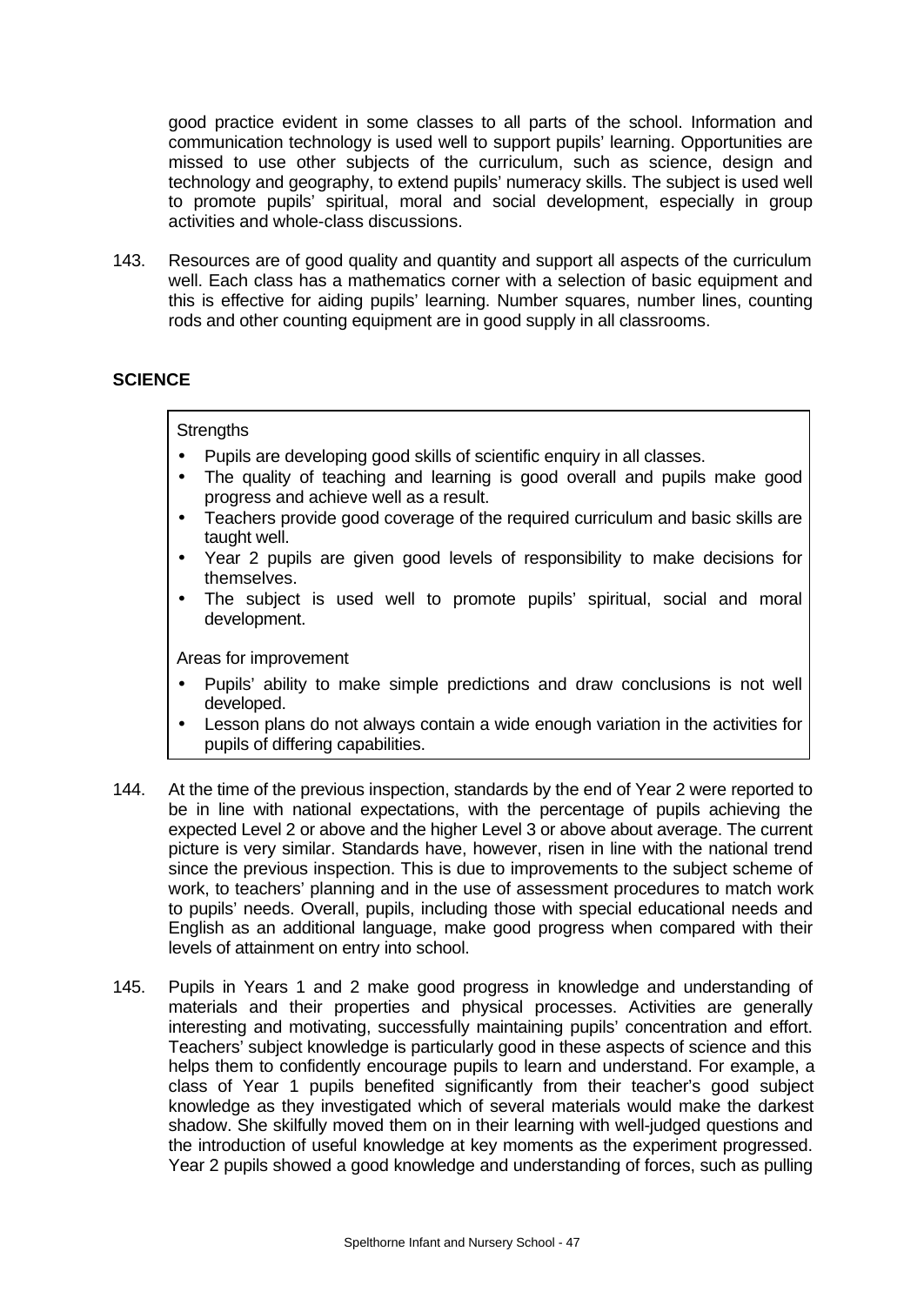and pushing, as they described how they had made model vehicles which moved in response to those forces.

- 146. Progress made by Years 1 and 2 pupils in learning about life processes and living things and experimental and investigative science is satisfactory. Pupils tend to know quite a lot about themselves as humans but are not so knowledgeable about plants and animals. This partly reflects pupils' local environment, which is predominantly urban. In response to this, staff and governors are developing the school grounds to create environmental areas, such as a butterfly garden and a natural hedge, in order to extend pupils' experiences of the living world. In this way, pupils' spiritual, moral and social development is being promoted well. For instance, pupils benefit from a satisfactory range of investigations and experiments in both year groups. However, teachers' confidence in managing and organising activities that promote pupils' scientific enquiry skills varies. As a result, pupils' ability to make simple predictions as to possible outcomes and to draw simple conclusions from results is not as well developed as might be expected.
- 147. The quality of teaching and learning is good overall. Teachers are keen on the subject and their interest and enthusiasm is conveyed to pupils, helping them to develop very good attitudes towards their work. Lessons generally move at a good pace. Good use is made of teachers' own time and that of learning support assistants to focus on individuals and groups of pupils, and this is of particular benefit to pupils with special educational needs and lower attaining pupils. The management of pupils' behaviour is very good and this contributes significantly to the consistently good levels of pupils' concentration and effort.
- 148. Teachers plan lessons with care and make effective use of national guidelines to plan activities that match the expected standards of pupils of particular ages. However, a study of pupils' past work shows that there is often little difference in what is demanded of pupils of different capabilities. This is particularly apparent in the tasks set for higher attaining pupils, where expectations of what they can achieve are sometimes too low.
- 149. However, this is not the case in all lessons. For example, a class of Year 2 pupils were observed working on a range of activities related to forces. A significant aspect of the success of the lesson was the high level of responsibility given to pupils to make decisions for themselves to manage their learning. After an initial whole-class discussion, in which the teacher outlined basic information and targets, pupils moved quickly to their groups and set about deciding how best to carry out their investigations. Challenges had been carefully planned by the teacher to meet the needs of the differing capabilities of pupils, who responded well by working sensibly and co-operating very well with each other. As a result, the quality of learning was very good and all pupils made good progress.
- 150. Teachers put a strong emphasis on discussing with pupils how to make investigations fair so that results are valid. Consequently, pupils in both year groups show that they are developing their knowledge and understanding of fair testing well. For example, the Year 1 pupils observed carrying out the investigation into which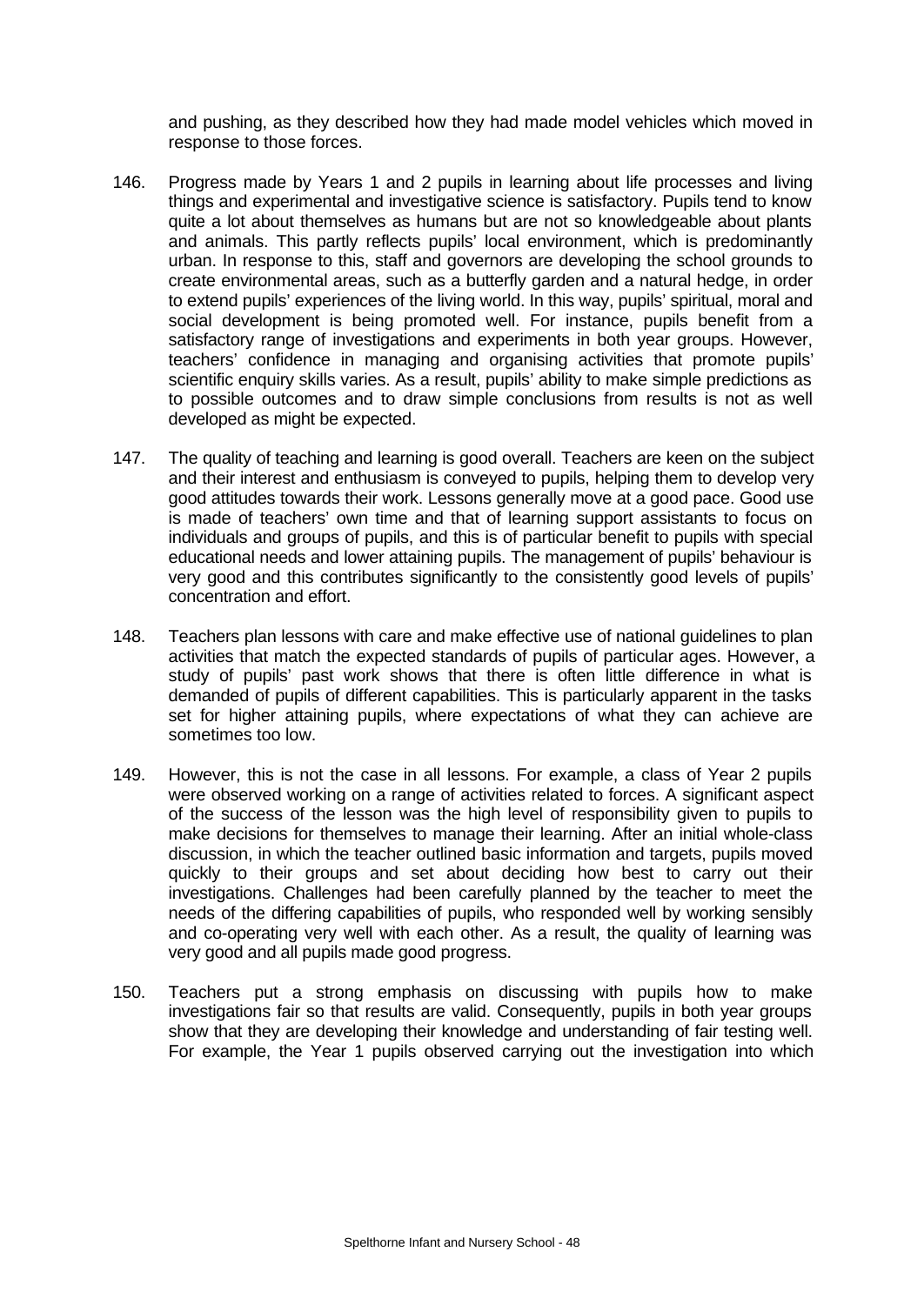materials would make the darkest shadow, accurately assessed before the investigation which aspects would need to remain unchanged and which one aspect could be altered to make the investigation fair.

- 151. Satisfactory use is made by teachers of other subjects of the curriculum to extend pupils' learning, especially in the use of arithmetic, measure and skills learned in design and technology. Information and communication technology is being used increasingly to produce effective results in simple graph form and to search for information. However, opportunities are missed to promote pupils' literacy and numeracy skills, especially in respect of what is demanded of higher attaining pupils in the way they record results, make predictions and draw conclusions.
- 152. The co-ordinator is experienced and knowledgeable and provides good leadership. She has worked hard since the previous inspection to strengthen the scheme of work, improve teachers' subject knowledge and help teachers with planning their lessons. For example, she has introduced the use, in all classes, of a very helpful guide, in the form of a whiteboard, for planning investigations. It begins with the question: 'What are we trying to find out?' and boxes are completed by teacher and pupils together before investigations begin and provide a helpful reference when results are being discussed later on in the lesson.
- 153. The co-ordinator has limited opportunities to see her colleagues teach. She has access to teachers' planning, which helps her to maintain an overview of how the subject is being taught, but her analysis of the quality of teachers' planning is not sufficiently critical to help, for instance, raise teachers' expectations of what higher attaining pupils might achieve.
- 154. Assessment procedures are satisfactory. Information gathered from assessments at the end of units of study each term is mainly used well by teachers to plan what pupils need to do next, although the information is not shared with pupils themselves as effectively as might be expected. Science activities promote the aims and values of the school well and successfully promote a desire to learn and a positive attitude to work amongst pupils. Resources are satisfactory in quality and quantity, and are well maintained and stored by the co-ordinator.

## **ART AND DESIGN**

### **Strengths**

- Pupils' attitudes to the subject are good and they particularly enjoy drawing and painting.
- The work of pupils with special educational needs is valued and displayed well.

- Sketchbooks are not used well enough to develop pupils' skills.
- Too little time is given to this subject and some class timetables have very short lessons.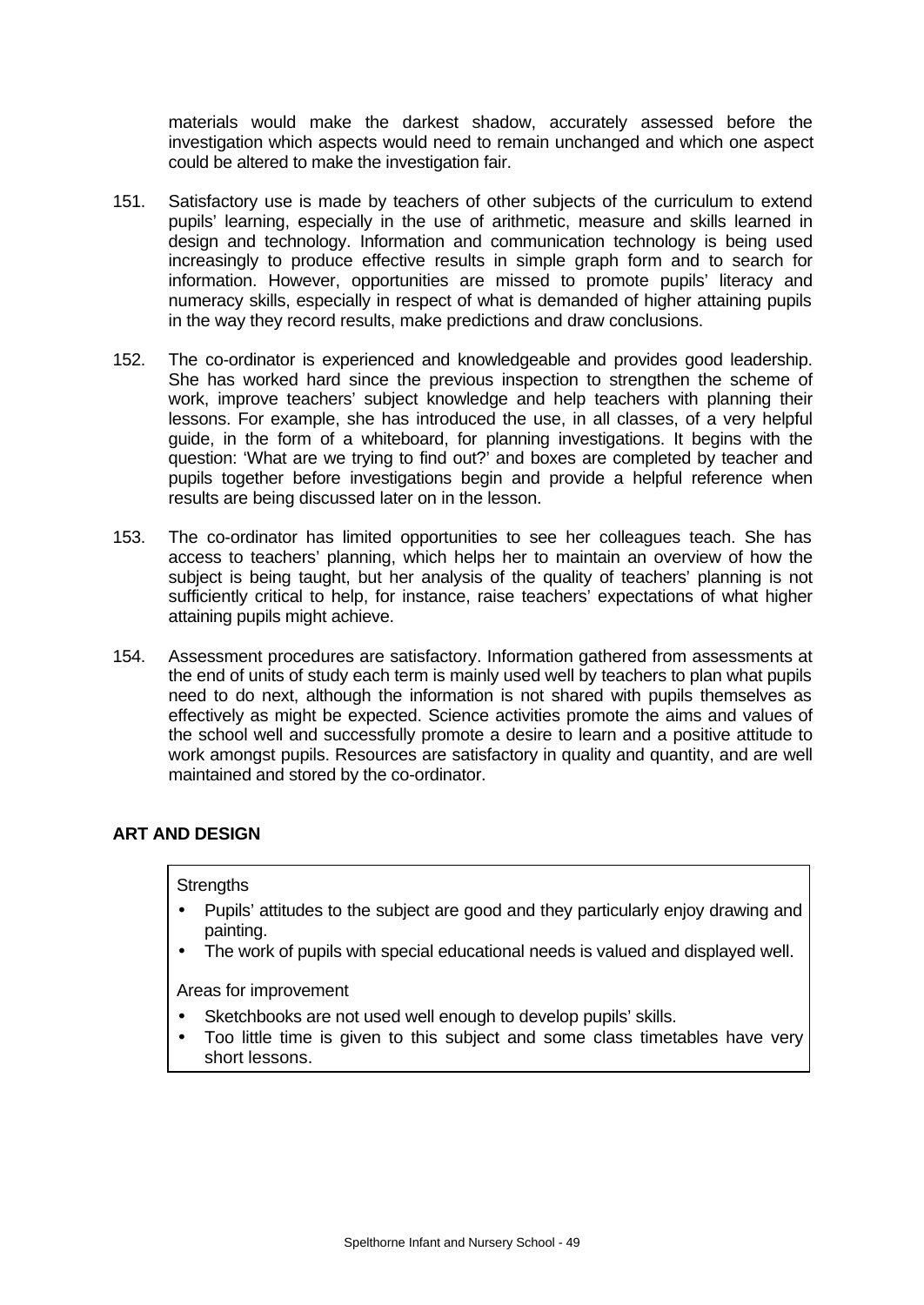- 155. Standards in art and design by the end of Year 2 have been maintained since the last inspection and are in line with nationally expected levels. Pupils, including those with special educational needs and English as an additional language, make satisfactory progress.
- 156. In Year 1, pupils use the term 'tone' and understand that, by adding white to a colour, it becomes lighter. In Year 2, pupils look closely at shells and make good observational drawings with pencils. They then add suitable colours. Some pupils add good shading to show the curved shape of an object. By the end of Year 2, pupils work competently in a suitable range of media such as collage, clay, painting and pastels. When completing portraits, higher attaining pupils manage good detail of facial features and colour mixing to achieve skin and hair tones because they are encouraged to observe closely.
- 157. In Years 1 and 2, pupils enjoy experimenting with computer software to produce pictures. However, the use of sketchbooks to prepare sketches and practise techniques is underdeveloped. Some pupils with special educational needs show special talents in art and design and benefit from knowing this is something they do well and from the fact that their work is displayed prominently.
- 158. The quality of teaching and learning is satisfactory overall. It is most effective when teachers have good subject knowledge and encourage pupils to use their own ideas and evaluate and suggest improvements for their own and others' work. The best work is produced when pupils make pictures using the illustrations of a famous artist as a guide, and when they are given paint and allowed to make their own patterns.
- 159. Generally, teachers organise their class well and use teaching assistants efficiently to encourage and promote creativity. However, some lessons are too teacher directed and pupils' own ideas are not used or extended. Pupils are not given enough opportunities to work in three dimensions and opportunities to link with other subjects, such as design and technology, are missed in this respect.
- 160. In a good Year 2 lesson, pupils benefited from their teacher's good subject knowledge. Pupils responded well to being giving opportunities to make choices and decisions for themselves. The lesson moved at a good pace because the teacher imposed time limits for the completion of work. This was successful in focusing pupils' concentration and effort on the task and, along with well-directed praise, encouragement and developmental comments from the teacher, pupils achieved a good standard of observational drawing. Pupils were encouraged to evaluate their work and make improvements and this led to good discussions and exchanges of opinion amongst pupils.
- 161. Teachers base their lesson plans on national guidelines and these help them to provide a satisfactory coverage of the required areas of learning. However, not enough time is allocated to the subject in class timetables and lessons are not sufficiently long to allow for projects to be followed up in enough detail. Teachers sometimes plan helpful links with other subjects for pupils to extend their skills. For instance, Year 1 pupils painted colourful and expressive pictures of a storm in response to music. Art and design makes a satisfactory contribution to the promotion of pupils' spiritual, moral, social and cultural development. Recently, good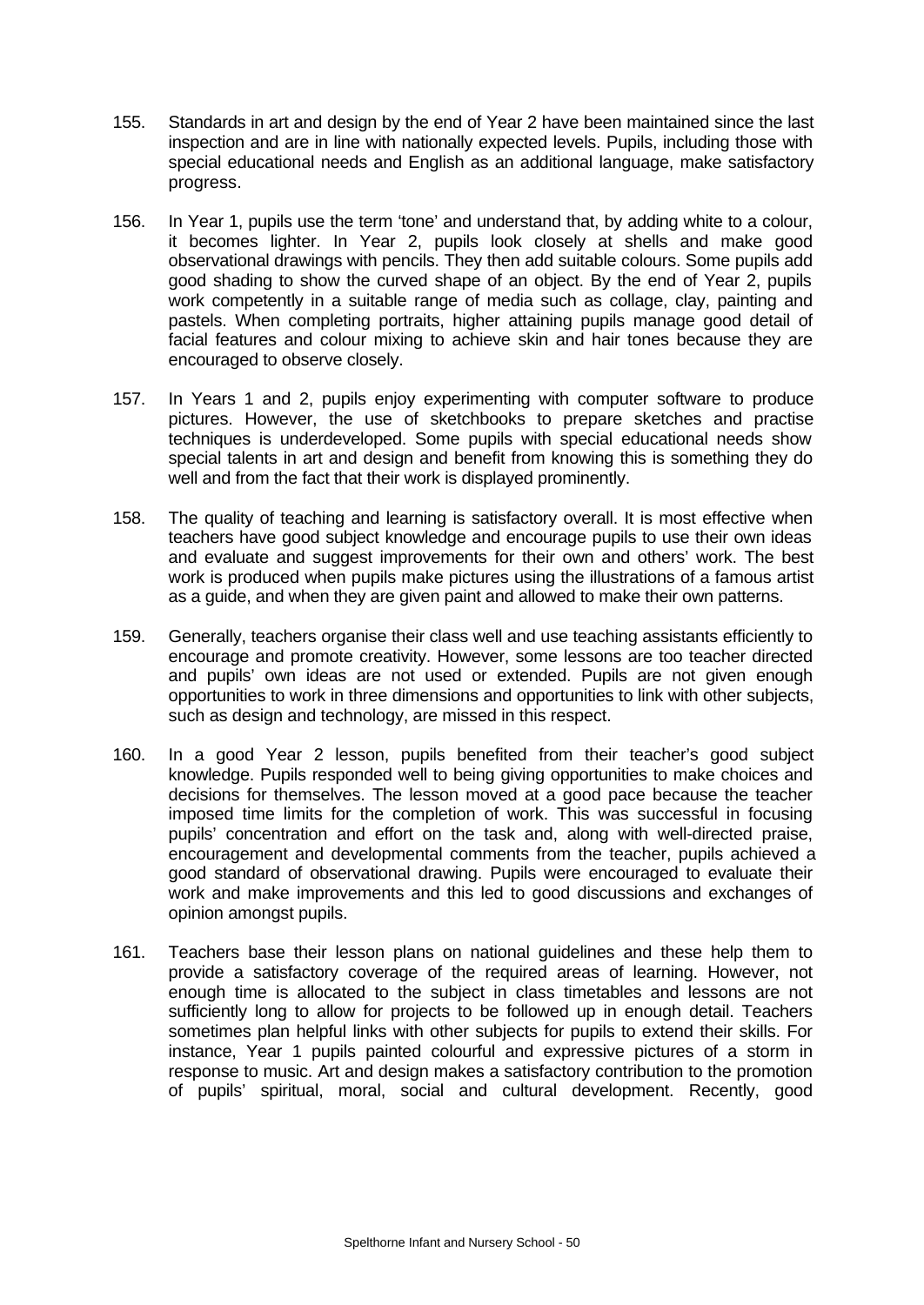opportunities to broaden pupils' experiences and extend their appreciation of works of art have been developed by the introduction of an Arts Week. This year, all pupils will visit the National Gallery.

162. The co-ordinator is knowledgeable, enthusiastic and provides effective leadership. She is well aware of the strengths and areas for improvement throughout the school. Appropriate priorities for action have been identified; for example, raising the profile of art, improving resources, developing cross-curricular links and improving the use made of assessment information to match work more closely to pupils' needs.

# **DESIGN AND TECHNOLOGY**

### **Strengths**

- Pupils are good at making models.
- Pupils are familiar with the process of evaluating their models and deciding how they might be improved.
- Effective links are made with other subjects of the curriculum.

- Not enough emphasis is given to the design process.
- Procedures for monitoring and evaluation of the quality of teaching and learning and of standards in the subject are unsatisfactory.
- There is not a wide enough range of resources and equipment available for teachers and pupils to use.
- 163. At the time of the previous inspection, standards were reported to be in line with expectations. Weaknesses were identified in the progressive development of skills between year groups and assessment procedures. Current standards are similar. Pupils, including those with special educational needs and English as an additional language, make satisfactory progress and achieve standards that are in line with those expected nationally by the end of Year 2. Effective improvement has been made to the scheme of work and the progression of skills is better. However, there has been very little improvement in the way standards are assessed and so pupils, especially higher attainers, are not always sufficiently challenged by their tasks.
- 164. Year 1 pupils experience a satisfactory range of opportunities to develop their making skills of fixing, joining, cutting and sewing. Examples of past work show pupils involved in making, with help from their parents at home, costumes of favourite characters to wear during a Book Day. They learn how to make fridge magnets using salt dough. Cutting and joining skills were used well when making moving pecking birds, applying knowledge of levers learned in science lessons. In another science link, pupils made kites, making adjustments to the frame and tail length to improve their airworthiness. Pupils develop a keen interest and enjoyment in using these practical skills and, as a result, make satisfactory progress throughout the year.
- 165. This rate of progress is maintained in Year 2, as teachers provide pupils with activities that are linked closely to class themes. For example, pupils made models out of newspaper of Zacchaeus in a palm tree and designed and made cards as part of their work on the Easter story in religious education. In an effective link with science work on forces, pupils made moving models, using axles and wheels. They spoke knowledgeably about how they had designed their models and explained how they could be improved. A recent visit by a puppeteer inspired some good quality designing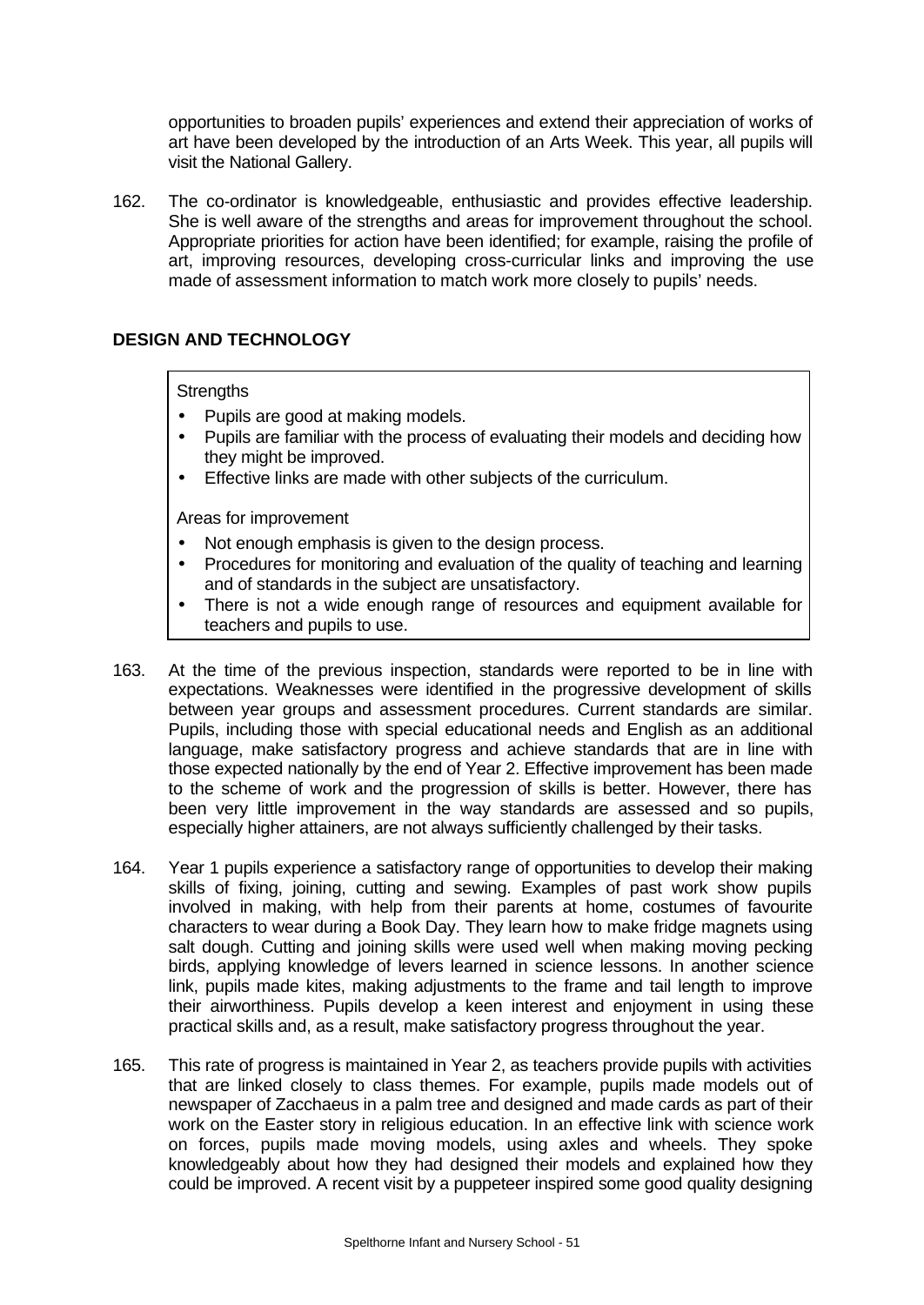and making of puppets using socks and boxes, with the successful addition of rods in some puppet models so that they could be manipulated.

- 166. The quality of teaching and learning is satisfactory overall. Its strengths lie in teachers providing pupils with relevant activities, very good management and organisation of lessons and the largely successful inclusion of pupils of all capabilities. In the best lessons, these good qualities are all apparent. For example, a class of Year 1 pupils were observed designing and making models of playground equipment as part of a project to determine what might be included in forthcoming improvements to the school's outside facilities. Pupils worked enthusiastically, concentrating hard on what they were doing. They used commercial construction kits, as well as paper, card, string and sellotape to make slides, swings, climbing frames and Ferris wheels. Interest in their work was evident in the good levels of discussion amongst pupils as they tried to improve their models. Teamwork amongst the teacher and other adults in the classroom was very good and support for pupils of all capabilities was well organised. Pupils from the speech and language unit were given effective guidance by a teaching assistant and achieved well as a result.
- 167. Where teaching is less effective, but is nevertheless satisfactory, not enough use is made of design books to record original designs and how and why improvements are made. Higher attaining pupils are sometimes not sufficiently challenged, for example, to label their designs and to record how models are intended to work, rather than just list the materials to be used in construction. This is mainly because there are no formal procedures for assessing pupils' achievements to help teachers decide appropriate levels of challenge for individuals and groups of pupils.
- 168. The subject co-ordinator has only been in post since September and so has not had a significant impact on standards so far. She is aware that there are shortcomings in the assessment procedures and that pupils' making skills are more advanced than their designing skills. She has very few opportunities to observe her colleagues teach. A useful start to assessing standards has been made in gathering samples of pupils' work in a portfolio for teachers to study when planning lessons. However, these have not been assessed against national criteria and so they are of limited value.
- 169. The use of information and communication technology skills is an area that is developing well throughout the school. Design and technology makes a good contribution to pupils' spiritual, moral and social development through shared appreciation of each other's efforts and co-operative group activities. Levels of resourcing are unsatisfactory. Teachers rely too heavily on pupils bringing from home materials for model making. There is a very limited stock of consumable materials such as a balsa wood, and equipment such as saws and hammers.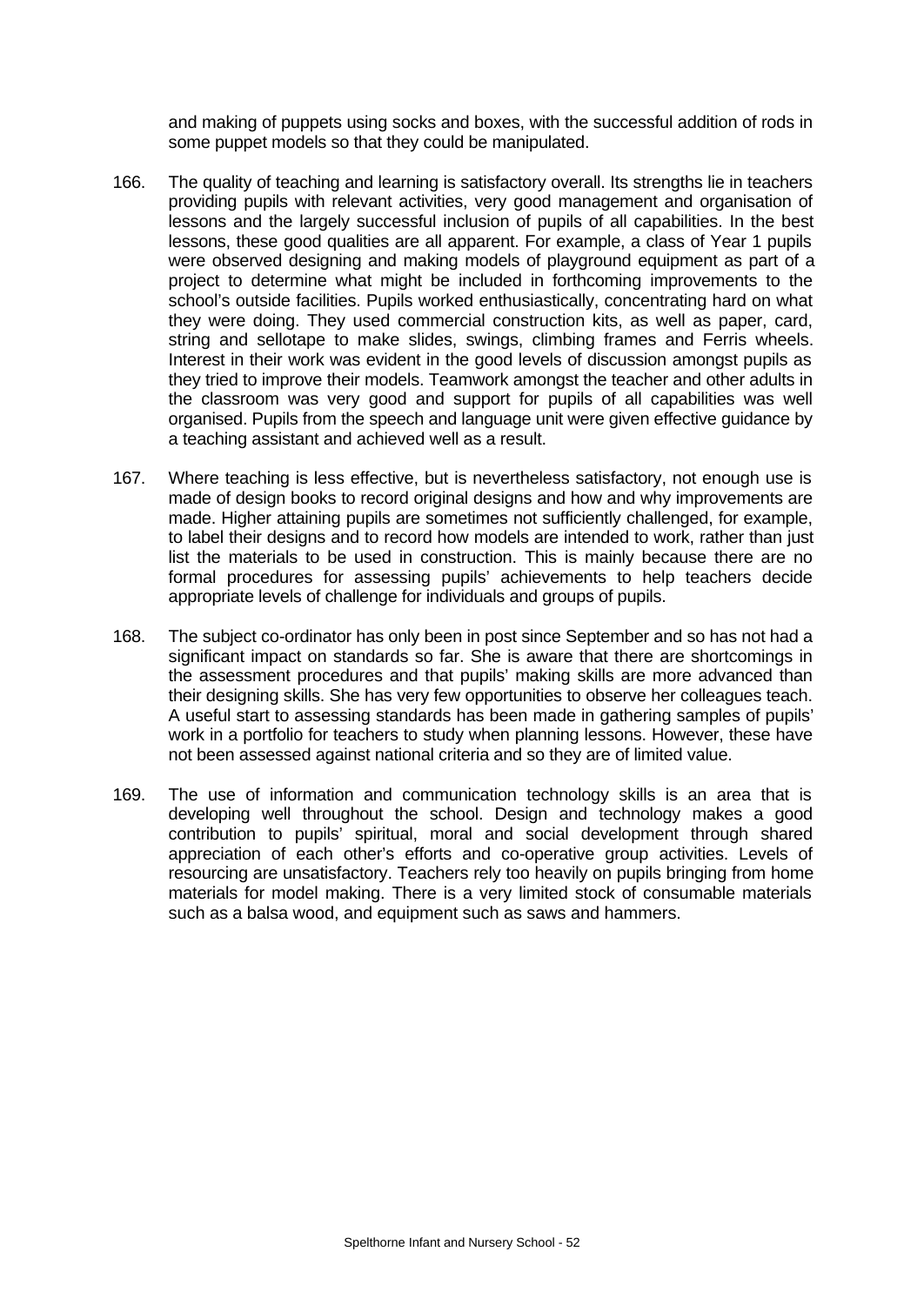## **GEOGRAPHY**

**Strength** 

• Pupils have very good attitudes to the subject and behave well in lessons.

- The subject is not used well enough to promote pupils' literacy skills and there are not enough links with other areas of the curriculum.
- Procedures for assessing pupils' attainment and progress are unsatisfactory.
- Too little time is given to the subject in class timetables.
- 170. Standards of pupils' attainments by the end of Year 2 are in line with national expectations. Pupils, including those with special educational needs and English as an additional language, make satisfactory progress. Standards have been maintained since the last inspection.
- 171. Pupils have a satisfactory knowledge and understanding of basic mapping skills. They recognise simple features of localities. Teachers make effective use of a storybook about a Scottish island, studied in literacy lessons, to promote pupils' mapping skills and further their geographical skills. For example, Year 2 pupils place various buildings on their map of the Isle of Struay. When comparing this island with their home town, they say: 'They have fields and mountains and their homes are not close together. We have traffic jams and noise.' They use a computer well to create their own island picture, and graphs to record the results of a traffic survey.
- 172. Pupils are beginning to recognise how people affect the locality. For example, in Year 1, they write letters trying to persuade people to walk rather than drive. In Year 2, many pupils understand that changes to the environment may change jobs. For instance, as a result of the creation of a long pier on Struay, the ferryman will no longer be needed. Most pupils have good ideas to improve the school grounds. Pupils with special educational needs venture further afield. For instance, pupils from the speech and language unit walk to the local Post Office and record their route. Most pupils use appropriate geographical vocabulary. Despite their interest in this subject, pupils do not make better progress because less time than is nationally recommended is allocated to geography in the timetable.
- 173. The quality of teaching is satisfactory. Teachers have good relationships with their pupils and make activities interesting and related to pupils' own experiences. As a result of good questioning, pupils remember the name of different jobs such as a crofter. Pupils' spiritual, moral, social and cultural development is generally promoted well. For instance, teachers manage and organise pupils' learning and behaviour well, helping pupils maintain concentration, gain knowledge and improve. However, as not enough writing and drawing is required of pupils in lessons, and there are long periods when the subject is not being studied, it is difficult for pupils to build on their previous skills and learning in lessons.
- 174. There are no formal procedures for assessing pupils' achievements. Although teachers know their pupils well, the lack of systematic assessments means that teachers' awareness of pupils' differing levels of attainment is not consistent amongst classes and year groups. As a result, expectations of what pupils can achieve is variable and progress is hard to measure. Samples of pupils' work, kept by staff in a portfolio, help them to gain an understanding of the areas covered within the curriculum. However, these have not been assessed against national criteria and so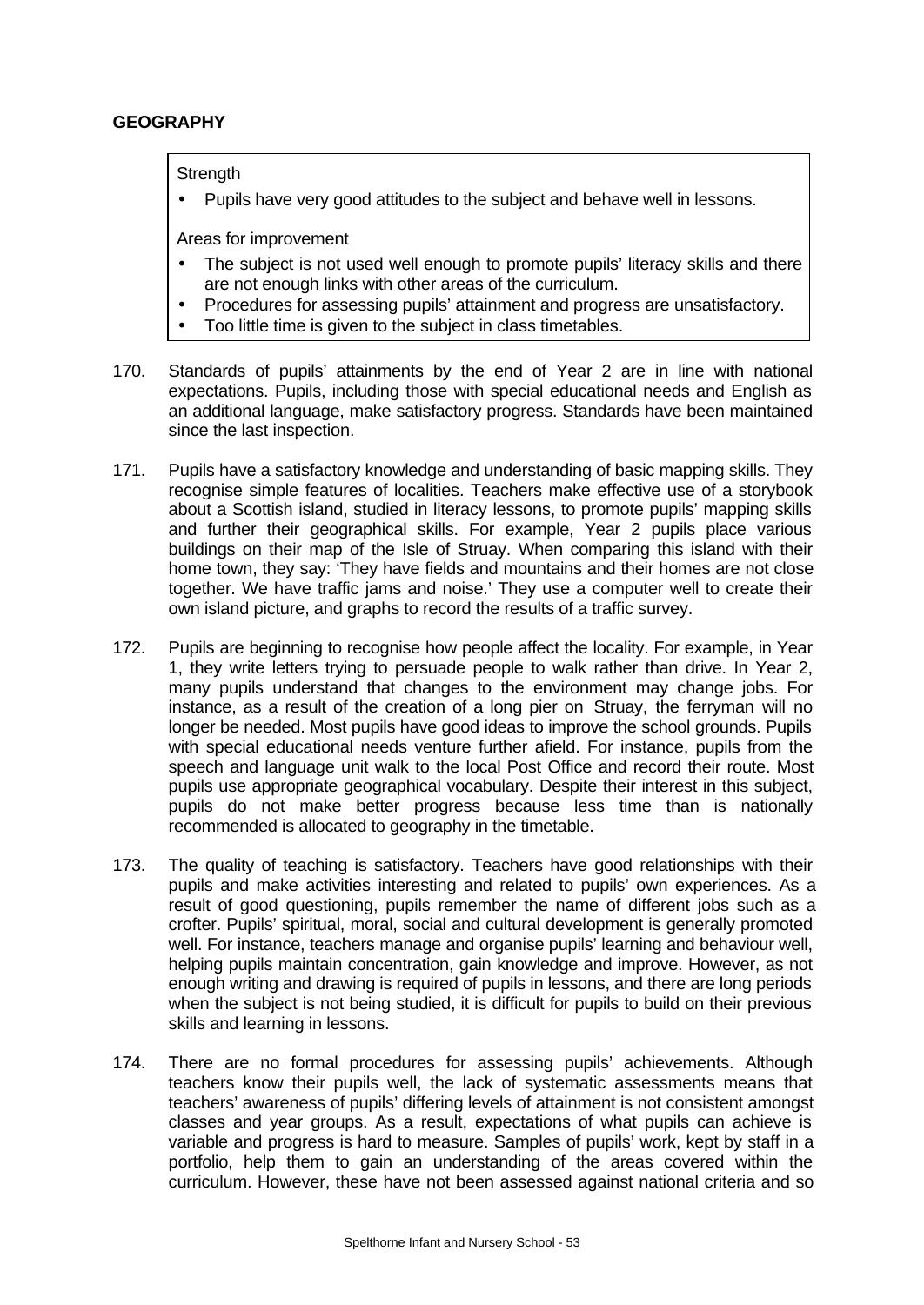their use as a means of raising teachers' expectations of pupils' achievements is limited.

175. The subject co-ordinator maintains a satisfactory overview of resources and curriculum coverage and has had a recent opportunity to observe colleagues teach. The school's focus on English and mathematics has meant that the subject has not been given a high profile in curriculum planning in recent years. Consequently, opportunities are missed for pupils to use literacy and numeracy skills in geography lessons.

## **HISTORY**

**Strengths** 

- Pupils show good sequencing skills.
- Pupils show enthusiasm for the subject.

- Procedures for assessing pupils' attainment and progress are not sufficiently rigorous.
- The subject is not used sufficiently to develop pupils' skills in literacy, numeracy and information and communication technology.
- The time allocation for the subject is insufficient.
- Higher attaining pupils are insufficiently challenged.
- 176. By the end of Year 2, standards of attainment in history are broadly in line with expectations. Pupils, including those with special educational needs and those for whom English is an additional language, make satisfactory progress. Standards are similar to those reported at the time of the previous inspection. No overall judgement can be made about the quality of teaching and learning as, because of timetabling arrangements, too few lessons were seen during the inspection. Further evidence for judgements is taken from discussion with teachers and pupils, and from scrutiny of pupils' work and teachers' documents and plans. The subject does not have a high profile in the school curriculum, largely as a result of a strong emphasis in recent years on literacy and numeracy.
- 177. Year 1 pupils make satisfactory progress in developing their sequencing skills. For example, one class of Year 1 pupils looked at artefacts from the past as part of their class project about light. They correctly sequenced a candle, oil lamp, miner's lamp and a modern day electric table lamp, creating a timeline of light sources. The lesson was well linked to their work in science. Watching a video about the life and work of Sir Humphrey Davy successfully extended their learning. This lesson lost continuity when pupils departed for a physical education lesson, returning to complete the lesson half an hour later.
- 178. By the end of Year 2, pupils talk with interest about the Great Fire of London, and the work and life of Florence Nightingale. For example, a higher attaining pupil recalled that the fire was fanned by the wind, that houses were built too closely together, and that only six people died. Other pupils were less sure in their knowledge. Pupils were aware that Florence was the 'Lady with the lamp', who made hospitals cleaner but, in discussion, showed little knowledge of chronology generally. Pupils' knowledge of topics studied is superficial. Teachers follow the national guidelines for history and topics studied match those found in other infant schools. Topics are spread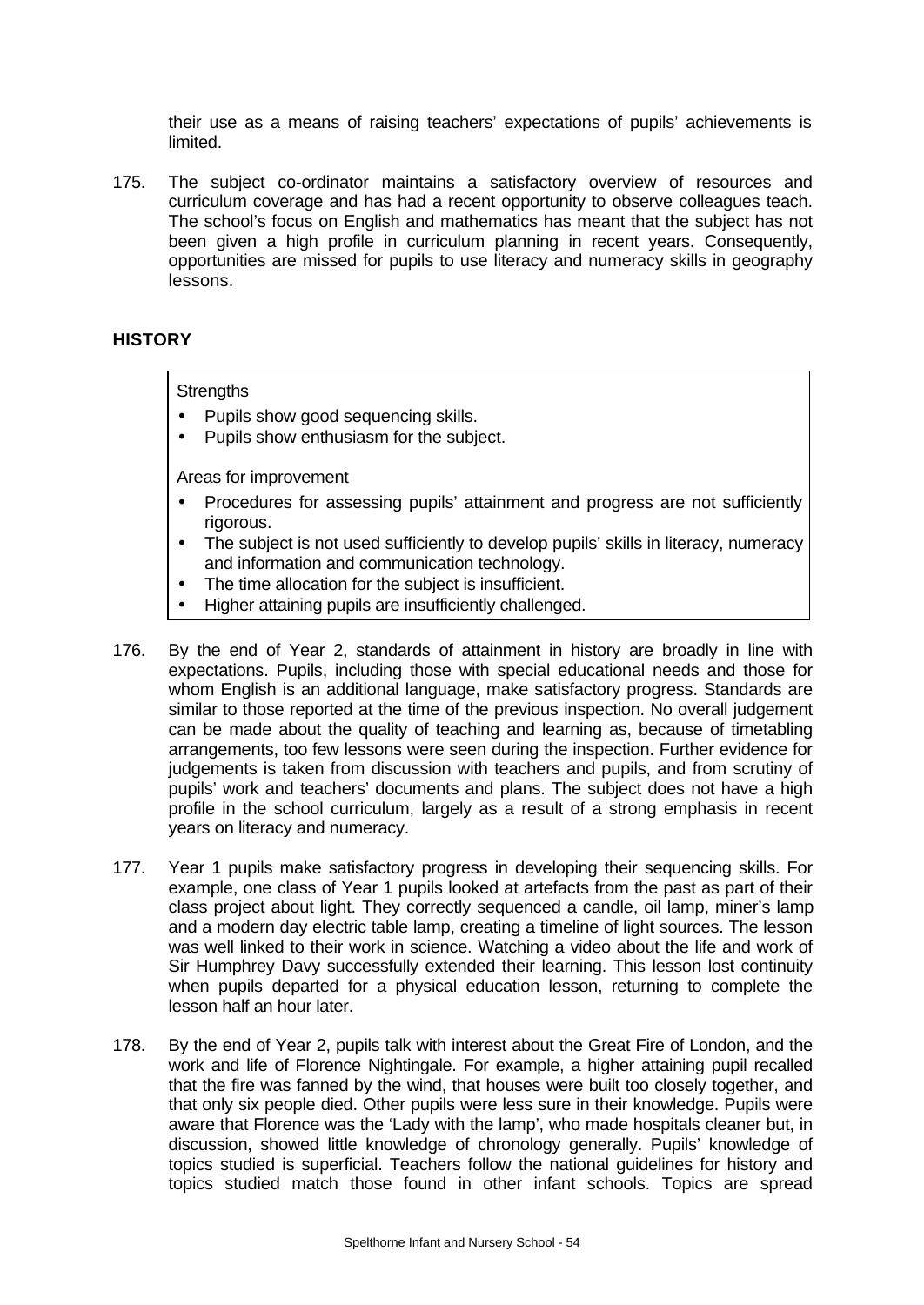appropriately across the school year, ensuring the progressive learning of skills. However, pupils study these topics in too little depth. This is because insufficient time is allowed for history in the overall curriculum plan.

- 179. In lessons seen in Year 1 classes, teachers had planned clear learning objectives but did not return to these at the end of the lesson to reinforce and consolidate pupils' learning. In the most successful lesson, challenge for all pupils, including those with special educational needs and higher attaining pupils, was good and all pupils learned well as a result. Pupils benefited from a good structure to the lesson. For instance, the teacher insisted that written work was completed before any drawing took place. In another lesson, insufficient writing was completed and not enough was demanded of pupils of different capabilities. Teachers promoted appropriate vocabulary well and pupils confidently used words and phrases such as modern, newest, very long ago. Evidence from the lessons observed and discussions with pupils shows that they enjoy the subject, bring good attitudes to their learning and are keen to talk about their work.
- 180. The subject co-ordinator is newly appointed and has not yet had time to influence standards. There is no formal assessment. A portfolio of pupils' work has been compiled, and this is good practice, but work kept has not been levelled against national criteria, and its value to teachers in helping with their future planning is therefore limited. The co-ordinator monitors teachers' planning but has yet to be empowered to monitor teaching.
- 181. There is little evidence of the subject being promoted around the school. For instance, there are no timelines and no history displays in classrooms or corridors. The spending allowance for resources is low. Resources for the subject are limited, and not linked to the topics studied. The need to share these across each year group places restrictions on timetabling. The subject supports pupils' social, moral and cultural development well, but is not used well enough to develop their literacy, numeracy and information and communication technology skills.

# **INFORMATION AND COMMUNICATION TECHNOLOGY**

### **Strengths**

- Standards have improved very well since the previous inspection.
- The quality of teaching and learning is good.
- Pupils have very good attitudes to their work and behave very well in lessons.

- The range of software to support learning in some areas of the curriculum is limited.
- Assessment information is not always used well enough to plan activities that match pupils' capabilities, especially those of the higher attainers.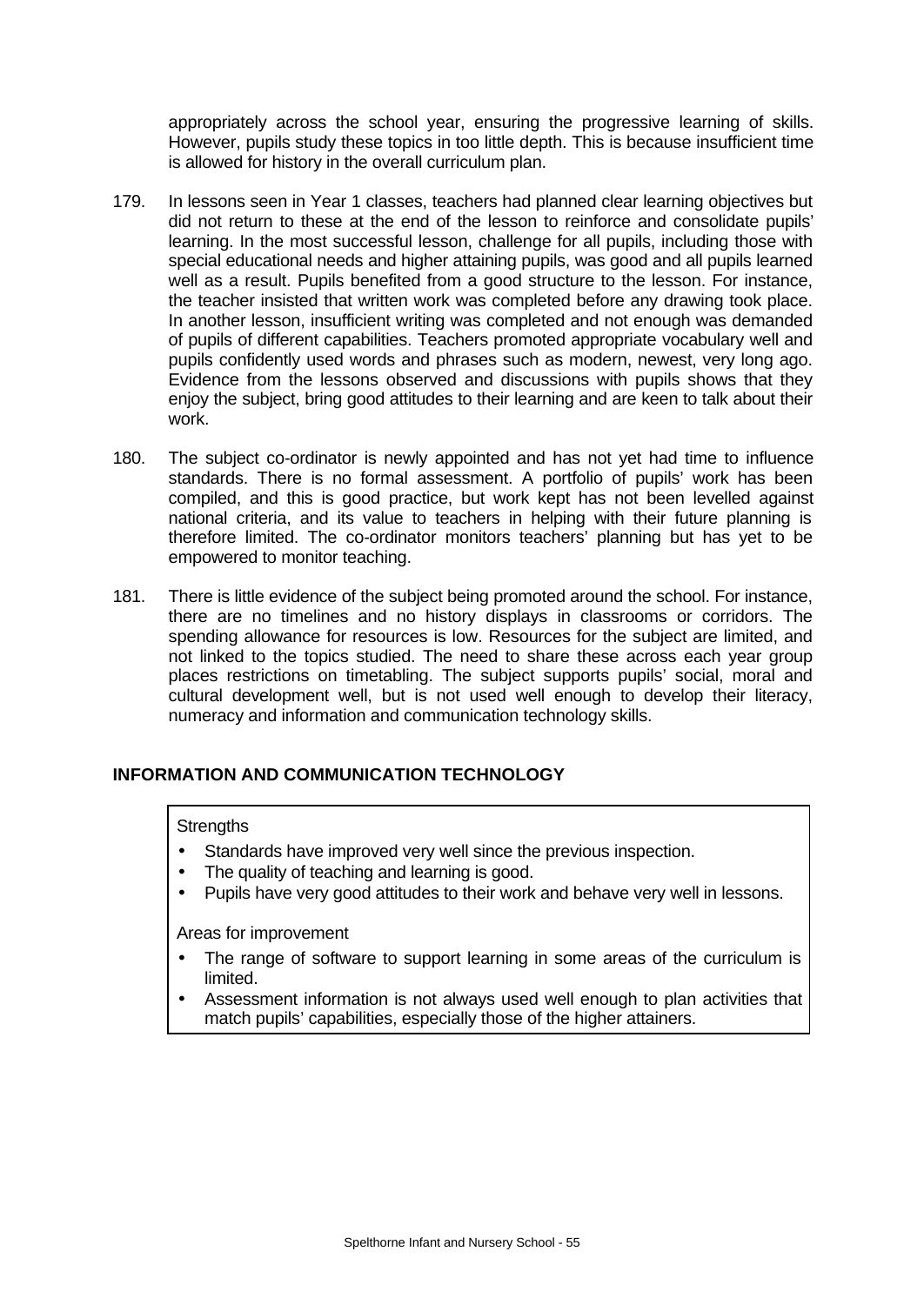- 182. At the time of the last inspection, provision did not meet statutory requirements and pupils' attainment was below national expectations. Improvement has been good since then. Staff and governors have worked hard to develop an effective scheme of work, improve teachers' confidence and expertise and improve the range and quality of software and hardware. As a result, pupils' standards of attainment by the end of Year 2 are above those expected. Pupils, including those with special educational needs and English as an additional language, make good progress and achieve well. Pupils benefit from teachers' effective use of a computer suite in the Acorn Centre which, with good leadership by the subject co-ordinator, has made a significant contribution to improved standards.
- 183. Years 1 and 2 pupils use a mouse skilfully to control a cursor on-screen and access programs that support the development of literacy and numeracy skills. Many pupils access information from CD-Roms and skilfully use the Internet to search for information, for example about geography projects. By the end of Year 2, pupils have made good progress and developed their skills to a high level. The vast majority are adept at importing, or adding, pictures to wordprocessed texts and changing font and print sizes. They confidently make use of shortcut procedures and access index and contents menus. Pupils have experienced data handling, for instance in mathematics, producing simple graphs. Some higher attaining pupils are familiar with aspects of control technology and prepare programs to control the movements of a toy robot.
- 184. The quality of teaching and learning is good overall, with examples of very good teaching in Year 2. Very effective teaching makes a significant contribution to the high standards achieved. For example, a class of Year 2 pupils was observed working in the computer suite. The object of the lesson was for pupils to develop their skills of finding information. The lesson was very well planned and prepared and this enabled pupils, after an initial helpful whole-class session, to move quickly on to practical tasks. Pupils used CD-Roms to find answers to questions prepared by the teacher. Levels of challenge were high. The relationship between teacher and pupils was excellent, and this meant that pupils rose to the challenge set, worked hard and concentrated for long periods. The teacher gave good support to individuals and groups of pupils when appropriate, often setting new challenges with skilful use of questions and suggestions. The final whole-class session was well used to review what had been learned and for pupils to discuss any problems they had encountered.
- 185. Lessons are often successful because of skilful intervention by teachers to help pupils with their learning. There is a good balance between encouraging pupils to work through difficulties themselves and showing them what to do. This balance is successful in developing pupils' self-confidence and promoting their social and moral development. It is particularly helpful for pupils with English as an additional language and those with special educational needs. In the Year 2 lesson described above, over a third of the pupils were on the special educational needs register, and made good progress because of the well-judged support they received throughout the lesson. Special educational needs pupils benefit from working in pairs, often with a pupil of higher ability who helps and explains tasks. This method is successful in promoting very good pupil co-operation and relationships.
- 186. Pupils of all capabilities respond very well to teaching in the subject. They behave well, sustain concentration and are eager to further their own learning.
- 187. Where teaching is less effective, but is satisfactory, the use made of computers in classrooms to support learning across the curriculum is not as well developed as it is in the computer suite. Very good use of computers to help pupils learn was seen in some English and mathematics lessons. In other areas of the curriculum, similar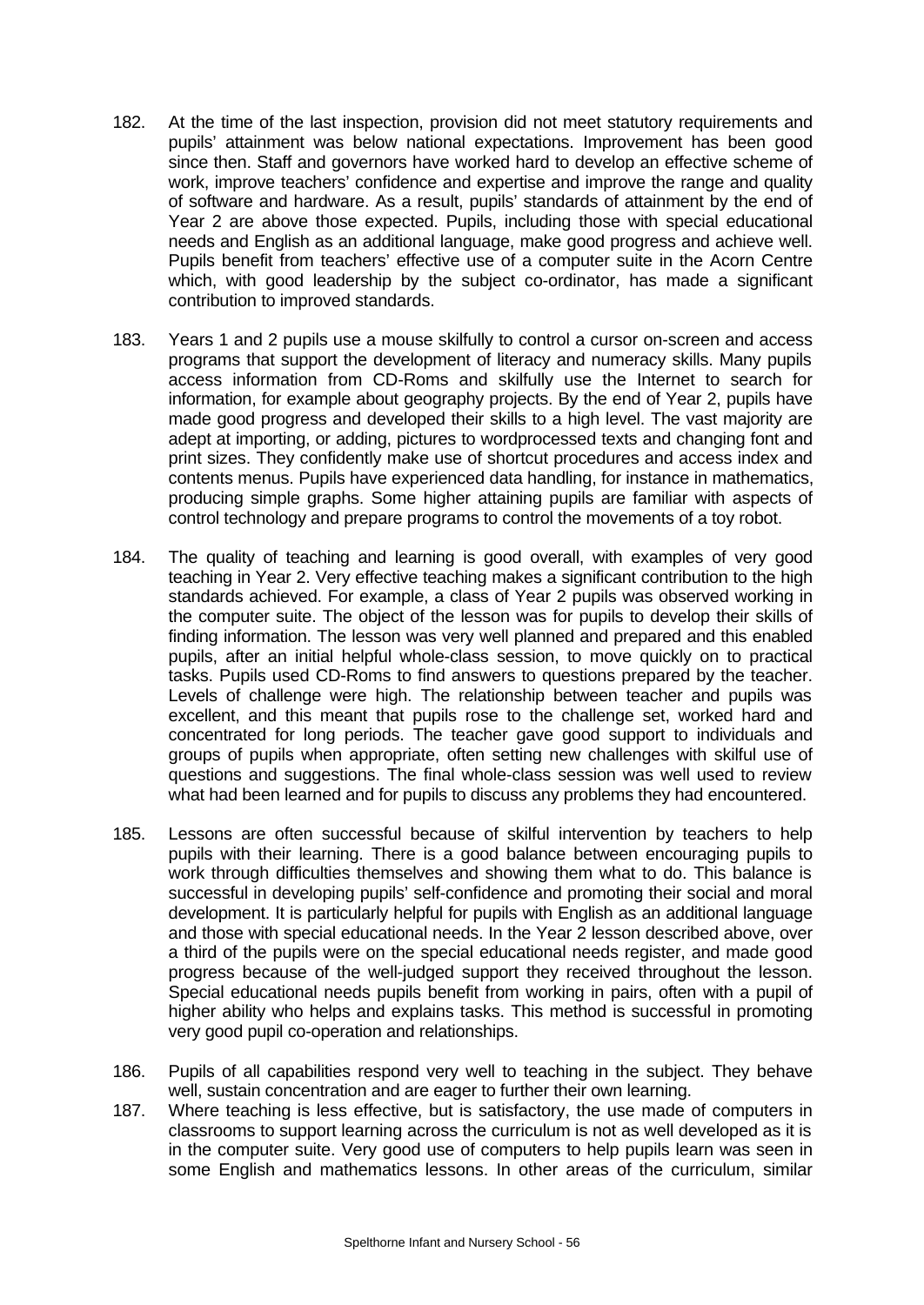opportunities were not so evident. This is due mainly to a limited range of software available to teachers to promote and extend pupils' skills, for instance in science, geography and history.

- 188. Assessment procedures are satisfactory. A record booklet is used to good effect in Year 2 classes to help teachers keep track of pupils' achievements. This is a recent innovation and is beginning to help teachers make adjustments to the planning of work, both within the computer suite and the classroom, to set demanding tasks and extend pupils' skills.
- 189. The subject is very well led by a knowledgeable and enthusiastic co-ordinator. She has a clear sense of vision for the subject's further development. She has identified the need to further develop software provision and to ensure pupils' achievements are properly assessed. She has useful plans for how an interactive whiteboard, for which the school is awaiting delivery, is to be used in the computer suite. The co-ordinator has a close link with the governor responsible for information and communication technology and, together, they are successful in maintaining the subject's high profile in school life.
- 190. The quality and quantity of resources are satisfactory overall. The computer suite is an excellent and well-used facility. There is a computer in each classroom, but these support only a few pupils even when well used. Pupils have regular access to tape recorders. The school has one digital camera and, although it is in regular use, there is potential for it to be used more effectively by pupils in most subjects.

## **MUSIC**

### **Strengths**

- Pupils achieve high standards in singing and performing music.
- The subject is very well led and managed by the co-ordinator.
- Pupils benefit from a good quantity and quality of resources.
- 191. Standards are above those expected by the end of Year 2. High standards have been successfully maintained since the last inspection. Pupils, including those with special educational needs and English as an additional language, make good progress.
- 192. Pupils in Years 1 and 2 confidently express their views and opinions about music, for instance 'Spring' by Vivaldi, with guidance from their teachers. They sing tunefully. For example, they confidently stay in tune when singing in more than one part. Year 2 pupils play tuned and untuned percussion rhythmically and keep time well. They pay close attention to teachers conducting their playing and singing and perform music of a high quality as a result. They clearly enjoy making music and their very good attitudes to the subject make a significant contribution to the high standards achieved.
- 193. Teachers have high expectations of what pupils can achieve and this is evident, not only in the quality of the pupils' performance, but in their knowledge and understanding of instruments and musical notation. For example, Year 1 pupils name a wide range of instruments. Year 2 pupils recognise instruments from around the world, including a native American drum. They describe the sounds of the instruments they are playing and recognise that sounds in music can be used descriptively. They use appropriate terms, such as pitch and tempo, to describe their work. Pupils competently follow a simple system of notation and vary the dynamics in their playing. They suggest ways of improving their work and play confidently.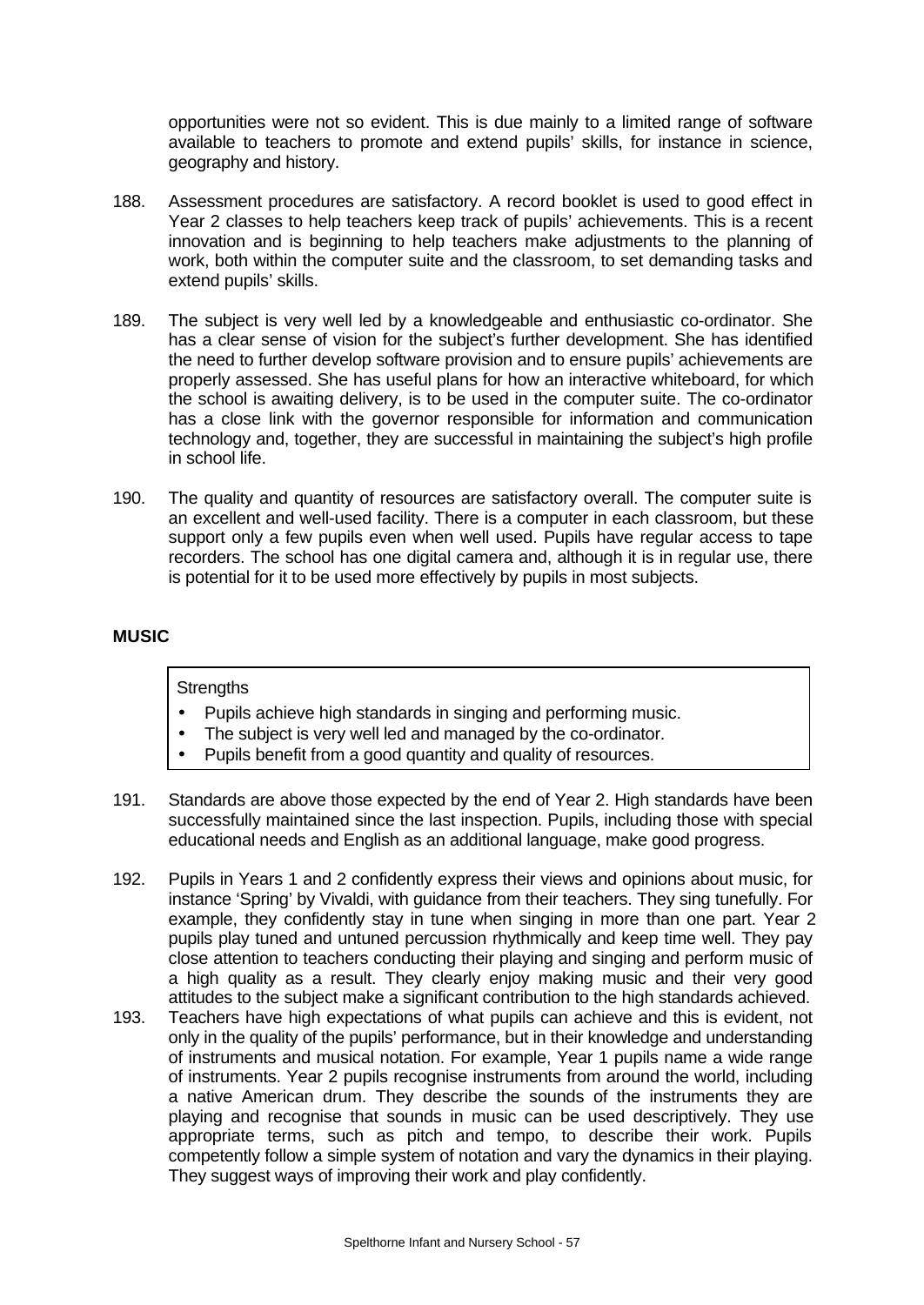- 194. Music makes a significant contribution to pupils' personal development and the promotion of their spiritual, moral, social and cultural development. Very good singing and pupils' enthusiasm whilst performing in class and in assembly promote spiritual development. Pupils with special educational needs are well supported in music and teachers use the subject well to promote these pupils' confidence and self-esteem. For example, during an assembly, four Year 2 pupils signed to a song, emphasising the inclusive and supportive approach of the school. Behaviour is very well managed in music. A Year 2 pupil, with significant behavioural difficulties, managed to achieve an enthusiastic performance, for which he was praised, due to his teacher's skill in encouraging and motivating him.
- 195. During the inspection, only one lesson and one assembly consisting mostly of musical performance were observed, so that it is not possible to make secure judgements about the quality of teaching and learning. However, one of the reasons for the high standards achieved by pupils is the very good support teachers receive from the subject co-ordinator. She is extremely knowledgeable and enthusiastic and uses her expertise effectively to influence classroom teaching and the quality of school concerts and performances. The co-ordinator monitors planning and teaches alongside other staff. She demonstrates various parts of the newly introduced scheme of work to help teachers see how they can improve their teaching in music.
- 196. There are no formal procedures for assessing pupils' achievements. However, the co-ordinator and class teachers have a good knowledge and understanding of pupils' skills. For instance, the co-ordinator hears every pupil sing twice a year to assess standards and to help inform annual reports to parents.
- 197. Resources in music are of good quality and quantity. There is a good range of instruments, including some from a variety of different world cultures. Pupils benefit from an extensive programme of visitors who perform to them. The school also provides opportunities for pupils to perform out of school in the local community. Class teachers make very good use of the Acorn Centre for music lessons and to store resources.

# **PHYSICAL EDUCATION**

### **Strengths**

- Pupils achieve well in games and dance.
- The quality of teaching and learning is good overall; games skills are taught particularly well.
- All staff pay close attention to pupils' safety.

- Assessment information is not always used well enough to develop and extend pupils' skills step by step.
- Some outdoor areas have uneven surfaces.
- 198. At the time of the last inspection, pupils' standards of attainment by the end of Year 2 were above national expectations. These good standards have been successfully maintained. Pupils, including those with special educational needs and English as an additional language, make good progress and achieve well.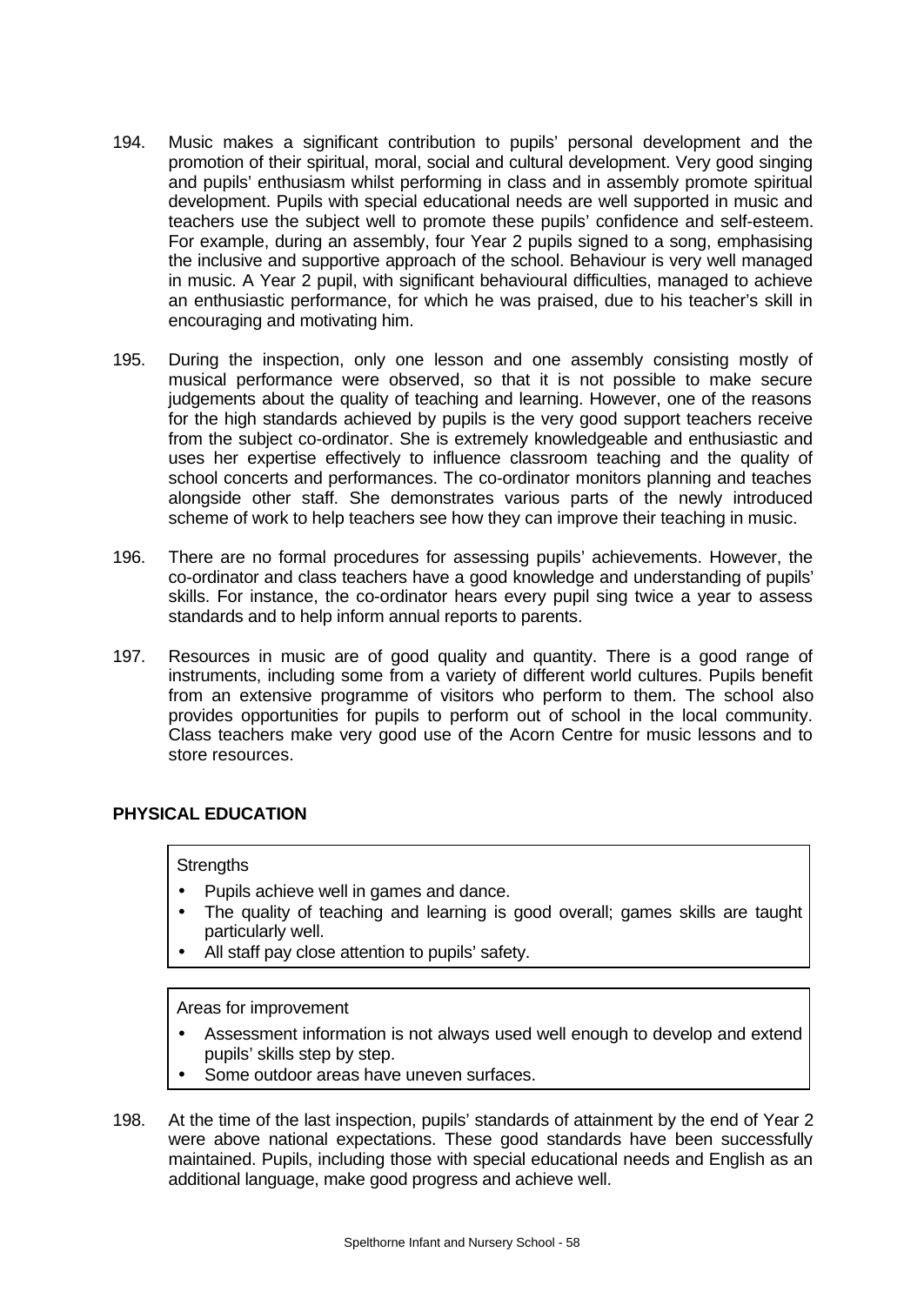- 199. During the inspection, mainly dance and games lessons were observed. Evidence from a portfolio of photographs and discussions with staff and pupils show that provision for gymnastics and movement is satisfactory.
- 200. Pupils' standards in dance are above expectations. Pupils respond to music well. They show good control of their bodies and confidently revise their movements, using imagination and reflection to interpret the mood of the music. They co-operate well in groups and use space effectively. Teachers have high expectations of what pupils can achieve and this makes a significant contribution to the standards attained. The use of pre-recorded dance and movement lessons is helpful for teachers who lack confidence, but tends to stifle creativity and extension of pupils' skills.
- 201. Pupils' standards in games skills are well above expectations. Pupils competently bounce balls whilst moving and throw and catch well. In the lessons seen, activities were well matched to pupils' capabilities. Higher attaining pupils made good gains in their skills' development with challenging, stimulating games and tasks, whilst lower attaining pupils practised basic skills, through no less enjoyable games. Teachers' awareness of the progressive development of pupils' skills meant that the quality of learning was good and pupils achieved well.
- 202. Pupils' standards in gymnastics are in line with expectations. Pupils are aware of body shape and move confidently. Pupils put out and clear away apparatus quickly and effectively, with a well-developed sense of safety.
- 203. The quality of teaching and learning is good overall. Teachers have mainly good subject knowledge and expertise; they expect and achieve good standards. Pupils react to teachers' expectations and praise in a positive manner and engage in lessons with obvious effort and enjoyment. In the most effective lessons, pupils make good progress because teachers make accurate assessments of what pupils need to do next to improve. Learning moves on at a good pace and teachers and learning support assistants demonstrate skills to good effect. Pupils are well managed so that behaviour is consistently very good. Pupils are aware of how to use apparatus safely. Where teaching is sometimes less effective, but nevertheless is satisfactory, the practice of pupils waiting to use apparatus slows the pace of lessons and restricts pupils' opportunities to practise and refine skills.
- 204. The subject is well managed by an enthusiastic and capable co-ordinator. She has led staff well in producing a scheme of work which gives helpful guidance to teachers as they plan their lessons. Recently developed assessment procedures are satisfactory. However, information gathered is not used consistently by staff to set suitable challenges for all pupils and to develop skills progressively The co-ordinator's own expertise, especially in the teaching of games skills, leaves her well placed to demonstrate to colleagues and strengthen consistency of practice throughout the school.
- 205. Resources are generally of good quality and quantity. Pupils benefit from the use of a good-sized hall. However, some outdoor surfaces are uneven and, despite considerable vigilance by staff, are potential safety hazards during games lessons.

## **RELIGIOUS EDUCATION**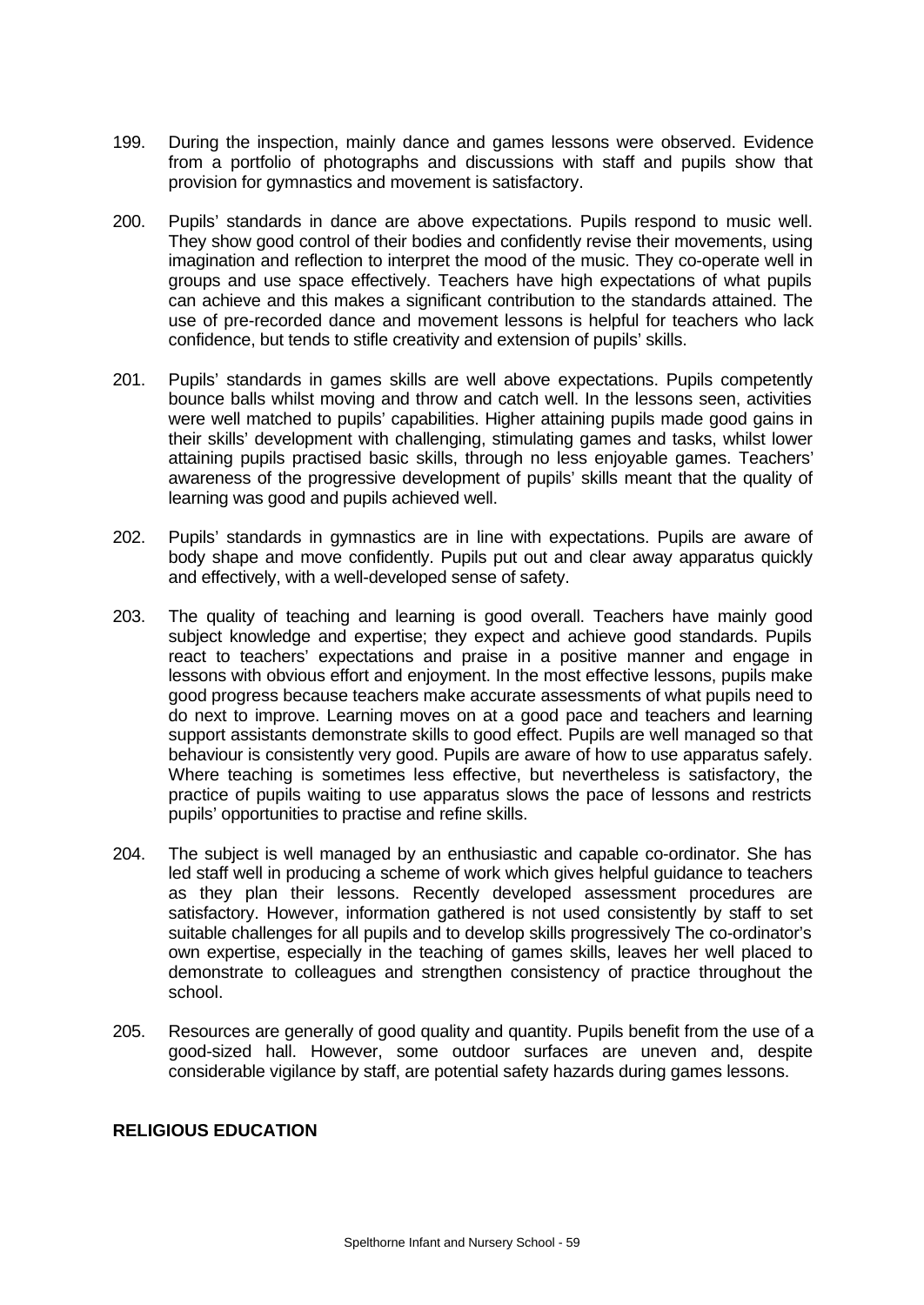**Strengths** 

- Pupils' standards are above those expected by the end of Year 2.
- Pupils have a good knowledge of Bible stories.
- The subject makes a good contribution to pupils' understanding of right and wrong.
- The quality of teaching and learning is good.
- Assemblies make a significant contribution to religious education.
- The subject is very well led by the co-ordinator.

- Opportunities are missed to promote pupils' literacy skills.
- 206. At the time of the previous inspection, standards were reported to be satisfactory, with pupils familiar with many of the well-known Bible stories. There has been a good improvement since then. Teachers have higher expectations of what pupils can achieve, pupils' knowledge and understanding has been extended by the introduction of a visit to a local church and pupils benefit from a wider range of artefacts and use of information and communication technology. As a result, standards are above those expected by the end of Year 2. Pupils, including those with special educational needs and English as an additional language, make good progress.
- 207. By the end of Year 2, most pupils show a good knowledge and understanding of Jewish, Christian and Islamic faiths. This is because they have had discussions in class, listened to stories from the Old and New Testaments and from other religions, looked at pictures and become aware of the importance of certain symbols to people of different faiths. For example, pupils are developing a satisfactory knowledge and understanding of differences in lifestyles and expressions of language between Christians and Jews. Examples of their past work show that they know that Christians worship and pray in church whilst Jewish people pray in the synagogue. A visit to a local Methodist church has helped Year 2 pupils become aware of the fact that a place of worship is a special place with special features. Overall, the standard of pupils' oral and written responses are above those expected.
- 208. The quality of teaching and learning is good overall. There are three main reasons for this. Firstly, teachers' subject knowledge is good and pupils benefit from confident responses to the questions they ask and enthusiastic teaching. As a result, pupils have very good attitudes to religious education lessons and are keen to express their views and opinions. Secondly, there has been an extensive programme of teacher training since the last inspection, led by the subject co-ordinator and by visiting advisers, and this has helped teachers to improve the quality of their lesson planning based on the requirements of the locally agreed syllabus and national guidelines. Thirdly, teachers who lead assemblies use these occasions very well to promote and extend themes from class lessons.
- 209. In the most effective lessons, teachers combine religious education themes with other subjects. For example, a class of Year 2 pupils were observed designing Easter cards. They extended their knowledge and understanding of symbols well as they studied a range of commercial cards and artefacts and discussed the significance of the Cross, chicks, new life and the Bible to Christians at Easter time. The quality of learning was good because the design and technology task was relevant to their own experience and they made good progress and achieved well as a result. In one assembly, pupils' knowledge and understanding of Easter was successfully extended